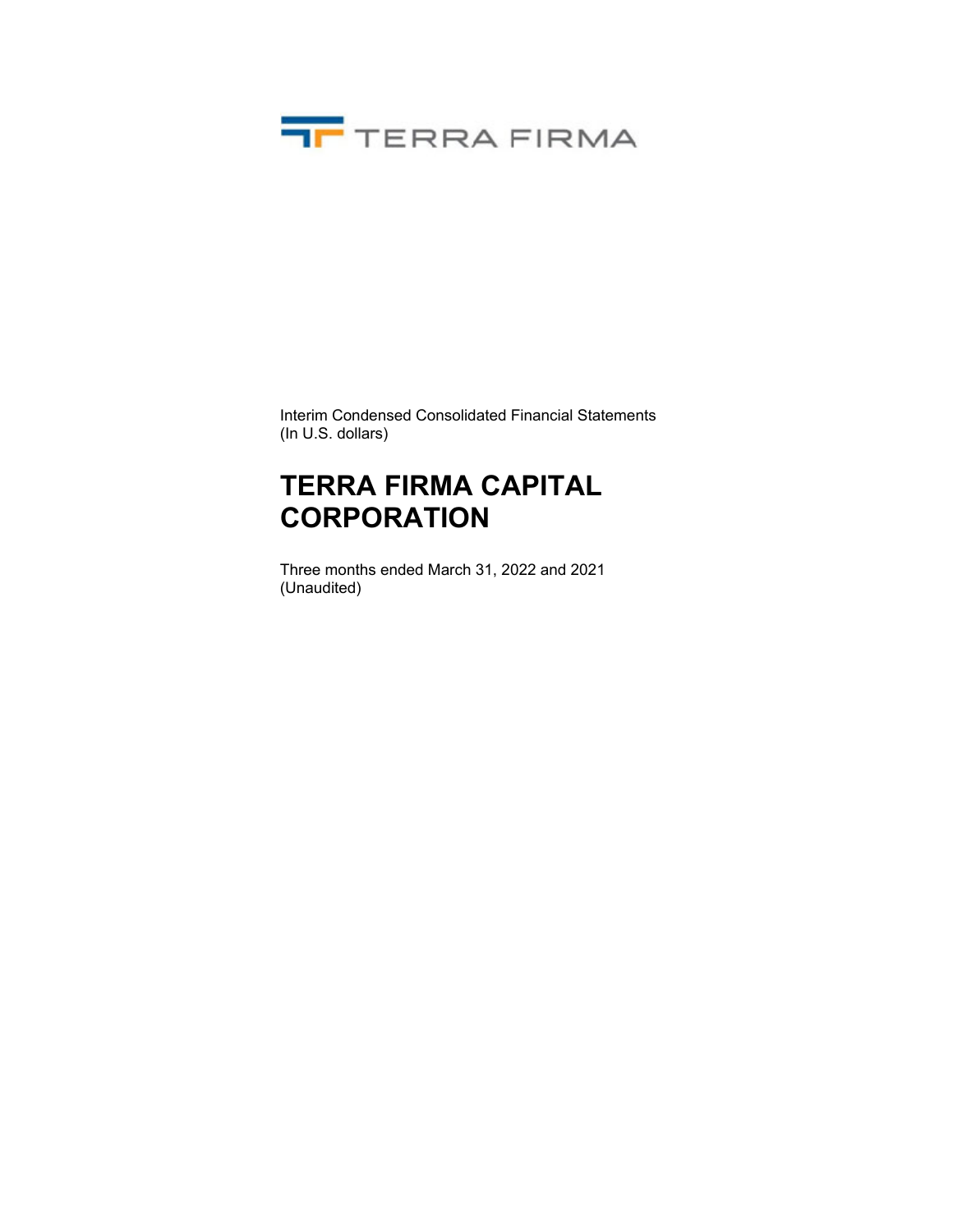Interim Condensed Consolidated Statements of Financial Position (In U.S. dollars) (Unaudited)

|                                                                                         | March 31,                | December 31,             |
|-----------------------------------------------------------------------------------------|--------------------------|--------------------------|
|                                                                                         | 2022                     | 2021                     |
| <b>Assets</b>                                                                           |                          |                          |
| Cash and cash equivalents                                                               | \$<br>21,122,216         | 18,107,159<br>\$         |
| Funds held in trust                                                                     | 4,653,775                | 3,971,799                |
| Amounts receivable and prepaid expenses (note 3)                                        | 768,805                  | 817,558                  |
| Loan and mortgage investments (note 4)                                                  | 40,229,047               | 47,007,834               |
| Investment in finance leases (note 5)<br>Portfolio investments (note 6)                 | 59,631,708<br>305,310    | 55,728,869<br>676,421    |
| Investment in associates (note 7)                                                       | 8,441,951                | 8,364,711                |
| Investment property held in joint operations (note 8(b))                                | 1,766,249                | 1,747,799                |
| Convertible note receivable (note 9)                                                    | 1,647,701                | 1,572,510                |
| Right-of-use asset (note 14)                                                            | 807,163                  | 851,833                  |
| Income taxes recoverable (note 21)                                                      | 349,374                  | 459,474                  |
|                                                                                         | \$139,723,299            | 139,305,967<br>\$        |
| Liabilities and Shareholders' Equity<br>Liabilities:                                    |                          |                          |
| Unearned income                                                                         | \$                       | \$<br>373,622            |
| Loan and mortgage syndications (note 4)                                                 | 315,172<br>20,539,227    | 22,043,144               |
| Loans payable (note 11)                                                                 | 64,306,573               | 63,053,210               |
| Mortgages payable (note 8(c))                                                           | 1,014,370                | 1,018,183                |
| Accounts payable and accrued liabilities (note 10)                                      | 8,547,903                | 7,793,961                |
| Credit facilities (note 12)                                                             | (61, 379)                | (115, 321)               |
| Unsecured note payable (note 13)<br>Lease obligations (note 14)                         | 839,574                  | 289,744<br>881,314       |
| Deferred income taxes payable (note 21)                                                 | 332,387                  | 388,890                  |
|                                                                                         | 95,833,827               | 95,726,747               |
| Shareholders' equity:                                                                   |                          |                          |
| Share capital (note 16(a))                                                              | 25,293,007               | 25,293,007               |
| Contributed surplus (note 17)                                                           | 3,617,372                | 3,617,372                |
| Foreign currency translation reserve                                                    | (6,885,398)              | (6,885,398)              |
| Retained earnings<br>Shareholders' equity                                               | 21,864,491<br>43,889,472 | 21,554,239<br>43,579,220 |
|                                                                                         |                          |                          |
| Commitments and contingencies (note 15)<br>Related party transactions (notes 16 and 19) |                          |                          |
|                                                                                         | \$139,723,299            | 139,305,967<br>\$        |

*The accompanying notes are an integral part of these interim condensed consolidated financial statements.*

The interim condensed consolidated financial statements were approved by the Board on May 17, 2022 and signed on its behalf by:

*"Seymour Temkin"* Director

*"Dov Meyer"* Director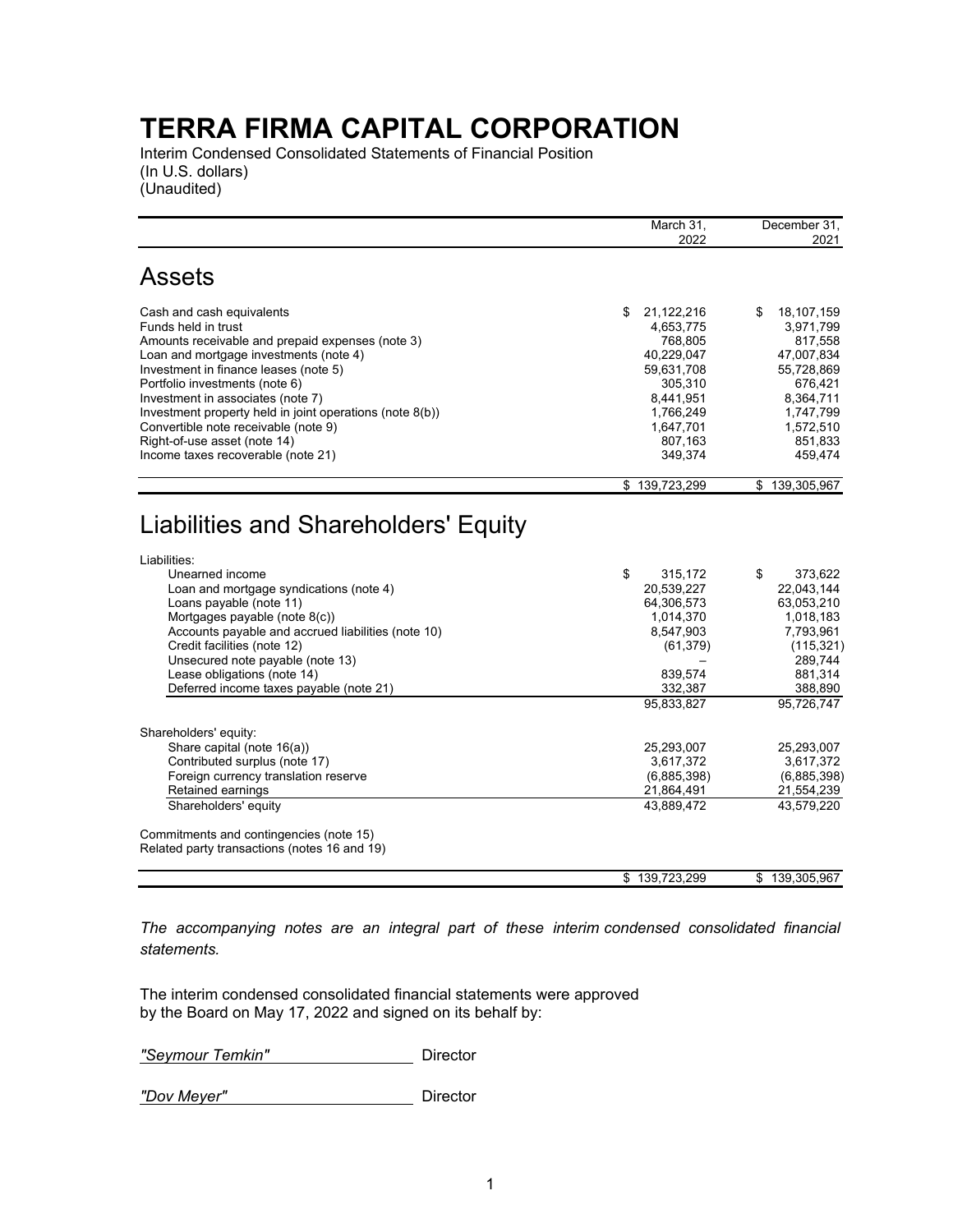Interim Condensed Consolidated Statements of Income and Comprehensive Income (In U.S. dollars)

(Unaudited)

|                                                        |    | Three months ended |    |                   |
|--------------------------------------------------------|----|--------------------|----|-------------------|
|                                                        |    | March 31,<br>2022  |    | March 31,<br>2021 |
| Revenue:                                               |    |                    |    |                   |
| Interest and fees                                      | \$ | 1,760,406          | \$ | 2,796,724         |
| Finance income (note 5)                                |    | 2,026,538          |    | 785,963           |
| Rental (note 8(a))                                     |    | 43,413             |    | 40,559            |
|                                                        |    | 3,830,357          |    | 3,623,246         |
| Expenses (income):                                     |    |                    |    |                   |
| Property operating costs (note 8(a))                   |    | 15,071             |    | 14,837            |
| General and administrative                             |    | 1,103,536          |    | 737,684           |
| Share-based compensation (recovery) (note 16(c))       |    | (134, 187)         |    | 60,071            |
| Interest and financing costs (note 20)                 |    | 2,515,709          |    | 1,985,778         |
| Allowance for (recovery of) loan and mortgage          |    |                    |    |                   |
| investment loss (note 4)                               |    | (25, 766)          |    | (46, 135)         |
| Allowance for investment in finance lease loss         |    | (17, 346)          |    | 103,783           |
| Realized and unrealized foreign exchange gain          |    | (22, 763)          |    | (77, 698)         |
| Share of income from investment in associates (note 7) |    | (235,070)          |    | (79,627)          |
|                                                        |    | 3,199,184          |    | 2,698,693         |
| Income from operations before income taxes             |    | 631,173            |    | 924,553           |
| Income tax expense (note 21)                           |    | 53,597             |    | 105,797           |
| Net income and comprehensive income                    | \$ | 577,576            | \$ | 818,756           |
| Earnings per share (note 18):                          |    |                    |    |                   |
| <b>Basic</b>                                           | \$ | 0.10               | \$ | 0.15              |
| <b>Diluted</b>                                         |    | 0.10               |    | 0.15              |
|                                                        |    |                    |    |                   |

*The accompanying notes are an integral part of these interim condensed consolidated financial statements*.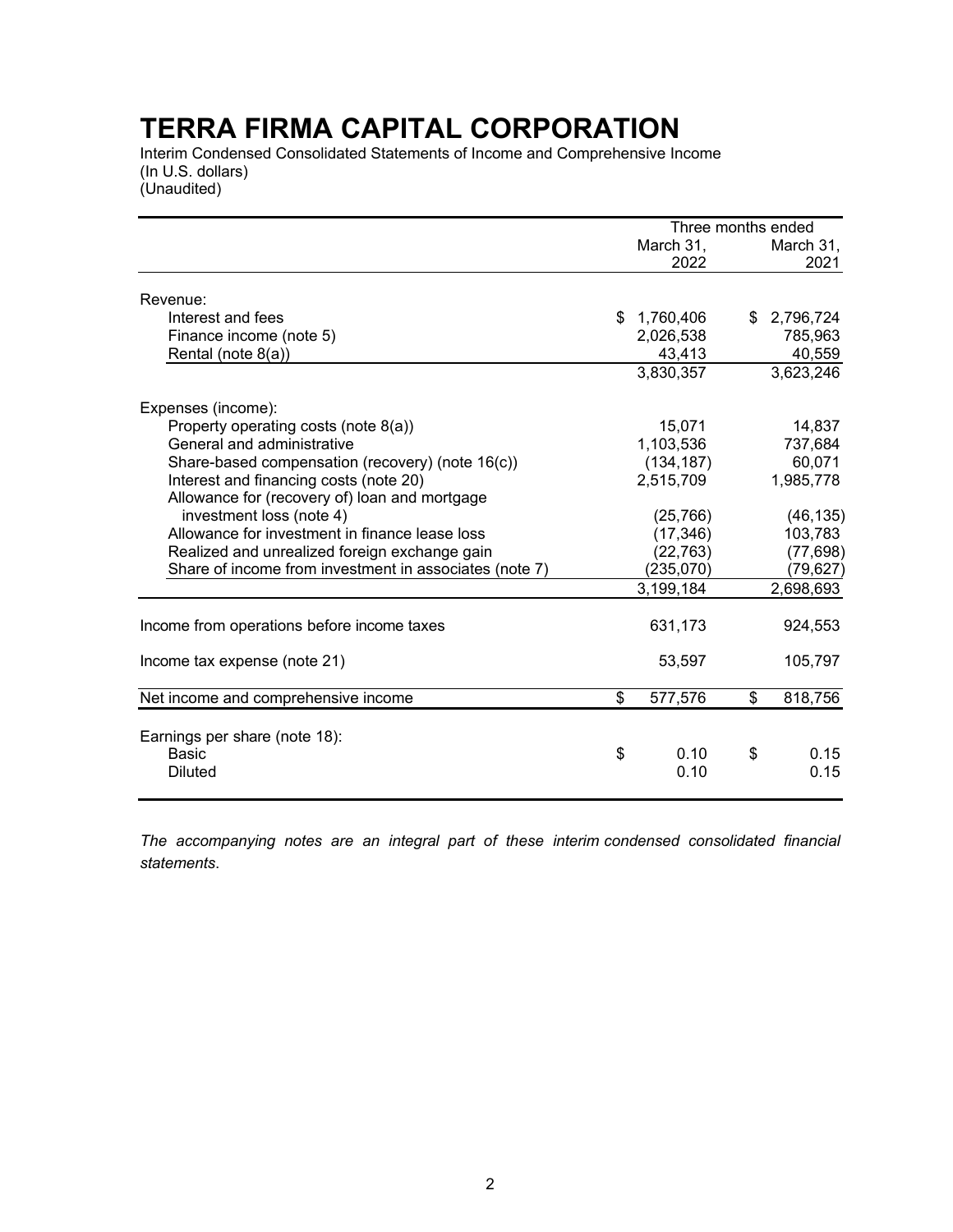Interim Condensed Consolidated Statements of Changes in Shareholders' Equity (In U.S. dollars)

Three months ended March 31, 2022 and 2021 (Unaudited)

|                                         |               |                  | Foreign           |                 |                  |                  |
|-----------------------------------------|---------------|------------------|-------------------|-----------------|------------------|------------------|
|                                         |               | Share capital    | currency          |                 |                  | Total            |
|                                         | Number        |                  | translation       | Contributed     | Retained         | shareholders'    |
|                                         | of shares     | Amount           | reserve           | surplus         | earnings         | equity           |
|                                         | (note 16 (a)) |                  |                   | (note $17$ )    |                  |                  |
| Balance, December 31, 2020              | 5,564,968     | \$25,283,343     | (6,885,398)<br>\$ | 3,618,440<br>\$ | 19,146,268<br>\$ | 41,162,653<br>\$ |
| Changes during the period:              |               |                  |                   |                 |                  |                  |
| Dividends on common shares (note 16(b)) |               |                  |                   |                 | (221, 271)       | (221, 271)       |
| Net loss and comprehensive loss         |               |                  |                   |                 | 717,379          | 717,379          |
| Balance, March 31, 2021                 | 5,564,968     | 25,283,343       | (6,885,398)       | 3,618,440       | 19,642,376       | 41,658,761       |
| Changes during the period:              |               |                  |                   |                 |                  |                  |
| <b>Issuance of shares</b>               | 2,500         | 9,664            |                   | (1,068)         |                  | 8,596            |
| Dividends on common shares              |               |                  |                   |                 | (711, 310)       | (711, 310)       |
| Net income and comprehensive income     |               |                  |                   |                 | 2,623,173        | 2,623,173        |
| Balance, December 31, 2021              | 5,567,468     | 25,293,007       | (6,885,398)       | 3,617,372       | 21,554,239       | 43,579,220       |
| Changes during the period               |               |                  |                   |                 |                  |                  |
| Dividends on common shares (note 16(b)) |               |                  |                   |                 | (267, 324)       | (267, 324)       |
| Net income and comprehensive income     |               |                  |                   |                 | 577,576          | 577,576          |
| Balance, March 31, 2022                 | 5,567,468     | 25,293,007<br>S. | (6,885,398)<br>\$ | 3,617,372<br>\$ | 21,864,491<br>\$ | 43,889,472<br>\$ |

*The accompanying notes are an integral part of these interim condensed consolidated financial statements*.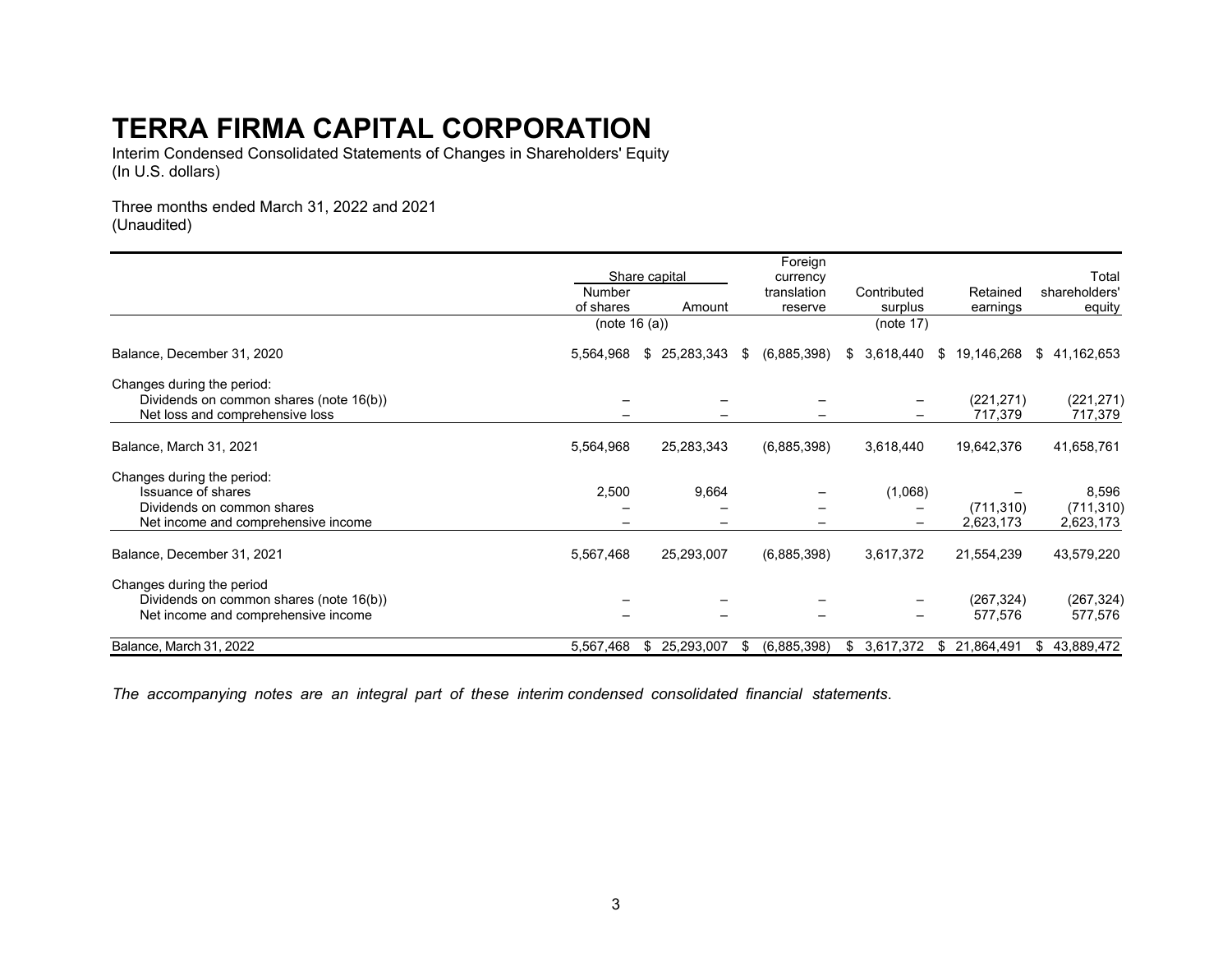Interim Condensed Consolidated Statements of Cash Flows (In U.S. dollars) (Unaudited)

|                                                              |                   | Three months ended |
|--------------------------------------------------------------|-------------------|--------------------|
|                                                              | March 31,<br>2022 | March 31,<br>2021  |
| Cash provided by (used in):                                  |                   |                    |
| Operating activities:                                        |                   |                    |
| Net income and comprehensive income                          | \$<br>577,576     | \$<br>818,756      |
| Interest and fees earned                                     | (1,760,406)       | (2,796,724)        |
| Finance income earned                                        | (2,026,538)       | (785, 963)         |
| Interest expense and financing costs                         | 2,515,709         | 1,985,778          |
| Unrealized foreign exchange gain                             | (14, 238)         | (61, 977)          |
| Income from investments in associates                        | (235,070)         | (79, 627)          |
| Non-cash items:                                              |                   |                    |
| Share-based compensation (recovery) (note 16(c))             | (134, 187)        | 60,071             |
| Amortization of right-of-use asset                           | 52,999            | 50,439             |
| Recovery of loan and mortgage investment loss                | (25, 766)         | (46, 135)          |
| Provision (recovery of) for investment in finance lease loss | (17, 346)         | 103,783            |
| Income tax provision                                         | 53,597            | 105,797            |
| Changes in working capital:                                  |                   |                    |
| Decrease (increase) in other receivables                     | (84, 425)         | 41,798             |
| Decrease (Increase) in prepaid expenses and deposits         | 11,520            | (58, 886)          |
| Decrease in accounts payable and accrued liabilities         | (42, 921)         | (124, 438)         |
| Interest and fees received                                   | 3,107,684         | 2,760,691          |
| Distributions from investment in associates                  | 166,182           | 27,182             |
| Interest paid                                                | (1,937,171)       | (1,576,494)        |
| Cash provided by operating activities                        | 207,199           | 424.051            |
| Financing activities:                                        |                   |                    |
| Proceeds from loan and mortgage syndications                 | 3,483,692         | 2,058,404          |
| Proceeds from loans payable                                  | 9,500,247         | 9,052,361          |
| Repayments of loan and mortgage syndications                 | (5,352,978)       | (3,286,483)        |
| Repayment of loans payable                                   | (8, 246, 884)     |                    |
| Repayments of mortgages payable                              | (14, 396)         | (9,353)            |
| Repayment of short-term unsecured loans payable              | (289, 744)        | (226, 793)         |
| Proceeds from credit facilities                              |                   | 9,000,000          |
| Repayment of credit facilities                               |                   | (9,000,000)        |
| Dividends paid                                               | (264, 781)        | (218, 628)         |
| Cash provided by (used in) financing activities              | (1, 184, 844)     | 7,369,508          |
| Investing activities:                                        |                   |                    |
| Funding of loan and mortgage investments                     | (7,500,332)       | (3,242,612)        |
| Repayments of loan and mortgage investments                  | 14,919,082        | 5,272,943          |
| Funding of investment in finance leases                      | (8,790,053)       | (11,993,256)       |
| Proceeds from sale of finance leases                         | 4,987,384         | 1,247,165          |
| Return of capital of portfolio investment                    | 376,621           |                    |
| Funding of investment in associates                          |                   | (843,750)          |
| Cash provided by (used in) investing activities              | 3,992,702         | (9,559,510)        |
|                                                              |                   |                    |
| Increase (decrease) in cash and cash equivalents             | 3,015,057         | (1,765,951)        |
| Cash and cash equivalents, beginning of period               | 18,107,159        | 3,780,824          |
| Cash and cash equivalents, end of period                     | 21,122,216<br>\$  | 2,014,873<br>\$    |

*The accompanying notes are an integral part of these interim condensed consolidated financial statements*.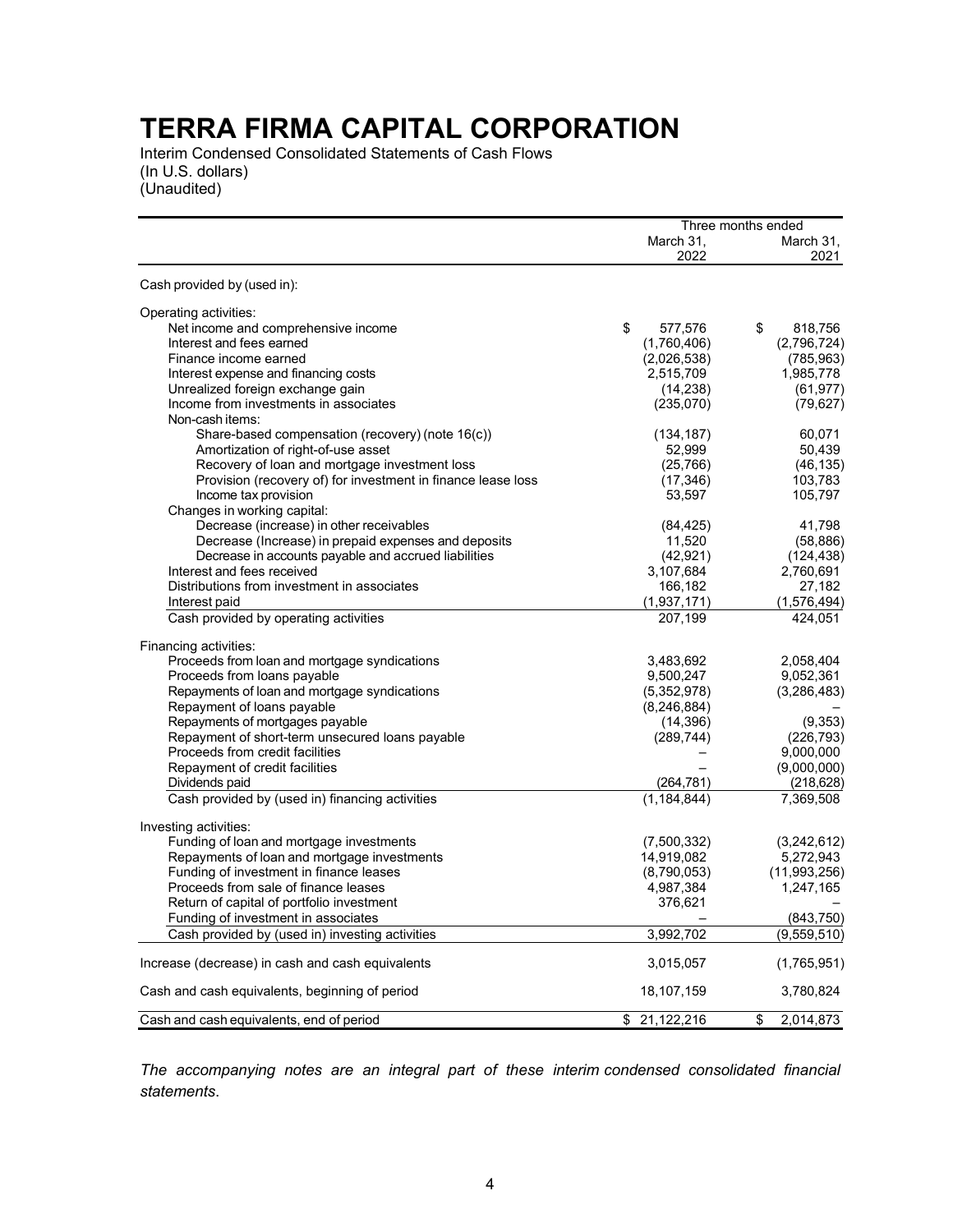Notes to Interim Condensed Consolidated Financial Statements (In United States dollars)

Three months ended March 31, 2022 and 2021 (Unaudited)

### **1. Reporting entity:**

Terra Firma Capital Corporation (the "Company") was incorporated under the Ontario Business Corporations Act on July 26, 2007. The common shares of the Company ("Shares") trade on the TSX Venture Exchange (the "TSX-V") under the symbol TII. The registered office of the Company is located at 22 St. Clair Avenue East, Suite 200, Toronto, Ontario M4T 2S5.

The principal business of the Company is to provide real estate financings secured by investment properties and real estate developments throughout Canada and the U.S. These financings are made to real estate developers and owners who require shorter-term loans to bridge a transitional period of one to five years where they require capital at various stages of development or redevelopment properties, for such development or redevelopment, properties repairs or the purchase of investment properties.

### **2. Basis of presentation:**

(a) Statement of compliance:

The unaudited interim condensed consolidated financial statements for the three months ended March 31, 2022 (the "Financial Statements") of the Company have been prepared by management in accordance with International Accounting Standard ("IAS") 34, Interim Financial Reporting. The preparation of the Financial Statements is based on accounting policies and practices in accordance with International Financial Reporting Standards ("IFRS") as issued by the International Accounting Standards Board ("IASB") as well as Interpretations of International Financial Reporting Interpretations Committee. The Financial Statements do not contain all disclosures required by IFRS for annual financial statements and therefore should be read in conjunction with the notes to the Company's audited consolidated financial statements as at and for the year ended December 31, 2021 (the "2021 Annual Financial Statements").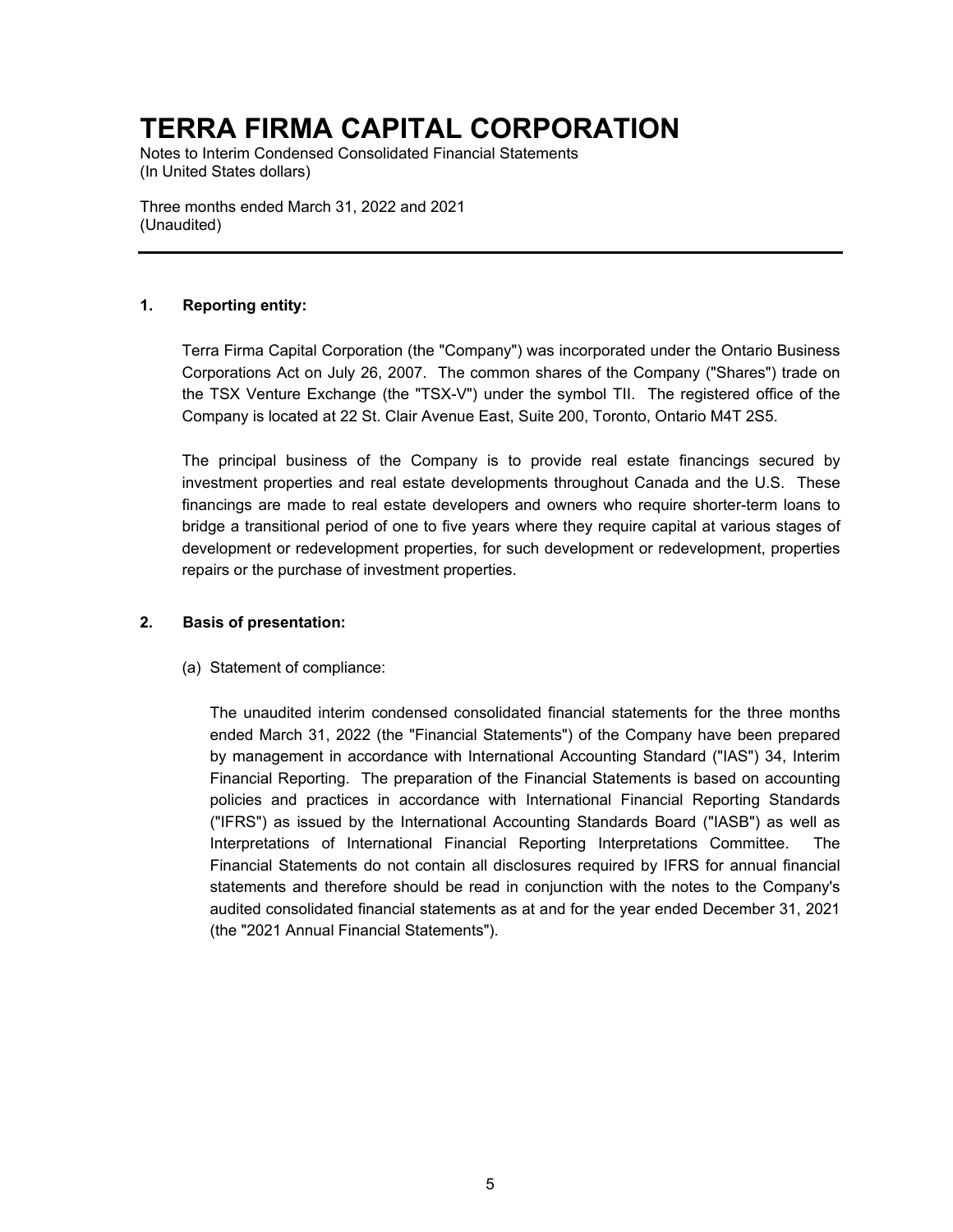Notes to Interim Condensed Consolidated Financial Statements (continued) (In United States dollars)

Three months ended March 31, 2022 and 2021 (Unaudited)

### **2. Basis of presentation (continued):**

(b) Basis of consolidation:

The Company holds interests in certain loan and mortgage investments, investment in finance leases, investment in associates, and portfolio investments in its wholly-owned subsidiaries, which the Company controls. Control is achieved when the Company is exposed or has rights to variable returns from its involvement with the entity and has the ability to affect those returns through its power over the entity. The financial statements of these subsidiaries and the Company's proportionate share in joint operations are consolidated with those of the Company, and all intercompany transactions and balances between the Company and its subsidiary entities and joint operations have been eliminated upon consolidation.

The interim condensed consolidated financial statements include the financial statements of the Company and the following significant entities as at March 31, 2022:

|                                                | Country of    | Interest % |
|------------------------------------------------|---------------|------------|
|                                                | incorporation | 2022       |
| <b>TFCC International Ltd.</b>                 | Canada        | 100        |
| Terra Firma MA Ltd.                            | Canada        | 100        |
| Terra Firma Queen Developments Inc.            | Canada        | 100        |
| <b>TFCC LanQueen Ltd.</b>                      | Canada        | 100        |
| Terra Firma (Valermo) Corporation (the "TFVC") | Canada        | 100        |
| <b>TFCC USA III Holdings Corporation</b>       | Canada        | 100        |
| Terra Firma (Crowdfund) Corporation            | Canada        | 100        |
| <b>TFCC USA LLC</b>                            | U.S.A.        | 100        |
| <b>TFCC USA II Corporation</b>                 | <b>U.S.A.</b> | 100        |
| TFCC Delray Inc.                               | U.S.A.        | 100        |
| <b>TFCC USA III Corporation</b>                | U.S.A.        | 100        |
| <b>TFCC Stafford LLC</b>                       | U.S.A.        | 100        |
| TFCC Sterling 5A LLC                           | U.S.A.        | 100        |
| <b>TFCC Sterling LLC</b>                       | <b>U.S.A.</b> | 100        |
| <b>TFCC Coburn LLC</b>                         | U.S.A.        | 100        |
| <b>TFCC Dunn's Crossing LLC</b>                | U.S.A.        | 100        |
| <b>TFCC Jacksonville LLC</b>                   | U.S.A.        | 100        |
| <b>TFCC Trailmark LLC</b>                      | <b>U.S.A.</b> | 100        |
| <b>TFCC Allen Farm LLC</b>                     | U.S.A         | 100        |
| <b>TFCC Arroyo LLC</b>                         | U.S.A         | 100        |
| <b>TFCC Scotland Heights LLC</b>               | U.S.A         | 100        |
| <b>TFCC Cambridge Angier LLC</b>               | U.S.A         | 100        |
| <b>TFCC USA IV Corporation</b>                 | U.S.A         | 100        |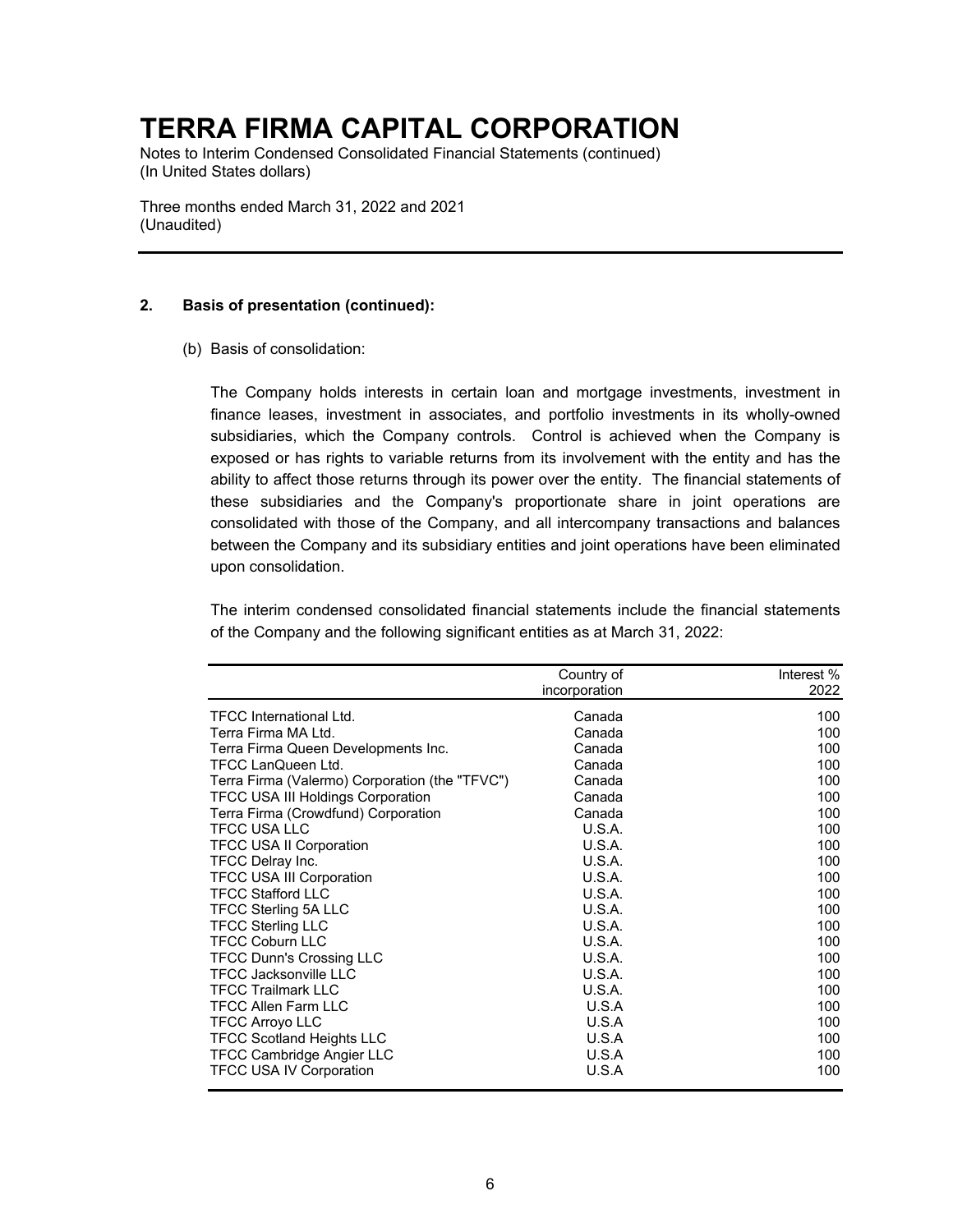Notes to Interim Condensed Consolidated Financial Statements (continued) (In United States dollars)

Three months ended March 31, 2022 and 2021 (Unaudited)

### **3. Amounts receivable and prepaid expenses:**

The following table presents details of the amounts receivable, allowance for credit loss (the "ACL") and prepaid expenses as at March 31, 2022:

|                                                              | Gross<br>carrying<br>amount    | ACL |     | <b>Net</b><br>carrying<br>amount |
|--------------------------------------------------------------|--------------------------------|-----|-----|----------------------------------|
| Interest receivable<br>Other receivables<br>Prepaid expenses | \$390,010<br>309,889<br>68,906 | \$  | SS. | 390,010<br>309,889<br>68,906     |
| Amounts receivable and<br>prepaid expenses                   | 768,805                        | \$  | S   | 768,805                          |

The following table presents details of the amount receivable, ACL and prepaid expenses as at December 31, 2021:

|                                                                           | Gross<br>carrying<br>amount        | ACL |    | <b>Net</b><br>carrying<br>amount |
|---------------------------------------------------------------------------|------------------------------------|-----|----|----------------------------------|
| Interest receivable<br>Other receivables<br>Prepaid expenses and deposits | \$<br>492,875<br>243,669<br>81,014 | \$  | \$ | 492,875<br>243,669<br>81,014     |
| Amounts receivable and<br>prepaid expenses                                | 817,558                            | \$  | S  | 817,558                          |

Interest and other receivable balance as at March 31, 2022, include a non-current balance of \$233,200 (December 31, 2021 - \$194,186). The current interest and other receivables are due in the next 12 months in accordance with contract terms.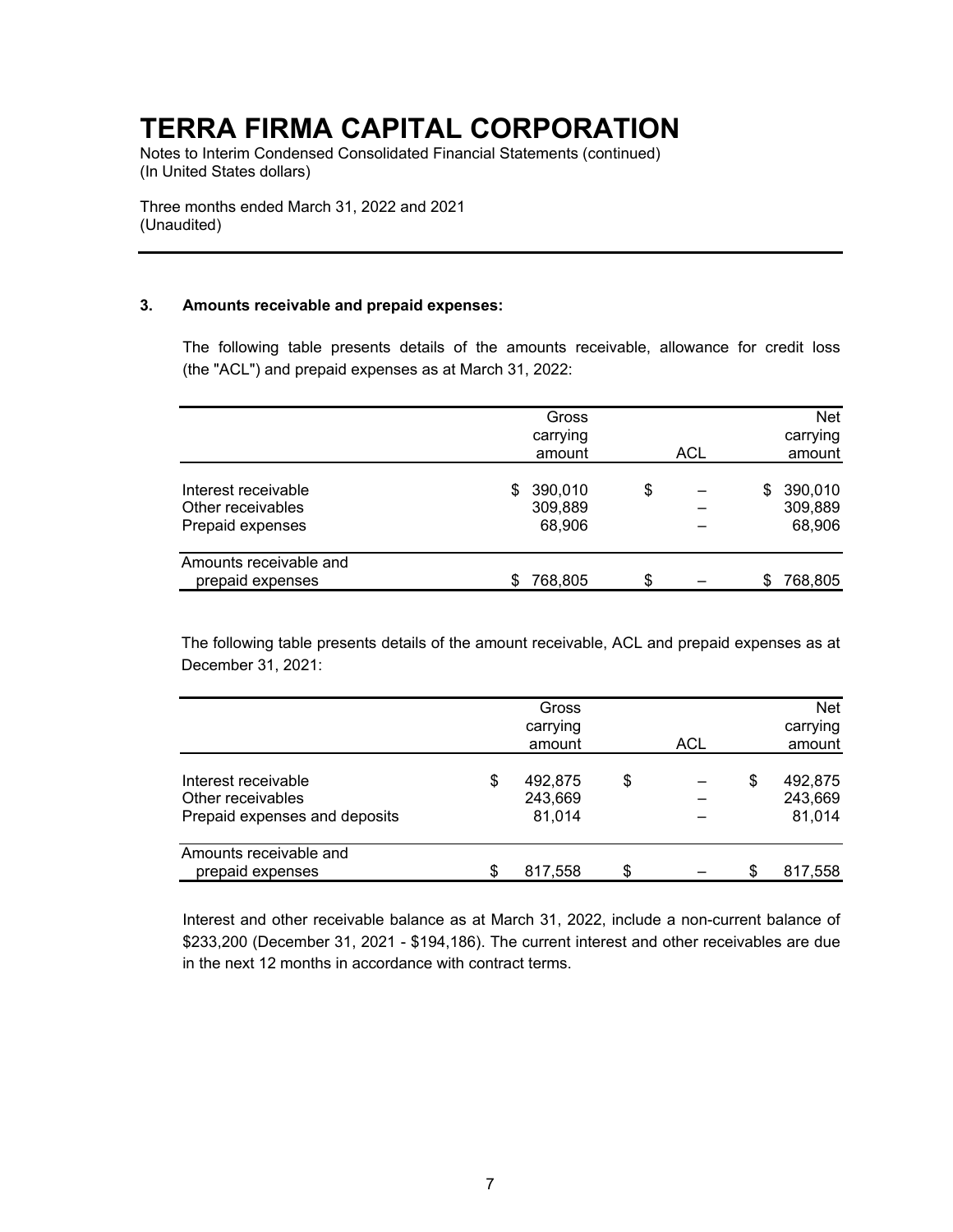Notes to Interim Condensed Consolidated Financial Statements (continued) (In United States dollars)

Three months ended March 31, 2022 and 2021 (Unaudited)

### **4. Loan and mortgage investments and loan and mortgage syndications:**

The following table presents details of the loan and mortgage investments, ACL and loan and mortgage syndications as at March 31, 2022:

|                                                                                    | Loan and<br>mortgage<br>investments |                         |    |                          |  | Net loan and<br>mortgage<br>investments | Loan and<br>mortgage<br>syndications | Net<br>investments            | $%$ of net<br>investments |  |
|------------------------------------------------------------------------------------|-------------------------------------|-------------------------|----|--------------------------|--|-----------------------------------------|--------------------------------------|-------------------------------|---------------------------|--|
| Performing loans:<br>Residential housing<br>developments<br>Land and lot inventory | \$                                  | 9,755,571<br>30.529.070 | \$ | (12,971) \$<br>(42, 623) |  | 9,742,600<br>30.486.447                 | \$<br>4.052.981<br>16.486.246        | 5,689,619<br>S.<br>14.000.201 | 28.9<br>71.1              |  |
|                                                                                    |                                     | 40.284.641              | \$ | (55, 594)                |  | 40,229,047                              | 20,539,227                           | 19,689,820<br>\$              | 100.0                     |  |

The following table presents details of the loan and mortgage investments, ACL and loan and mortgage syndications as at December 31, 2021:

|                                                                                    |                               | Loan and<br>mortgage<br>investments | ACL                        |      | Net loan and<br>mortgage<br>investments |    | Loan and<br>mortgage<br>syndications | Net<br>investments            | % of net<br>investments |
|------------------------------------------------------------------------------------|-------------------------------|-------------------------------------|----------------------------|------|-----------------------------------------|----|--------------------------------------|-------------------------------|-------------------------|
| Performing loans:<br>Residential housing<br>developments<br>Land and lot inventory | 6,285,220<br>\$<br>40.803.974 |                                     | \$<br>(13,342)<br>(68,018) | - \$ | 6,271,878<br>40.735.956                 | S  | 2.502.485<br>19.540.659              | 3,769,393<br>\$<br>21.195.297 | 15.1<br>84.9            |
|                                                                                    | \$                            | 47,089,194                          | \$<br>(81, 360)            | £.   | 47,007,834                              | \$ | 22.043.144                           | \$24.964.690                  | 100.0                   |

The loan and mortgage investments carry a weighted average effective interest rate of 13.3% (December 31, 2021 -13.7%) and a weighted average term to maturity of 1.08 years (December 31, 2021 - 1.10 years).

The loan and mortgage syndications carry a weighted average effective interest rate of 10.2% (December 31, 2021 - 10.3%) and a weighted average term to maturity of 0.89 years (December 31, 2021 - 0.98 years).

At March 31, 2022, the Company has a loan and mortgage investment totaling \$6,068,946 (December 31, 2021 - \$2,014,805) with a participation arrangement with a priority syndicate investor, whereby the priority syndicate investor holds a senior position for \$3,013,399 (December 31, 2021 - \$1,473,760) and the remainder of the investment is in a subordinated position of \$3,055,547 (December 31, 2021 - \$541,045). The Company retains a residual portion of \$3,055,547 (December 31, 2021 - \$541,045).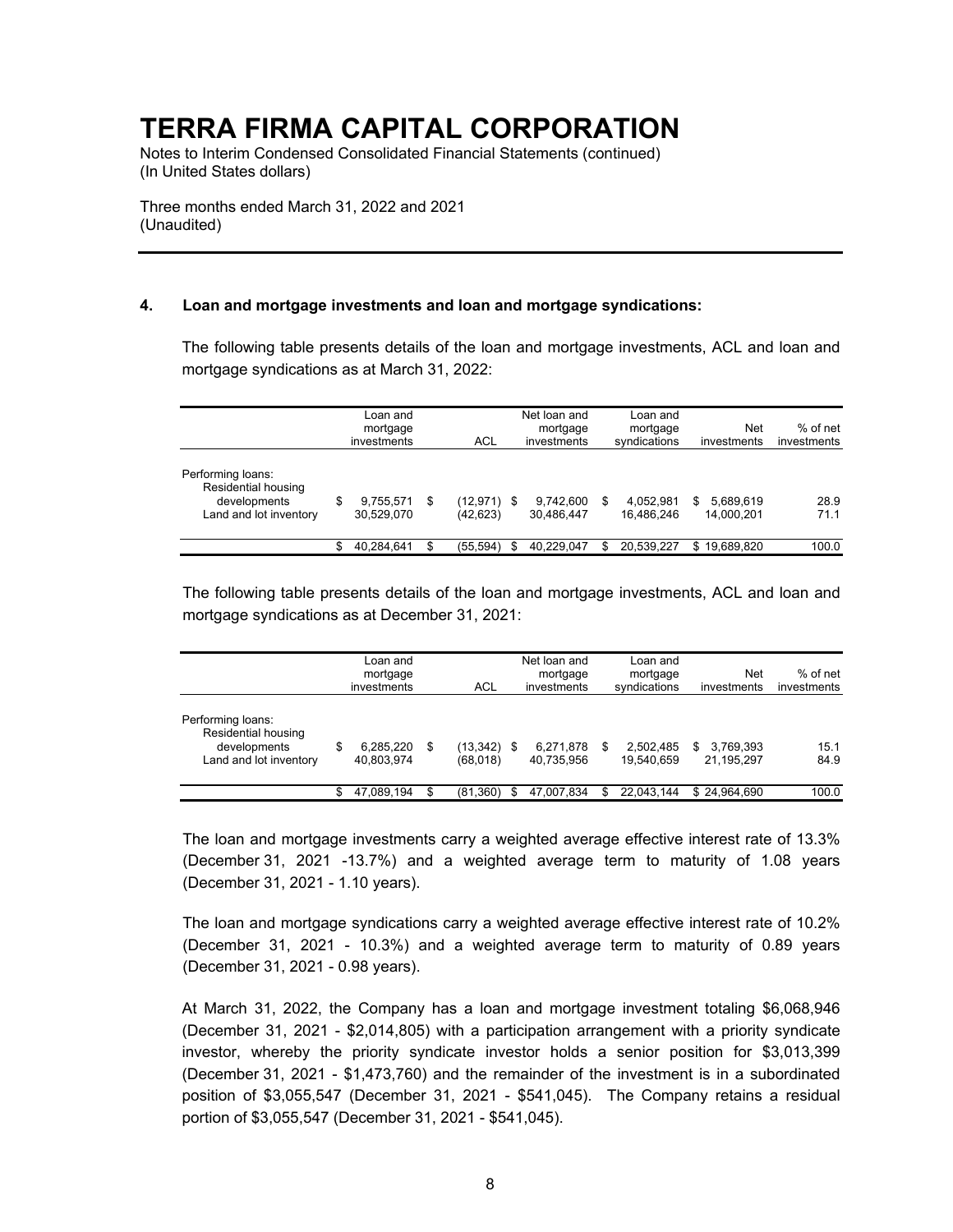Notes to Interim Condensed Consolidated Financial Statements (continued) (In United States dollars)

Three months ended March 31, 2022 and 2021 (Unaudited)

### **4. Loan and mortgage investments and loan and mortgage syndications (continued):**

As at March 31, 2022, there are loan and mortgage investments to two separate projects in the U.S. before syndication, that account for 40.5% and 15.1% of the principal balance of loan and mortgage investments. As at December 31, 2021, there are loan and mortgage investments to three separate projects in the U.S., before syndication, that account for 34.9%, 13.5% and 13.4% of the principal balance of loan and mortgage investments. For the three months ended March 31, 2022, the Company has loan and mortgage investments in four separate projects in the U.S. before syndication, that account for 29.3%, 21.9%, 11.0% and 10.2% of the Company's interest and fees revenue. For the three months ended March 31, 2021, the Company had two loan and mortgage investments in the U.S. before syndication, that account for 19.9% and 14.6% of the Company's total interest and fees revenue.

During the three months ended March 31, 2022, the Company capitalized interest income of \$600,414 (three months ended March 31, 2021 - \$752,201) which is included in loan and mortgage investments.

Pursuant to certain lending agreements, the Company is committed to funding additional loan advances, subject to borrowers meeting certain funding conditions. The unfunded loan commitments under the existing loan and mortgage investments at March 31, 2022, were \$38,537,932 (December 31, 2021 - \$46,038,263). As at March 31, 2022, the unfunded commitments relating to loan and mortgage investments in two separate projects in the U.S. before syndication that account for 63.0% and 30.4% of the total unfunded commitments. As at December 31, 2021, the unfunded commitments relating to loan and mortgage investments in two separate projects in the U.S., before syndication, account for 52.7% and 40.0% of the total unfunded commitments.

The following table presents details of the Company's principal balances of loan and mortgage investments segmented by risk as at March 31, 2022:

|                                       | Loan and<br>mortgage<br>investments | ACL             | Net loan and<br>mortgage<br>investments | Loan and<br>mortgage<br>syndications |     | <b>Net</b><br>investments | $%$ of net<br>investments |
|---------------------------------------|-------------------------------------|-----------------|-----------------------------------------|--------------------------------------|-----|---------------------------|---------------------------|
| 1st mortgage<br>loans                 | \$<br>37.216.549                    | \$<br>(47,010)  | \$<br>37,169,539                        | \$<br>19.499.643                     | \$  | 17.669.896                | 89.7                      |
| 2nd mortgage<br>loans<br>Unregistered | 1.319.472                           | (44)            | 1,319,428                               | 1,039,584                            |     | 279,844                   | 1.4                       |
| loans                                 | 1,748,620                           | (8,540)         | 1,740,080                               |                                      |     | 1,740,080                 | 8.9                       |
|                                       | 40,284,641                          | \$<br>(55, 594) | \$<br>40,229,047                        | \$<br>20,539,227                     | \$. | 19,689,820                | 100.0                     |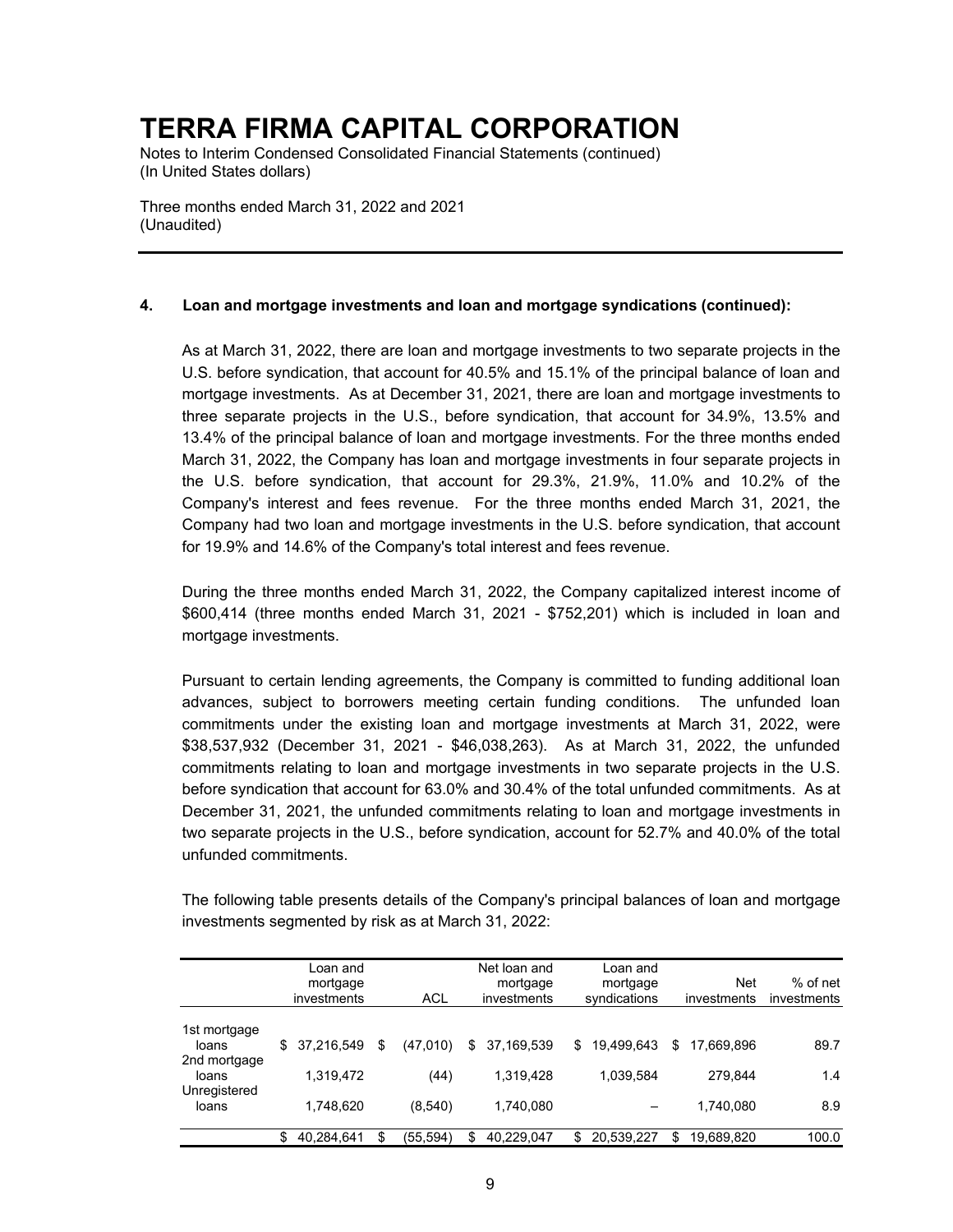Notes to Interim Condensed Consolidated Financial Statements (continued) (In United States dollars)

Three months ended March 31, 2022 and 2021 (Unaudited)

### **4. Loan and mortgage investments and loan and mortgage syndications (continued):**

The following table presents details of the Company's principal balances of loan and mortgage investments segmented by geography as at March 31, 2022:

|                | Loan and<br>mortgage<br>investments |      | ACL              | Net loan and<br>mortgage<br>investments | Loan and<br>mortgage<br>syndications |     | Net<br>investments    | % of net<br>investments |
|----------------|-------------------------------------|------|------------------|-----------------------------------------|--------------------------------------|-----|-----------------------|-------------------------|
| Canada<br>U.S. | \$<br>1.319.472<br>38,965,169       | - \$ | (44)<br>(55,550) | 1.319.428<br>38,909,619                 | 1,039,584<br>19.499.643              | \$  | 279.844<br>19.409.976 | 1.4<br>98.6             |
|                | 40.284.641                          |      | (55.594)         | 40.229.047                              | 20.539.227                           | \$. | 19.689.820            | 100.0                   |

The following table presents details of the Company's principal balances of loan and mortgage investments segmented by risk as of December 31, 2021:

|                                                   |     | Loan and<br>mortgage<br>investments | <b>ACL</b>      | Net loan and<br>mortgage<br>investments | Loan and<br>mortgage<br>syndications | <b>Net</b><br>investments | $%$ of net<br>investments |
|---------------------------------------------------|-----|-------------------------------------|-----------------|-----------------------------------------|--------------------------------------|---------------------------|---------------------------|
| 1 <sup>st</sup> mortgage<br>loans                 |     | \$44,081,171                        | \$<br>(73,003)  | \$<br>44,008,168                        | \$21,014,419                         | \$22,993,749              | 92.1                      |
| 2 <sup>nd</sup> mortgage<br>loans<br>Unregistered |     | 1,305,690                           | (43)            | 1,305,647                               | 1,028,725                            | 276,922                   | 1.1                       |
| loans                                             |     | 1,702,333                           | (8,314)         | 1,694,019                               |                                      | 1,694,019                 | 6.8                       |
|                                                   | \$. | 47,089,194                          | \$<br>(81, 360) | \$<br>47,007,834                        | \$<br>22,043,144                     | \$<br>24,964,690          | 100.0                     |

The following table presents details of the Company's loan and mortgage investments segmented by geography as at December 31, 2021:

|                |   | Loan and<br>mortgage<br>investments |    | ACL               |    | Net loan and<br>mortgage<br>investments | Loan and<br>mortgage<br>syndications |     | Net<br>investments    | % of net<br>investments |
|----------------|---|-------------------------------------|----|-------------------|----|-----------------------------------------|--------------------------------------|-----|-----------------------|-------------------------|
| Canada<br>U.S. | S | 1.305.690<br>45,783,504             | -S | (43)<br>(81, 317) | S  | 1.305.647<br>45,702,187                 | 1,028,725<br>21,014,419              |     | 276.922<br>24,687,768 | 1.1<br>98.9             |
|                |   | 47.089.194                          |    | (81.360)          | S. | 47.007.834                              | 22.043.144                           | \$. | 24.964.690            | 100.0                   |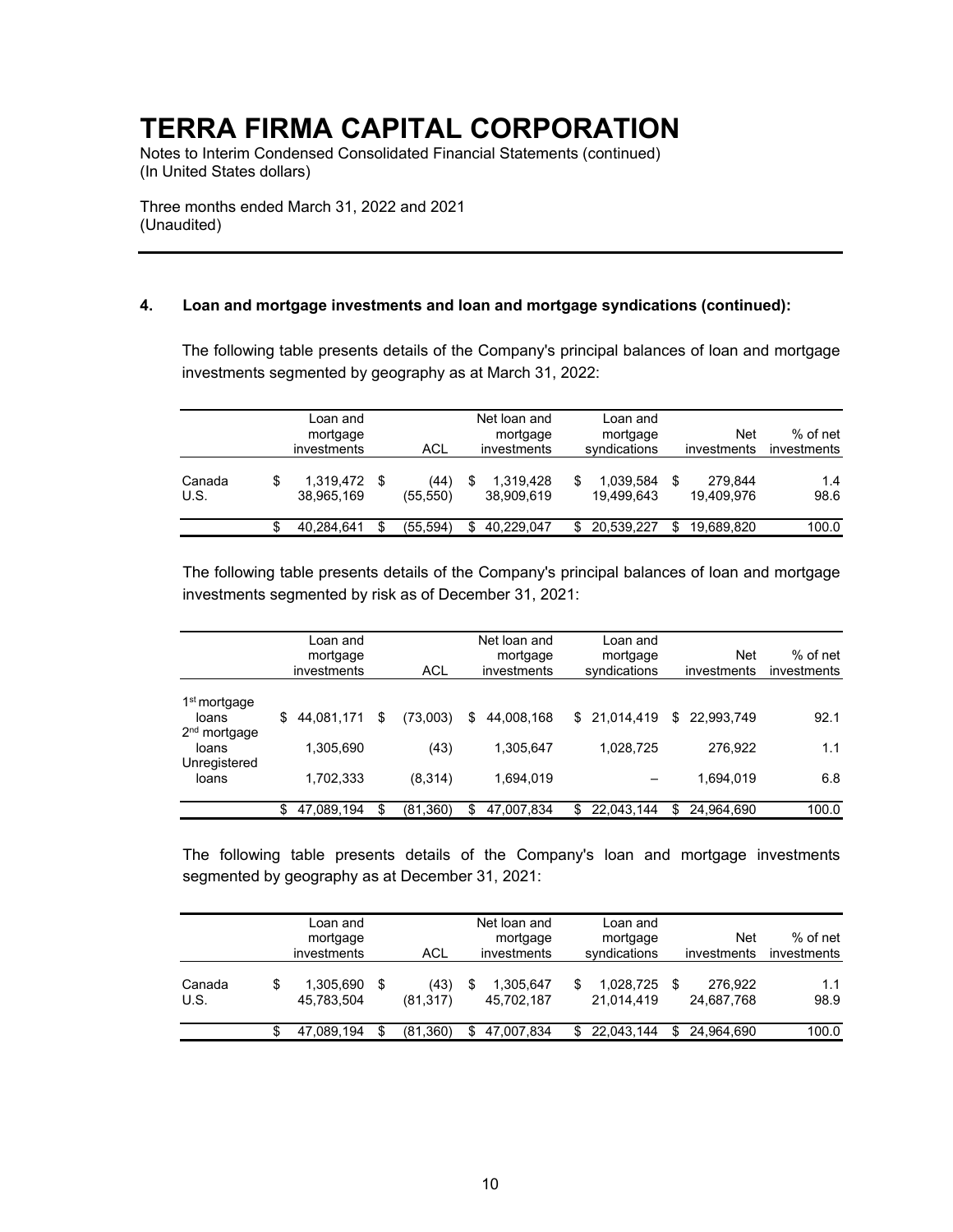Notes to Interim Condensed Consolidated Financial Statements (continued) (In United States dollars)

Three months ended March 31, 2022 and 2021 (Unaudited)

### **4. Loan and mortgage investments and loan and mortgage syndications (continued):**

The following table presents details of the Company's credit exposure on the gross carrying amount of loan and mortgage investments by staging as at March 31, 2022:

| IFRS 9                                                        | Stage 1                 |    | Stage 2 | Stage 3 | Total                   |
|---------------------------------------------------------------|-------------------------|----|---------|---------|-------------------------|
| Residential housing<br>developments<br>Land and lot inventory | 9,755,571<br>30,529,070 | \$ |         |         | 9,755,571<br>30,529,070 |
|                                                               | 40,284,641              | S  |         |         | \$40,284,641            |

The following table presents details of the Company's credit exposure on the carrying amount of loan and mortgage investments, net of loan and mortgage syndications, for which ACL is recognized as at March 31, 2022:

| IFRS 9                                                        | Stage 1                 |    | Stage 2 | Stage 3 | Total                   |
|---------------------------------------------------------------|-------------------------|----|---------|---------|-------------------------|
| Residential housing<br>developments<br>Land and lot inventory | 5,702,590<br>14,042,824 | \$ |         |         | 5,702,590<br>14,042,824 |
|                                                               | 19,745,414              | S. |         |         | 19,745,414              |

The following table presents details of the Company's credit exposure on the gross carrying amount of loan and mortgage investments segmented by geography, for which ACL is recognized as at March 31, 2022:

| IFRS 9         | Stage 1 | Stage 2                 | Stage 3 |  |   | Total |                         |  |
|----------------|---------|-------------------------|---------|--|---|-------|-------------------------|--|
| Canada<br>U.S. |         | 1,319,472<br>38,965,169 |         |  | - |       | 1,319,472<br>38,965,169 |  |
|                |         | 40,284,641              |         |  |   |       | 40,284,641              |  |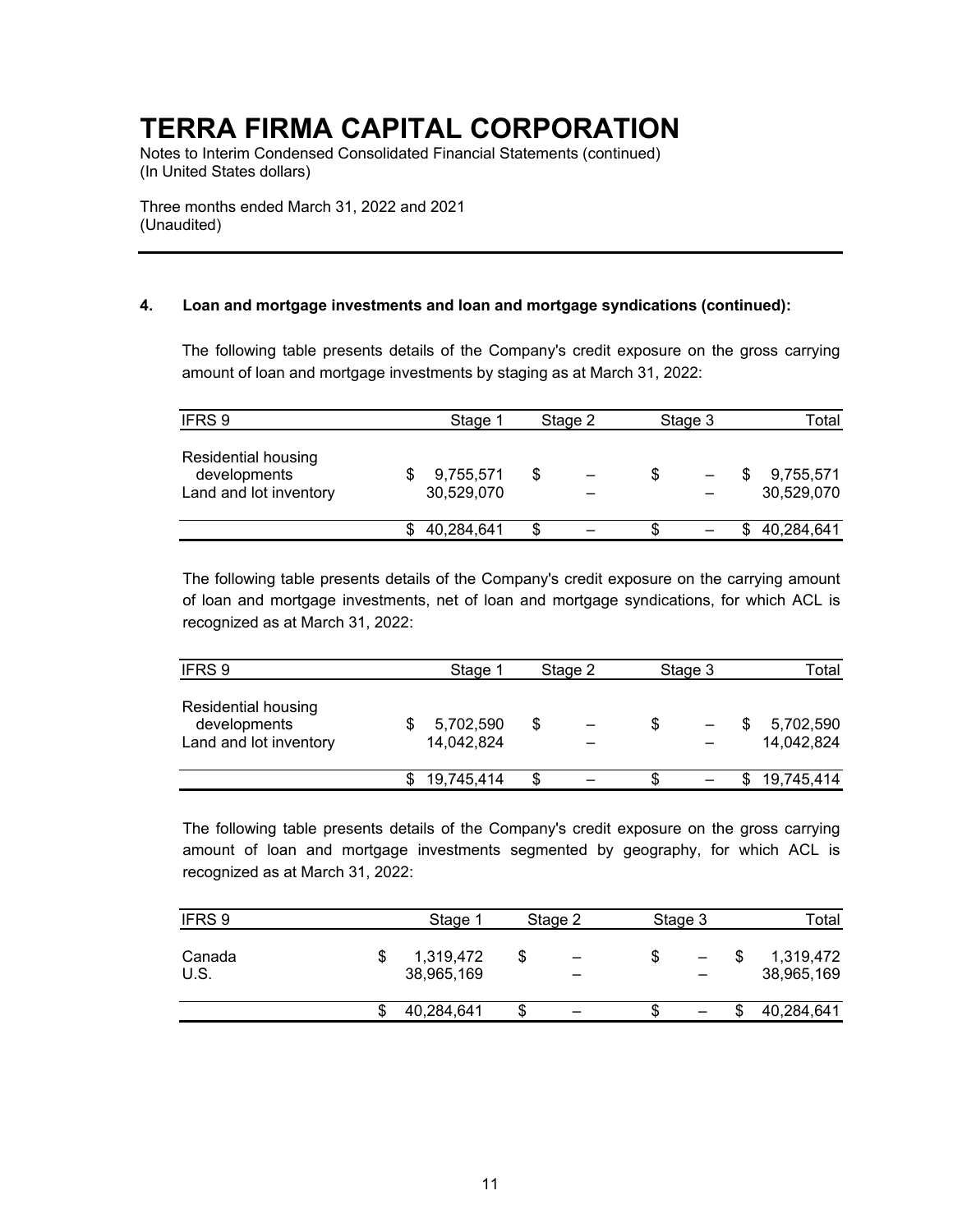Notes to Interim Condensed Consolidated Financial Statements (continued) (In United States dollars)

Three months ended March 31, 2022 and 2021 (Unaudited)

### **4. Loan and mortgage investments and loan and mortgage syndications (continued):**

The following table presents details of the Company's credit exposure on the carrying amount of loan and mortgage investments net of loan and mortgage syndications, segmented by geography, for which ACL is recognized as at March 31, 2022:

| IFRS 9         | Stage 1 | Stage 2               |    | Stage 3                       |  |   | Total |                       |  |
|----------------|---------|-----------------------|----|-------------------------------|--|---|-------|-----------------------|--|
| Canada<br>U.S. | Œ       | 279,888<br>19,465,526 | \$ | $\overline{\phantom{0}}$<br>- |  |   |       | 279,888<br>19,465,526 |  |
|                |         | 19,745,414            |    |                               |  | - |       | 19,745,414            |  |

The following table presents details of the Company's credit exposure on the gross carrying amount of loan and mortgage investments by staging as at December 31, 2021:

| IFRS 9                                                        |  | Stage 1                 | Stage 2 |  | Stage 3 |  |  | Total                   |
|---------------------------------------------------------------|--|-------------------------|---------|--|---------|--|--|-------------------------|
| Residential housing<br>developments<br>Land and lot inventory |  | 6,285,220<br>40,803,974 | \$      |  |         |  |  | 6,285,220<br>40,803,974 |
|                                                               |  | 47,089,194              | S       |  |         |  |  | \$47,089,194            |

The following table presents details of the Company's credit exposure on the carrying amount of loan and mortgage investments, net of loan and mortgage syndications, for which ACL is recognized as at December 31, 2021:

| IFRS 9                                                               |  | Stage 1                 | Stage 2 |  | Stage 3 |  |  | Total                   |
|----------------------------------------------------------------------|--|-------------------------|---------|--|---------|--|--|-------------------------|
| <b>Residential housing</b><br>developments<br>Land and lot inventory |  | 3,782,735<br>21,263,315 | \$      |  |         |  |  | 3,782,735<br>21,263,315 |
|                                                                      |  | \$25,046,050            | \$      |  |         |  |  | \$25,046,050            |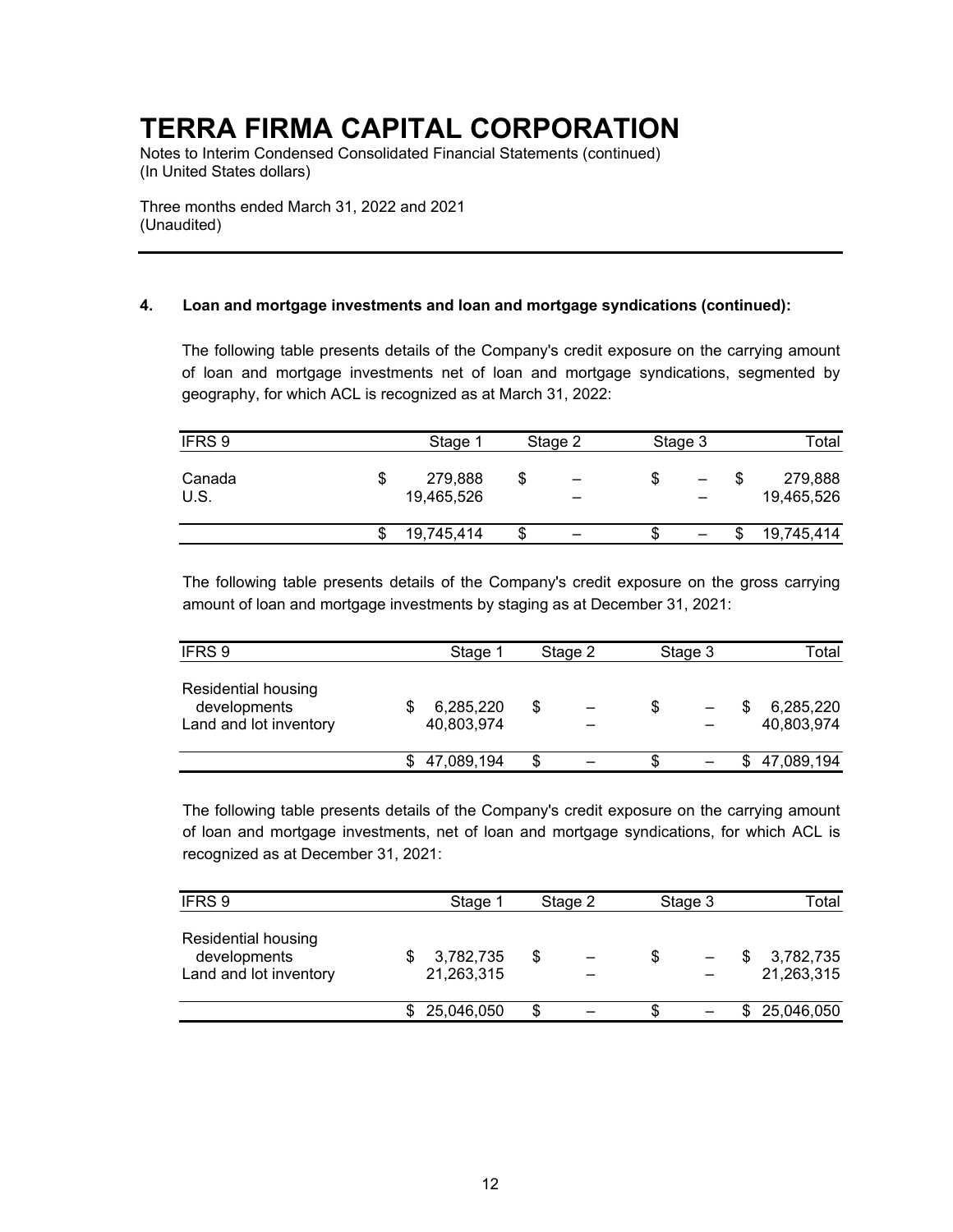Notes to Interim Condensed Consolidated Financial Statements (continued) (In United States dollars)

Three months ended March 31, 2022 and 2021 (Unaudited)

### **4. Loan and mortgage investments and loan and mortgage syndications (continued):**

The following table presents details of the Company's credit exposure on the gross carrying amount of loan and mortgage investments segmented by geography, for which ACL is recognized as at December 31, 2021:

| IFRS 9         | Stage 1 | Stage 2                 |  | Stage 3                                                  |  |                          | Total |                         |  |
|----------------|---------|-------------------------|--|----------------------------------------------------------|--|--------------------------|-------|-------------------------|--|
| Canada<br>U.S. |         | 1,305,771<br>45,783,423 |  | $\qquad \qquad \blacksquare$<br>$\overline{\phantom{0}}$ |  | $\overline{\phantom{0}}$ |       | 1,305,771<br>45,783,423 |  |
|                |         | 47,089,194              |  |                                                          |  |                          |       | 47,089,194              |  |

The following table presents details of the Company's credit exposure on the carrying amount of loan and mortgage investments net of syndication, segmented by geography, for which ACL is recognized as at December 31, 2021:

| IFRS 9         | Stage 1               | Stage 2                        | Stage 3 |  | Total                 |
|----------------|-----------------------|--------------------------------|---------|--|-----------------------|
| Canada<br>U.S. | 277,046<br>24,769,004 | \$<br>$\overline{\phantom{0}}$ |         |  | 277,046<br>24,769,004 |
|                | 25,046,050            |                                |         |  | 25,046,050            |

Scheduled principal repayments and loan and mortgage investments maturing in the next four years are as follows:

|                                                 | Scheduled<br>principal<br>payments | <b>Investments</b><br>maturing<br>during<br>the year     |
|-------------------------------------------------|------------------------------------|----------------------------------------------------------|
| 2022, remainder of year<br>2023<br>2024<br>2025 | \$                                 | 18,990,144<br>\$<br>12,357,926<br>7,817,567<br>1,119,004 |
|                                                 | \$                                 | 40,284,641<br>\$                                         |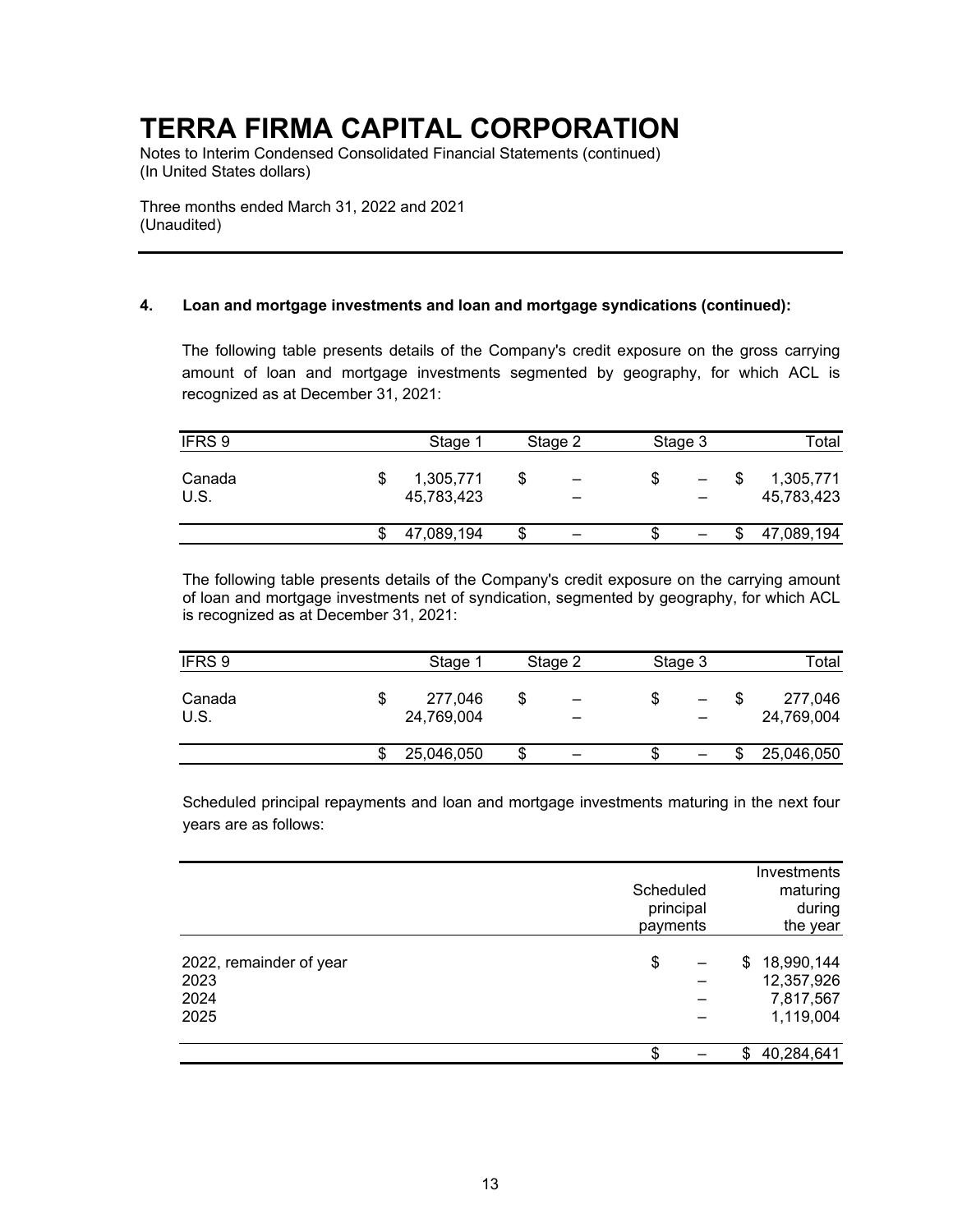Notes to Interim Condensed Consolidated Financial Statements (continued) (In United States dollars)

Three months ended March 31, 2022 and 2021 (Unaudited)

### **4. Loan and mortgage investments and loan and mortgage syndications (continued):**

Scheduled principal repayments and maturity amounts of loan and mortgage syndications maturing in the next three years are as follows:

|                                         | Scheduled<br>principal<br>payments | Loans<br>maturing<br>during<br>the year    |
|-----------------------------------------|------------------------------------|--------------------------------------------|
| 2022, remainder of year<br>2023<br>2024 | \$                                 | \$<br>13,651,258<br>3,874,570<br>3,013,399 |
|                                         | S                                  | 20,539,227                                 |

Allowance for loan and mortgage investments loss:

The changes in the ACL on loan and mortgage investments during the three months ended March 31, 2022 were as follows:

|                                                               |                        | IFRS <sub>9</sub>        |            |            |                        |
|---------------------------------------------------------------|------------------------|--------------------------|------------|------------|------------------------|
|                                                               | Balance at             | Provision                |            |            | Balance at             |
|                                                               | January 1,             | for credit               |            | <b>Net</b> | March 31,              |
|                                                               | 2022                   | losses                   | write offs |            | 2022                   |
| Residential housing<br>developments<br>Land and lot inventory | \$<br>13,342<br>68,018 | \$<br>(371)<br>(25, 395) | \$         |            | \$<br>12,971<br>42,623 |
|                                                               | \$<br>81,360           | \$<br>(25, 766)          |            |            | 55,594                 |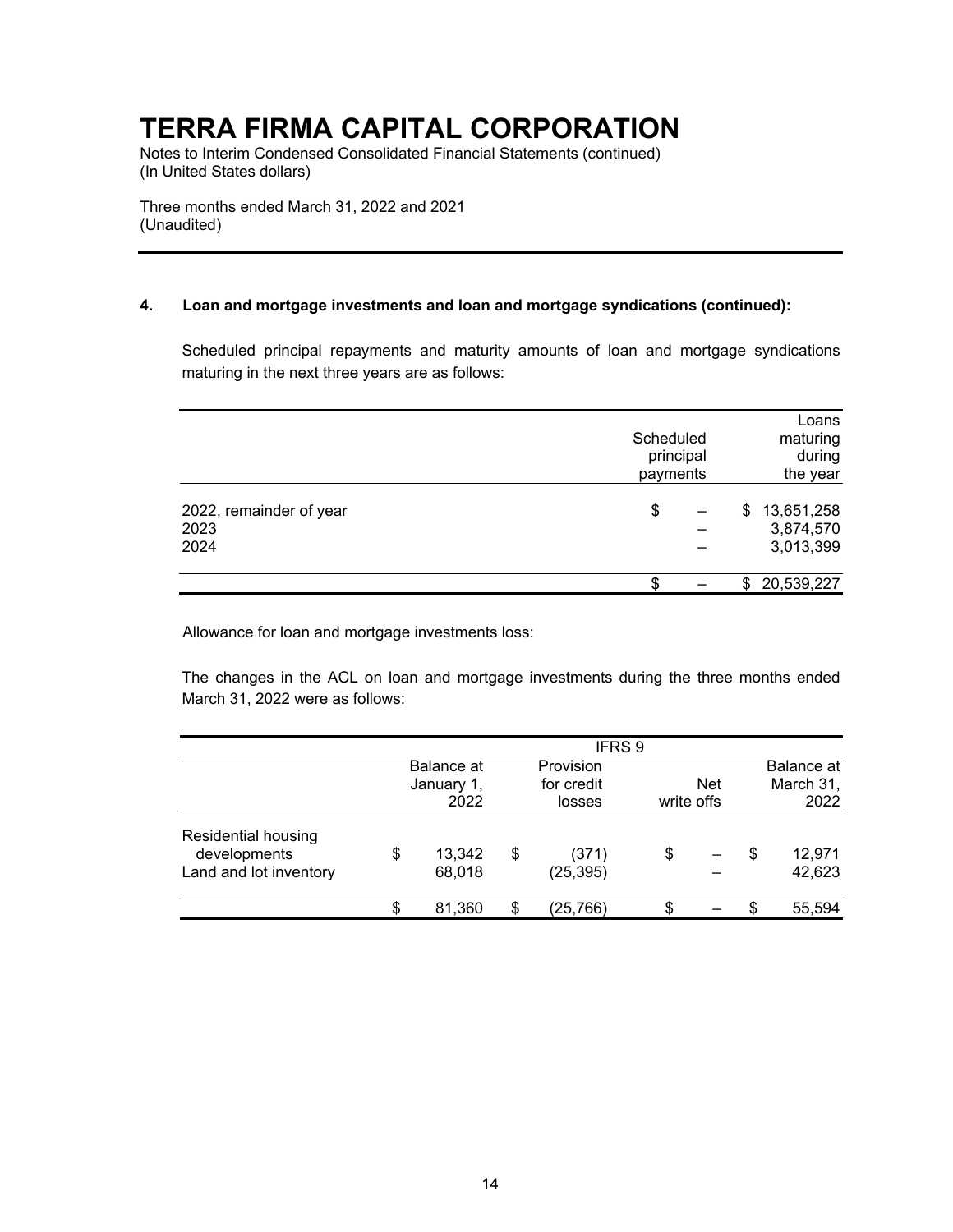Notes to Interim Condensed Consolidated Financial Statements (continued) (In United States dollars)

Three months ended March 31, 2022 and 2021 (Unaudited)

### **4. Loan and mortgage investments and loan and mortgage syndications (continued):**

The following table presents the changes in the Company's ACL between the beginning and the end of the period:

|                                                            | Stage 1      | Stage 2 | Stage 3 | Total        |
|------------------------------------------------------------|--------------|---------|---------|--------------|
| Balance, beginning of period<br>Recovery of credit losses: | \$<br>81,360 | \$      | \$      | \$<br>81,360 |
| Remeasurement                                              | (25, 766)    |         |         | (25, 766)    |
| Transfer to (from):                                        |              |         |         |              |
| Stage 1<br>Stage 2                                         |              |         |         |              |
| Stage 3                                                    |              |         |         |              |
| Gross write-offs                                           |              |         |         |              |
| Recoveries                                                 |              |         |         |              |
| Balance, end of period                                     | 55,594       | \$      |         | 55,594       |

The following table presents details of the Company's ACL on loan and mortgage investments as at March 31, 2022:

|                                                               | Stage 1          | Stage 2 |  | Stage 3           |      | Total            |
|---------------------------------------------------------------|------------------|---------|--|-------------------|------|------------------|
| Residential housing<br>developments<br>Land and lot inventory | 12,971<br>42,623 |         |  | $\qquad \qquad -$ | - \$ | 12,971<br>42,623 |
|                                                               | 55.594           |         |  |                   |      | 55,594           |

The following table presents the Company's ACL on loan and mortgage investments segmented by geography as at March 31, 2022:

| IFRS 9              | Stage 1      | Stage 2 | Stage 3 |   | Total        |
|---------------------|--------------|---------|---------|---|--------------|
| Canada<br>Φ<br>U.S. | 44<br>55,550 |         |         |   | 44<br>55,550 |
| S                   | 55,594       | –       |         | S | 55,594       |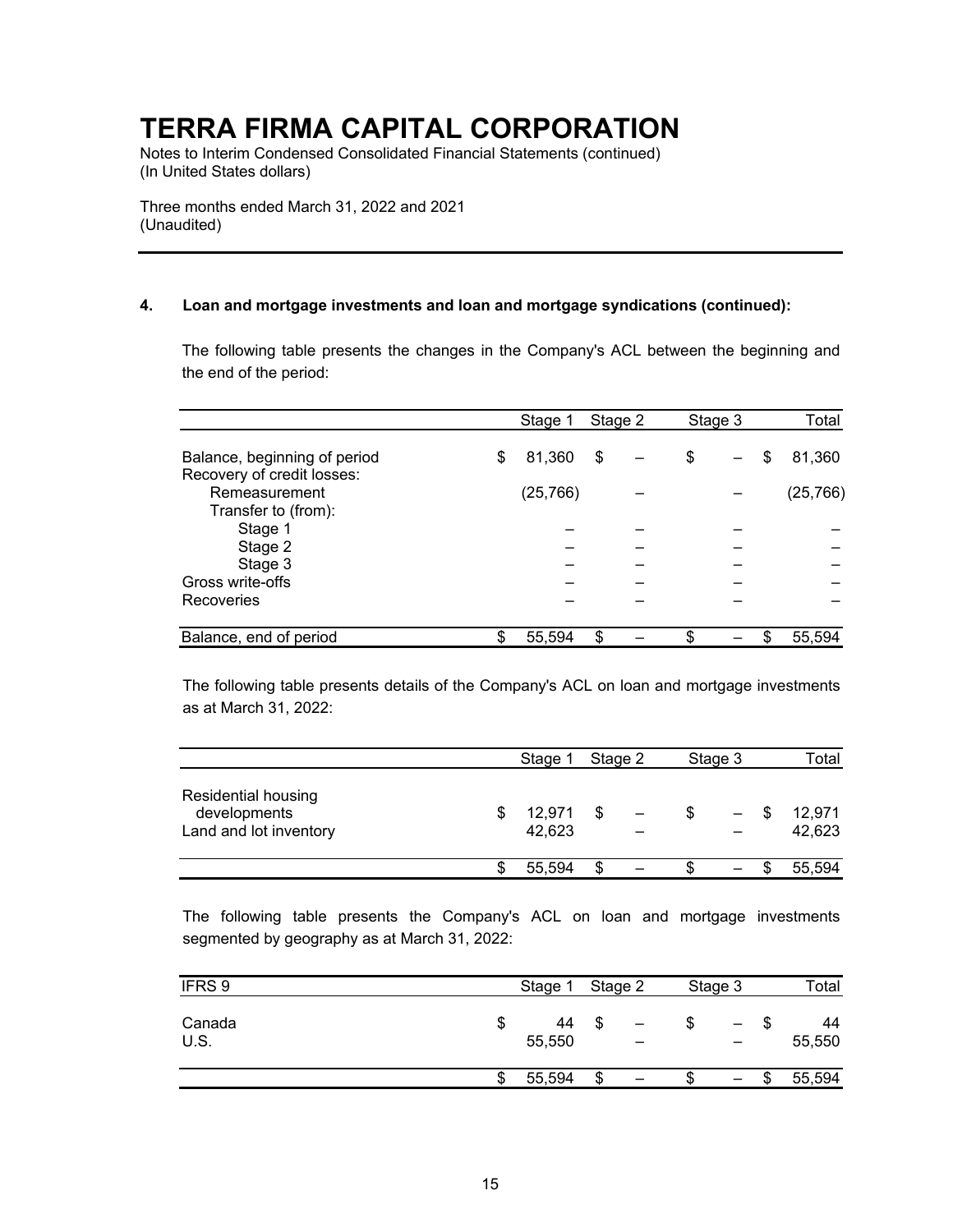Notes to Interim Condensed Consolidated Financial Statements (continued) (In United States dollars)

Three months ended March 31, 2022 and 2021 (Unaudited)

### **5. Investment in finance leases:**

As at March 31, 2022, the Company had 15 investment in finance leases (December 31, 2021 - 15). The following table represents details of the investment in finance leases and ACL as at March 31, 2021:

|                                                             | March 31,<br>2022          | December 31,<br>2021        |
|-------------------------------------------------------------|----------------------------|-----------------------------|
| Investment in finance leases<br>Allowance for credit losses | \$ 59,734,805<br>(103,097) | \$ 55,849,312<br>(120, 443) |
| Balance, at period end                                      | 59,631,708<br>SS.          | \$5,728,869                 |

Investment in finance leases of \$54,760,253 are financed through loans payable (note 12) (December 31, 2021 - \$51,003,555).

The investment in finance leases is the aggregate of gross lease payments and unearned finance income discounted at the interest rate implicit in the leases. The weighted average rate implicit in the leases is 14.0% per annum and the weighted average term of the leases is 2.03 years. The unearned finance income at March 31, 2022 was \$82,266 (December 31, 2021 - \$139,376).

The income recognized from finance leases for three months ended March 31, 2022, of \$2,026,538 (three months ended March 31, 2021 - \$785,963) was included within finance income in the interim condensed consolidated statements of income and comprehensive income.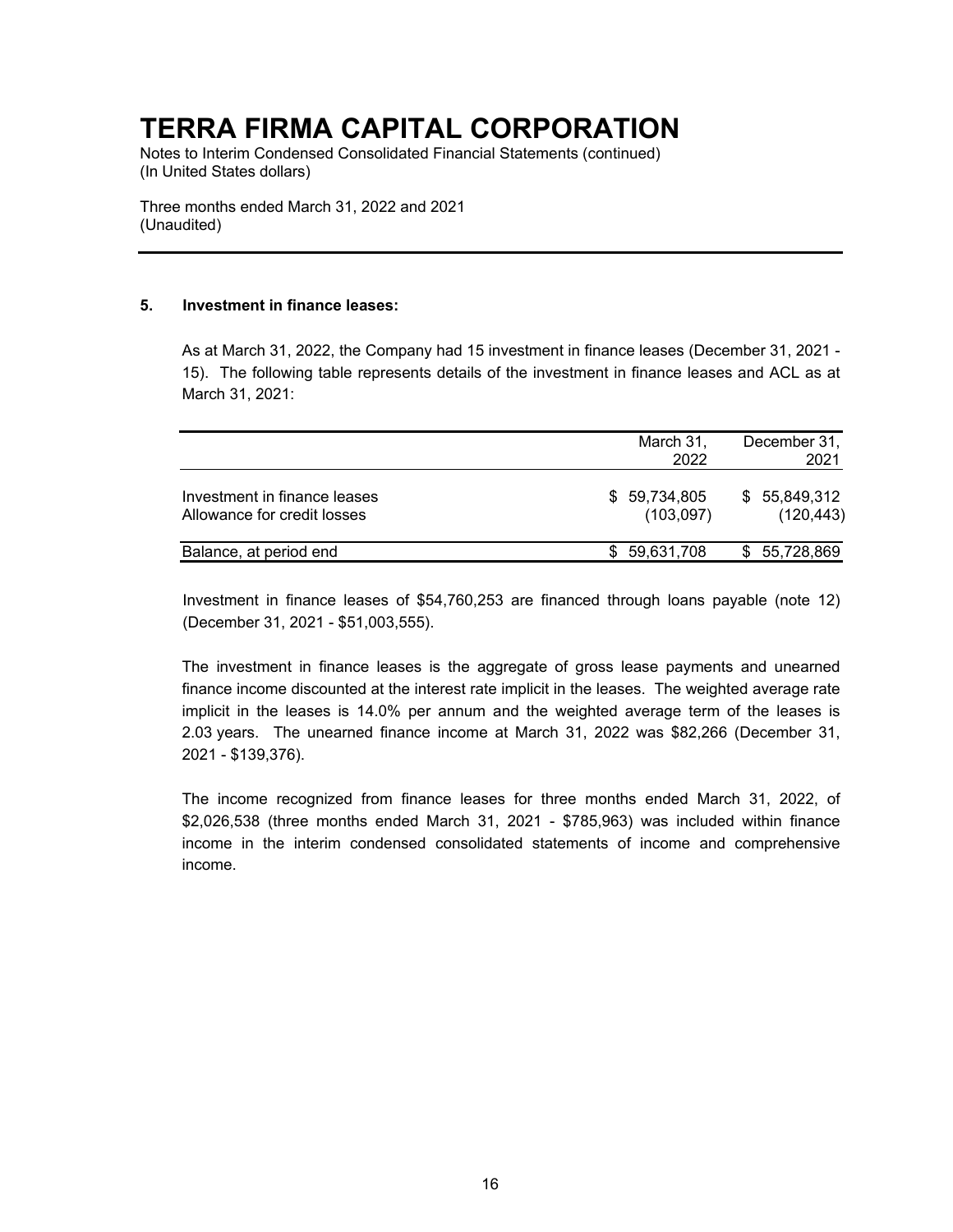Notes to Interim Condensed Consolidated Financial Statements (continued) (In United States dollars)

Three months ended March 31, 2022 and 2021 (Unaudited)

#### **5. Investment in finance leases (continued):**

The following table summarizes the changes in the investment in finance leases for the three months ended March 31, 2022 and 2021:

| Balance, December 31, 2020                               | 20,489,655<br>S.    |
|----------------------------------------------------------|---------------------|
| Investment made                                          | 11,993,256          |
| Investments sold                                         | (1, 247, 165)       |
| Lease payments received                                  | (767, 524)          |
| Finance income recognized                                | 785,963             |
| Allowance for credit losses                              | (103,783)           |
| Balance, March 31, 2021                                  | 31,150,402          |
| Investment made                                          | 41,904,076          |
| Investments sold                                         | (17, 192, 362)      |
|                                                          | (4,261,571)         |
| Lease payments received                                  |                     |
| Finance income recognized<br>Allowance for credit losses | 4,103,923<br>24,401 |
|                                                          |                     |
| Balance, December 31, 2021                               | 55,728,869          |
| Investment made                                          | 8,790,053           |
| Investments sold                                         | (4,987,384)         |
| Lease payments received                                  | (1, 943, 714)       |
| Finance income recognized                                | 2,026,538           |
| Recovery of credit losses                                | 17,346              |
| Balance, March 31, 2022                                  | 59,631,708<br>S     |

The following is a reconciliation of the undiscounted future minimum lease payments receivable and the present value of minimum lease payments receivable thereof:

|                                                                      |    | Future<br>minimum<br>lease<br>receipts | Finance<br>income             |     | Present<br>value of<br>minimum<br>lease<br>receipts |
|----------------------------------------------------------------------|----|----------------------------------------|-------------------------------|-----|-----------------------------------------------------|
| Less than one year<br>Greater than one year but less<br>than 5 years | S. | 19,669,664<br>60,457,993               | \$<br>9,550,328<br>10,842,524 |     | \$10,119,336<br>49,615,469                          |
|                                                                      | \$ | 80,127,657                             | \$<br>20,392,852              | \$. | 59,734,805                                          |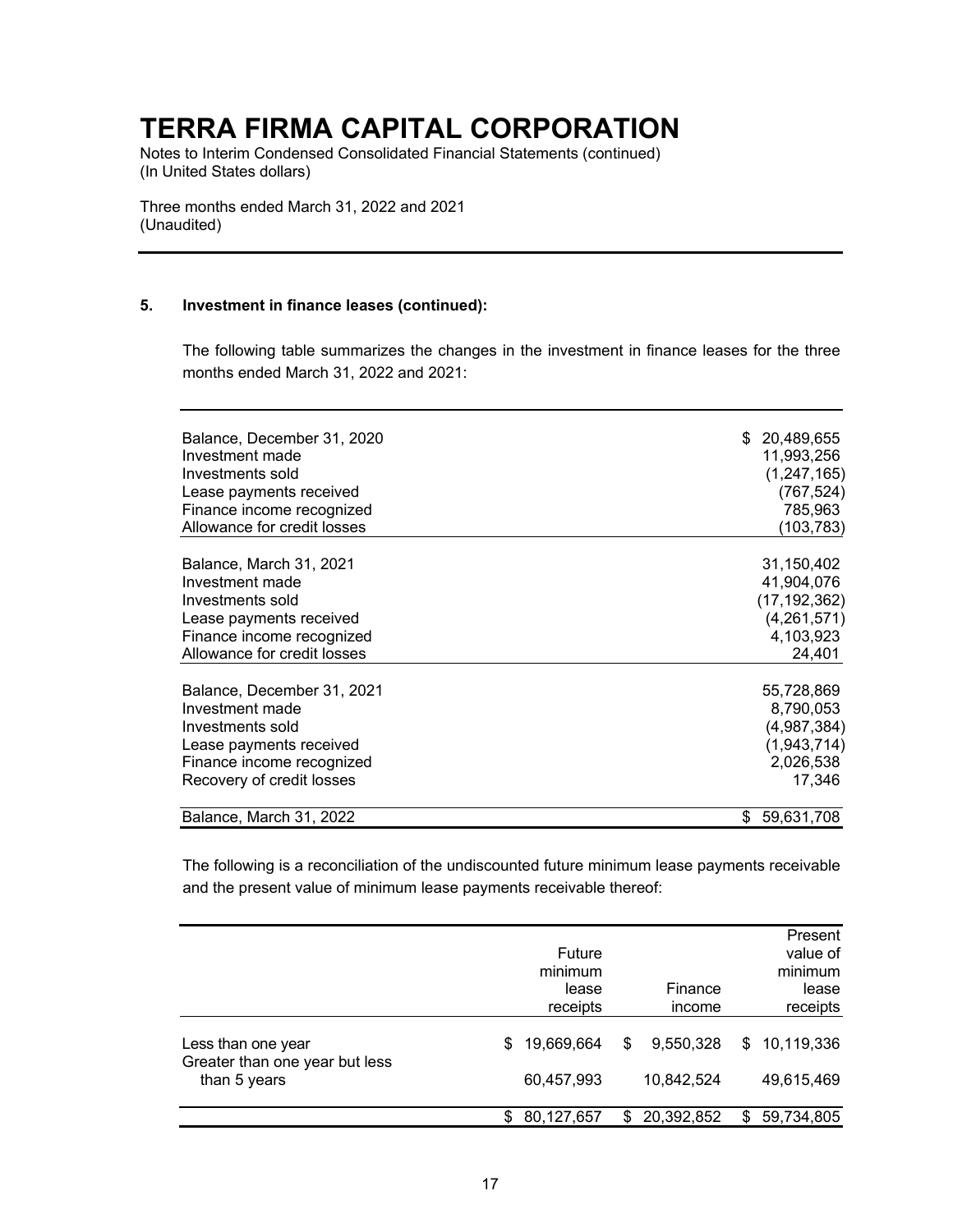Notes to Interim Condensed Consolidated Financial Statements (continued) (In United States dollars)

Three months ended March 31, 2022 and 2021 (Unaudited)

### **5. Investment in finance leases (continued):**

As at March 31, 2022, there are three net investments in finance leases that account for 13.7%, 12.8% and 10.4% of the net investments in finance leases. For the three months ended March 31, 2022, the Company has two net investments in finance leases that account for 11.4% and 10.4% of the Company's finance income.

Allowance for finance lease investments loss:

The changes in the ACL on finance lease investments during the three months ended March 31, 2022 were as follows:

|                                     |                                    |                                   | IFRS 9 |                          |                                 |
|-------------------------------------|------------------------------------|-----------------------------------|--------|--------------------------|---------------------------------|
|                                     | Balance at<br>December 31,<br>2021 | Provision<br>for credit<br>losses |        | <b>Net</b><br>write offs | Balance at<br>March 31,<br>2022 |
| Residential housing<br>developments | 120,443                            | \$<br>(17, 346)                   | \$     |                          | 103.097                         |

The following table presents the changes in the finance lease investment's ACL between the beginning and the end of the period:

|                                                              |   | Stage 1   | Stage 2 | Stage 3 | Total         |
|--------------------------------------------------------------|---|-----------|---------|---------|---------------|
| Balance, beginning of period<br>Provision for credit losses: | S | 120,443   | \$      | \$      | \$<br>120,443 |
| Remeasurement<br>Transfer to (from):                         |   | (17, 346) |         |         | (17, 346)     |
| Stage 1                                                      |   |           |         |         |               |
| Stage 2                                                      |   |           |         |         |               |
| Stage 3                                                      |   |           |         |         |               |
| Gross write-offs                                             |   |           |         |         |               |
| Recoveries                                                   |   |           |         |         |               |
|                                                              |   |           |         |         |               |
| Balance, end of period                                       |   | 103,097   | \$      |         | 103,097       |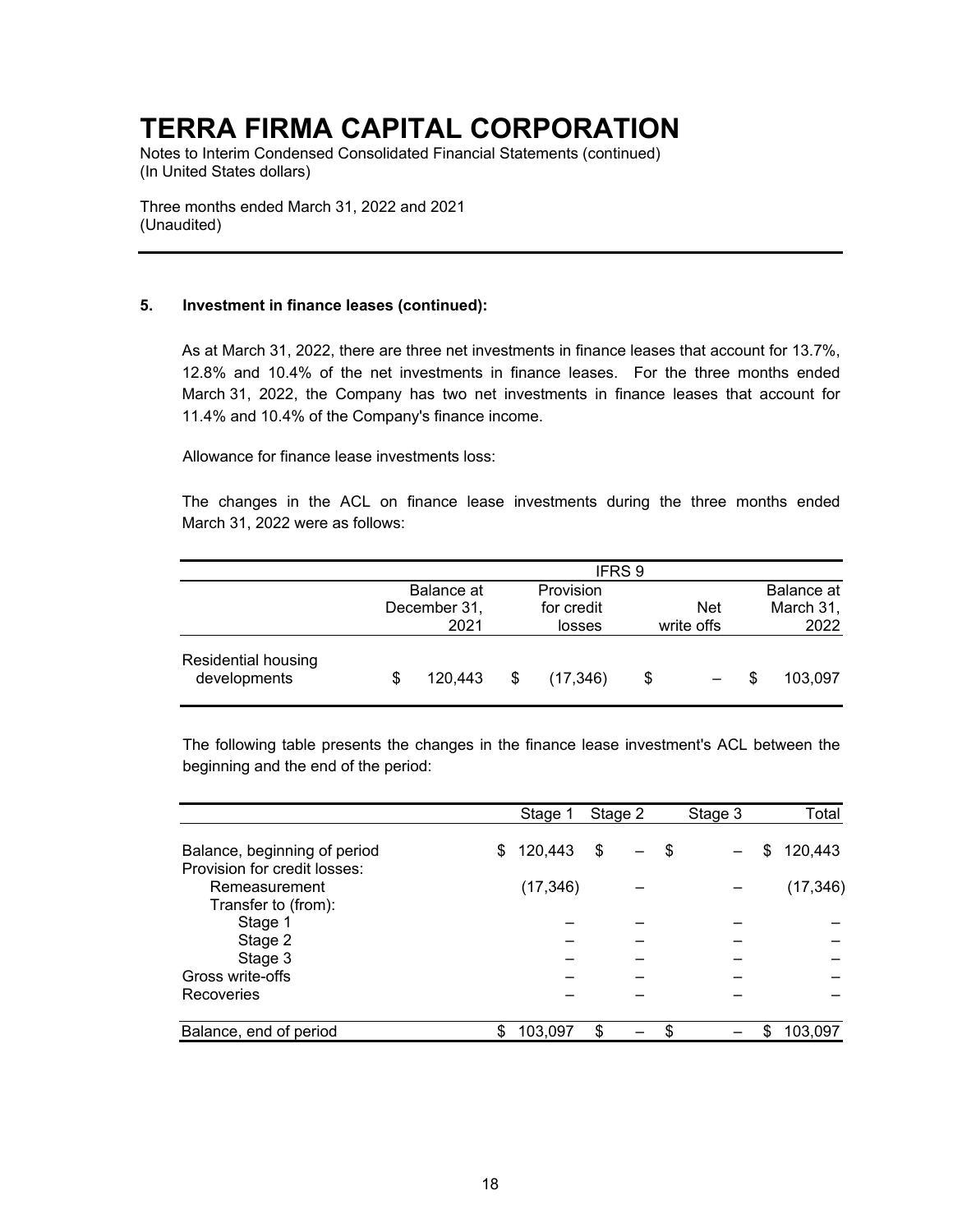Notes to Interim Condensed Consolidated Financial Statements (continued) (In United States dollars)

Three months ended March 31, 2022 and 2021 (Unaudited)

### **6. Portfolio investments:**

The following table presents details of the portfolio investments as at March 31, 2022 and December 31, 2021:

|                                                                                                                           |   | March 31,<br>2022  | December 31,<br>2021 |                    |  |
|---------------------------------------------------------------------------------------------------------------------------|---|--------------------|----------------------|--------------------|--|
| Investment in the LanQueen Partnership<br>Investment in the Savannah Partnership<br>Investment in the Valermo Partnership | S | 150.781<br>154,528 | S                    | 521,892<br>154,528 |  |
|                                                                                                                           |   | 305.310            |                      | 676,421            |  |

- (a) The Company, through TFCC LanQueen Ltd. entered into a partnership agreement (the "Queen Agreement"), whereby TFCC LanQueen Ltd. is committed to investing in a redevelopment project located in Toronto, Ontario. The fair value of investment at March 31, 2022 was \$150,781 (December 31, 2021 - \$521,892).
- (b) The Company, through TFCC International Ltd. invested in the Savannah Partnership and the fair value of the remaining investment in the Savannah Partnership at March 31, 2022 was \$154,528 (December 31, 2021 - \$154,528). TFCC International Ltd. also committed to advance a principal amount of first mortgage loan up to \$18,000,000 to the Savannah Project, subject to the Savannah Project meeting certain funding conditions. As at March 31, 2022, the principal balance outstanding to be repaid on the above noted loan and mortgage investment was \$16,297,344 (December 31, 2021 - \$16,451,611). The syndicated principal loan and mortgage investment balance outstanding to be repaid was \$11,784,419 (December 31, 2021 - \$11,993,074).
- (c) The Company, through TFVC, has a limited partnership interest in a partnership in Toronto. The fair value of the investment at March 31, 2022 was \$1 (December 31, 2021 - \$1).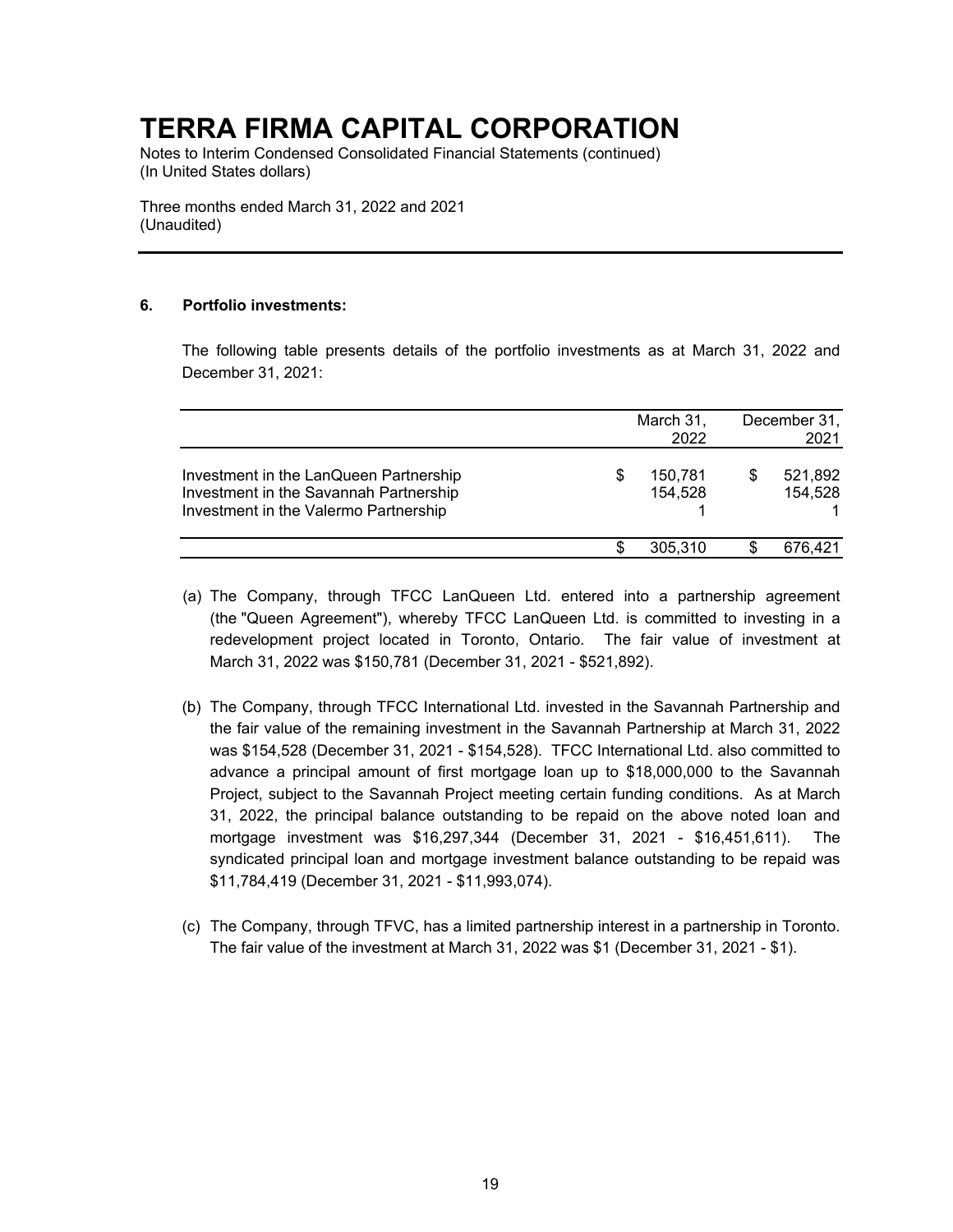Notes to Interim Condensed Consolidated Financial Statements (continued) (In United States dollars)

Three months ended March 31, 2022 and 2021 (Unaudited)

### **6. Portfolio investments (continued):**

The following table summarizes the changes in the portfolio investments for the three months ended March 31, 2022 and December 31, 2021:

| Balance, December 31, 2020<br>Foreign exchange | 2,292,991<br>\$.<br>36,608 |
|------------------------------------------------|----------------------------|
| Balance, March 31, 2021                        | 2,329,599                  |
| Return of investment                           | (1,912,794)                |
| Fair value adjustment                          | 259,841                    |
| Foreign exchange                               | (225)                      |
| Balance, December 31, 2021                     | 676,421                    |
| Return of investment                           | (376, 621)                 |
| Foreign exchange                               | 5,510                      |
| Balance, March 31, 2022                        | 305,310                    |

### **7. Investment in associates:**

The following table presents details of the investment in associates as at March 31, 2022 and December 31, 2021:

|                                                                                                                                              |   | March 31,<br>2022                              | December 31<br>2021                            |
|----------------------------------------------------------------------------------------------------------------------------------------------|---|------------------------------------------------|------------------------------------------------|
| Investment in the Lan Partnership<br>Investment in the TFCC Royal Palm Beach Inc.<br>Investment in Debt Fund I<br>Investment in Debt Fund II | S | 799.533<br>1,443,589<br>2,176,818<br>4,022,011 | 791.181<br>1,383,346<br>2,174,053<br>4,016,131 |
|                                                                                                                                              |   | 8.441.951                                      | 8.364.711                                      |

(a) The Company has a partnership interest in a high-rise condominium development project located in Toronto, Ontario. The fair value of the investment in the Lan Partnership at March 31, 2022 was \$799,533 (December 31, 2021 - \$791,181).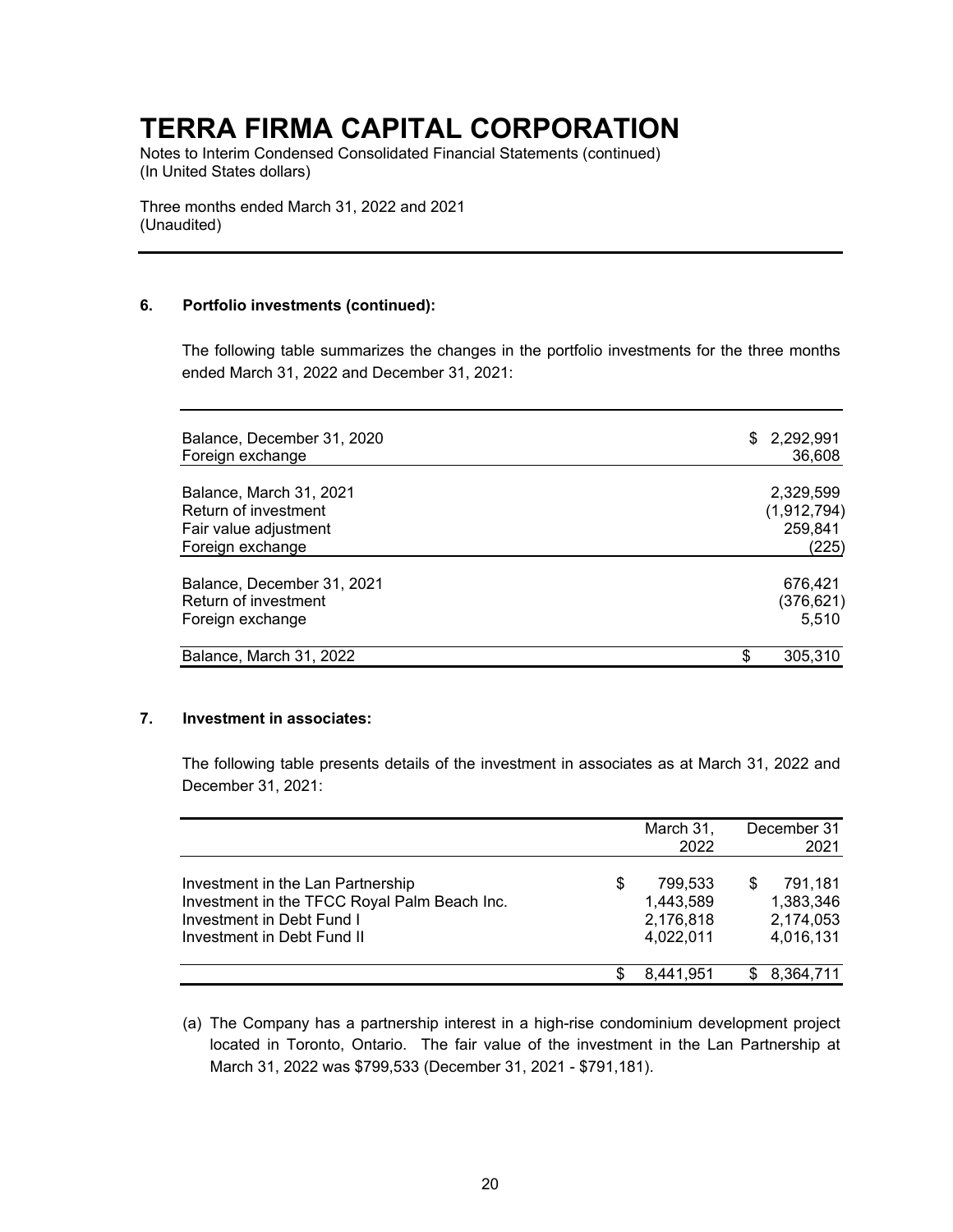Notes to Interim Condensed Consolidated Financial Statements (continued) (In United States dollars)

Three months ended March 31, 2022 and 2021 (Unaudited)

### **7. Investment in associates (continued):**

- (b) The Company, through TFCC International Ltd., invested in the TFCC Royal Palm Beach Inc. During the three months ended March 31, 2022, the Company recorded income of \$68,994 and received distributions of \$8,751 from TFCC Royal Palm Beach Inc. The fair value of the investment at March 31, 2022 was \$1,443,589 (December 31, 2021 - \$1,383,346).
- (c) The Company, through its wholly owned subsidiary TFCC USA III Holding Corporation (the "TFCC USA III Holding") and third-party investors, entered into a limited partnership agreement (the "Debt Fund I") whereby the investors and TFCC USA III Holding committed to advance total capital of \$29,025,000 and \$3,475,000, respectively. As at March 31, 2022, Debt Fund I received capital contributions from investors and TFCC USA III Holding totaling \$17,995,500 and \$2,154,500, respectively. Debt Fund I entered into a loan agreement with the wholly-owned subsidiary of the Company TFCC USA III Corporation (the "TFCC USA III"). Debt Fund I also secured a \$10,000,000 credit facility with a U.S. bank. Terra Firma Senior Debt Fund Corporation, a wholly-owned subsidiary of the Company, acts as a general partner of Debt Fund I. The Company exerts influence in Debt Fund I and accounts for this investment using the equity method of accounting. As at March 31, 2022, the Company through TFCC USA III Holding owns 10.69% partnership interest in Debt Fund I.

As at March 31, 2022, Debt Fund I had an outstanding balance of \$7,455,026 against the credit facility and a loan payable balance of \$27,483,307 to TFCC USA III (note 11). For the three months ended March 31, 2022, the Company recognized its share of income of \$57,974 (three months ended March 31, 2021 - \$21,400) and received distributions of \$55,209 (three months ended March 2021 - \$18,431) from Debt Fund I.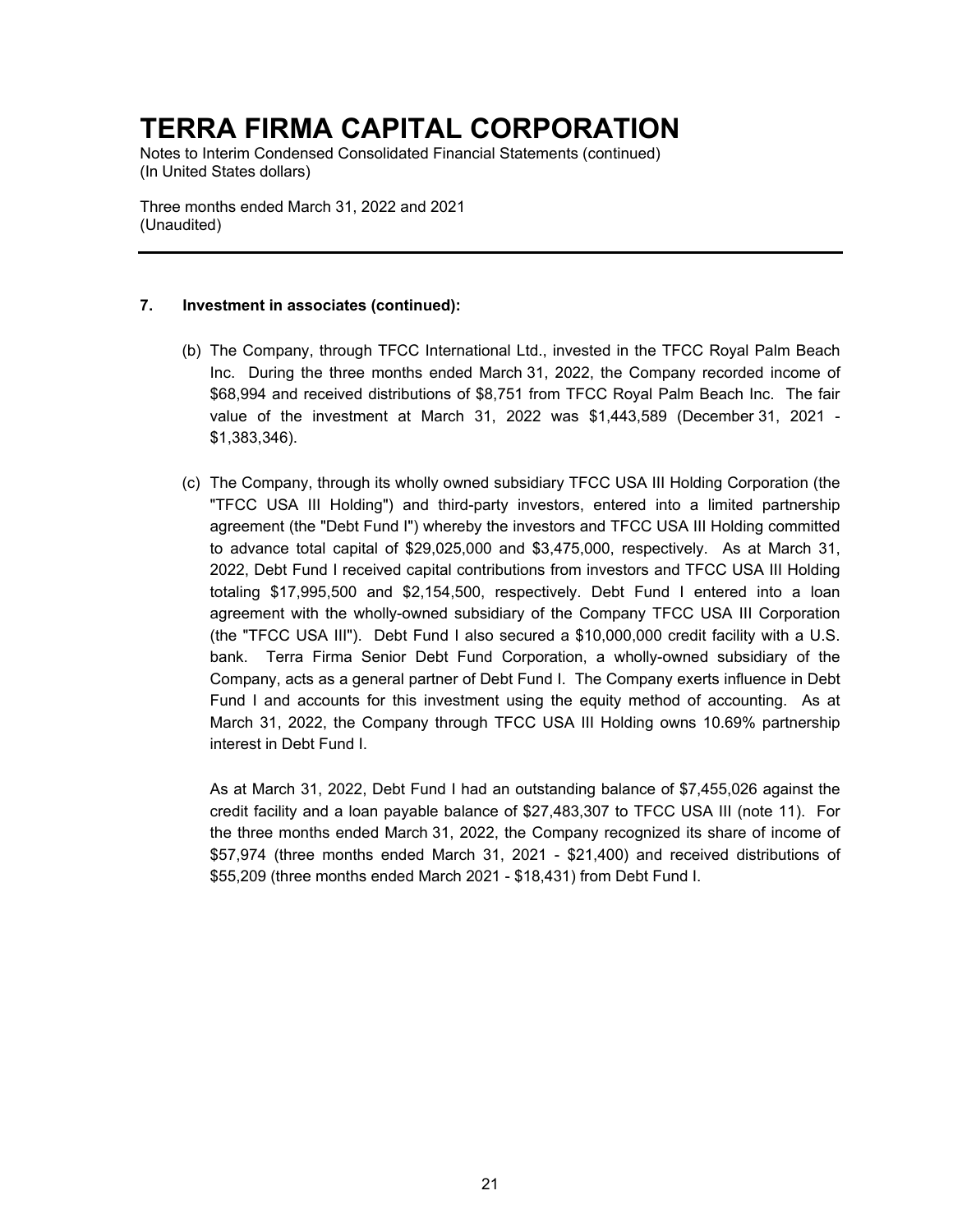Notes to Interim Condensed Consolidated Financial Statements (continued) (In United States dollars)

Three months ended March 31, 2022 and 2021 (Unaudited)

### **7. Investment in associates (continued):**

(d) On December 7, 2021, the Company, through its wholly owned subsidiary TFCC USA III Holding and third-party investors, entered into a limited partnership agreement ("Debt Fund II"). As at March 31, 2022, the investors and TFCC USA III Holding committed to advance total capital of \$33,587,000 and \$4,000,000, respectively. Debt Fund II entered into a loan agreement with TFCC USA IV Corporation (the "TFCC USA IV"). During the three months ended March 31, 2022, Debt Fund II also secured a \$12,000,000 credit facility with a U.S. bank. Terra Firma Senior Debt Fund Corporation, a wholly-owned subsidiary of the Company, acts as a general partner of Debt Fund II. The Company exerts influence in Debt Fund II and accounts for this investment using the equity method of accounting. As at March 31, 2022, the Company through TFCC USA III Holding owns 10.64% partnership interest in Debt Fund II. As at March 31, 2022, Debt Fund II received capital contributions from investors and TFCC USA III Holding totaling \$33,587,000 and \$4,000,000, respectively, and advanced a loan payable of \$36,823,266 to TFCC USA IV (note 11). For the three months ended March 31, 2022, the Company recognized its share of income of \$108,102 (three months ended March 31, 2021 - nil) and received distributions of \$102,222 (three months March 31, 2021 - nil) from Debt Fund II.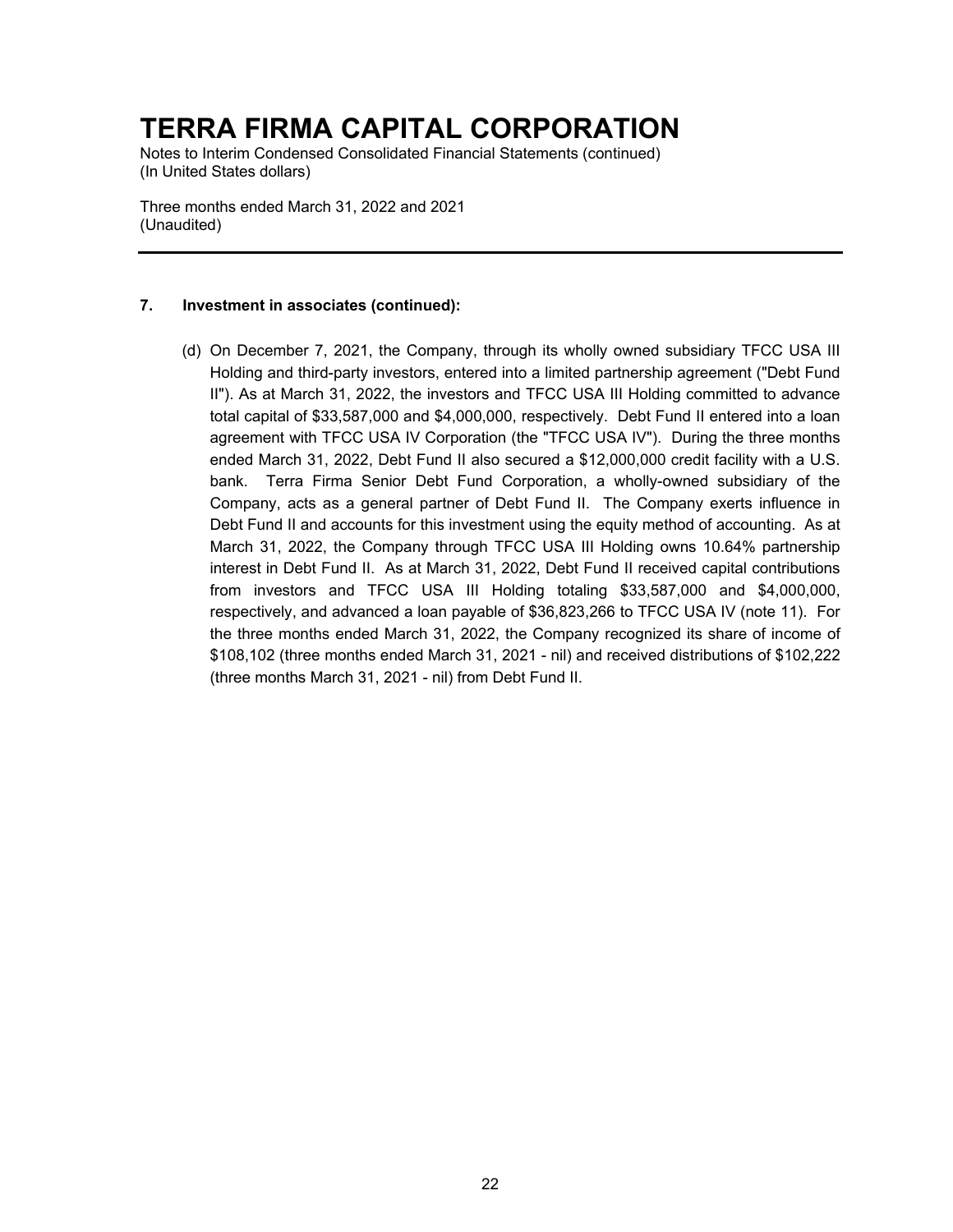Notes to Interim Condensed Consolidated Financial Statements (continued) (In United States dollars)

Three months ended March 31, 2022 and 2021 (Unaudited)

### **7. Investment in associates (continued):**

The following table summarizes the changes in the portfolio investments for the three months ended March 31, 2022 and 2021:

| Balance, December 31, 2020 | \$<br>3,112,395  |
|----------------------------|------------------|
| Investment funded          | 843,750          |
| Income earned              | 79,627           |
| Distributions received     | (27, 182)        |
| Foreign exchange           | 25,252           |
|                            |                  |
| Balance, March 31, 2021    | 4,033,842        |
| Investment funded          | 5,310,750        |
| Income earned              | 364,573          |
| Distributions received     | (164, 421)       |
| Return of capital          | (992, 082)       |
| Fair value adjustment      | (222, 222)       |
| Foreign exchange           | 34,271           |
| Balance, December 31, 2021 | 8,364,711        |
| Income earned              | 235,070          |
| Distributions received     | (166, 182)       |
| Foreign exchange           | 8,352            |
| Balance, March 31, 2022    | 8,441,951<br>\$. |

During the three months ended March 31, 2022, the Company recognized net income from investments in associates of \$235,070 (three months ended March 31, 2021 - \$79,627) and received distributions of \$166,182 (three months ended March 31, 2021 - \$27,182).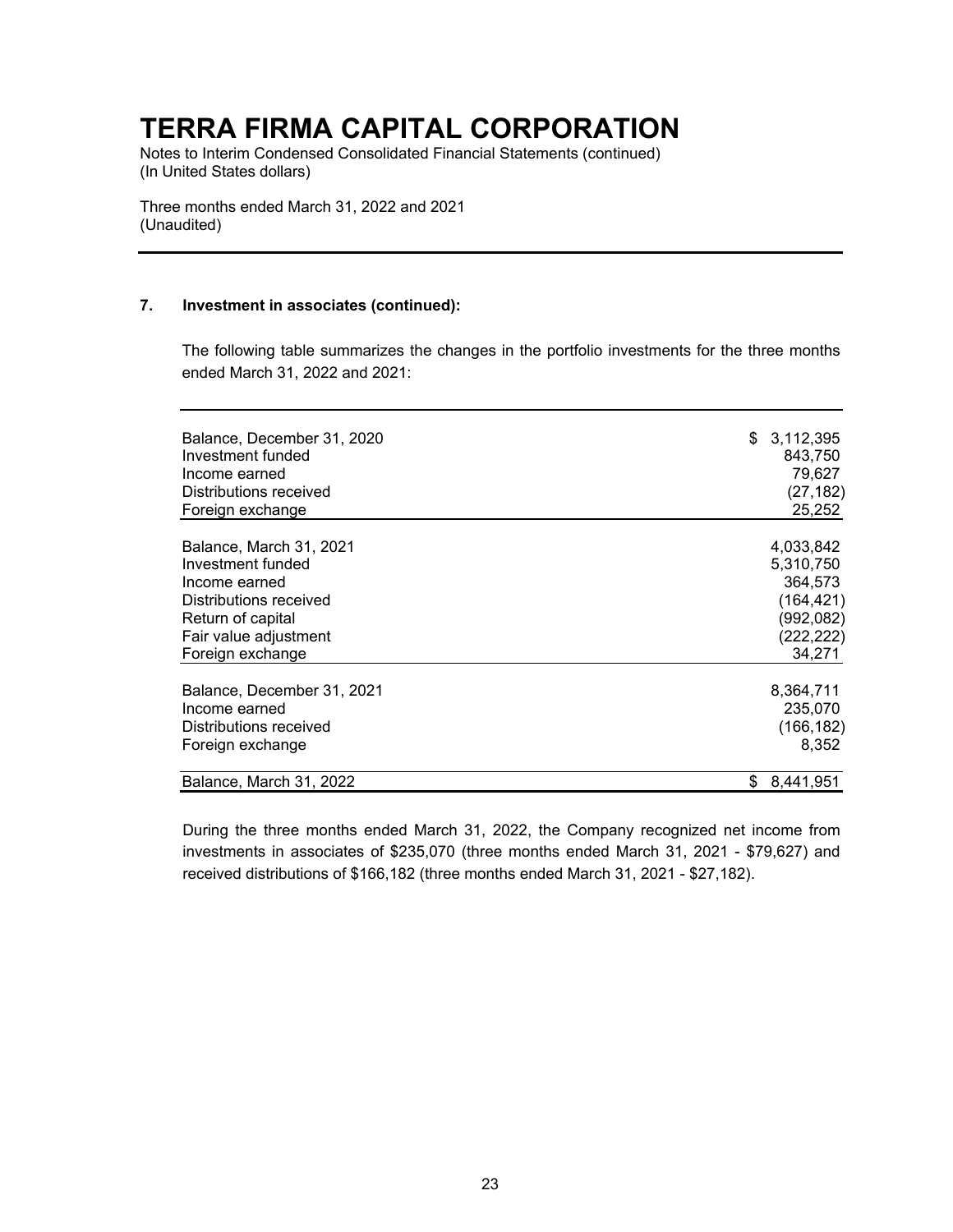Notes to Interim Condensed Consolidated Financial Statements (continued) (In United States dollars)

Three months ended March 31, 2022 and 2021 (Unaudited)

### **8. Joint arrangements:**

(a) Interests in joint operations:

Montreal Street JV:

The Company's ownership interest in the Montreal Street JV is 55.0%.

The financial information in respect of the Company's proportionate share of investments in Montreal Street JV is as follows:

|                                         | March 31,<br>2022 | December 31,<br>2021 |
|-----------------------------------------|-------------------|----------------------|
| <b>Assets</b>                           |                   |                      |
|                                         |                   |                      |
| Cash and cash equivalents               | \$<br>141,658     | \$<br>133,582        |
| Amounts receivable and prepaid expenses | 84,930            | 84,775               |
| Investment property                     | 1,766,249         | 1,747,799            |
| Right-of-use asset                      | 636,365           | 643,815              |
|                                         | 2,629,202         | 2,609,971            |
| Liabilities                             |                   |                      |
| Accounts payable and prepaid expenses   | 37,951            | 37,533               |
| Mortgages payable                       | 1,014,370         | 1,018,183            |
| Lease obligations                       | 675,130           | 678,166              |
|                                         | 1,727,451         | 1,733,882            |
| Net assets                              | \$<br>901,751     | \$<br>876.089        |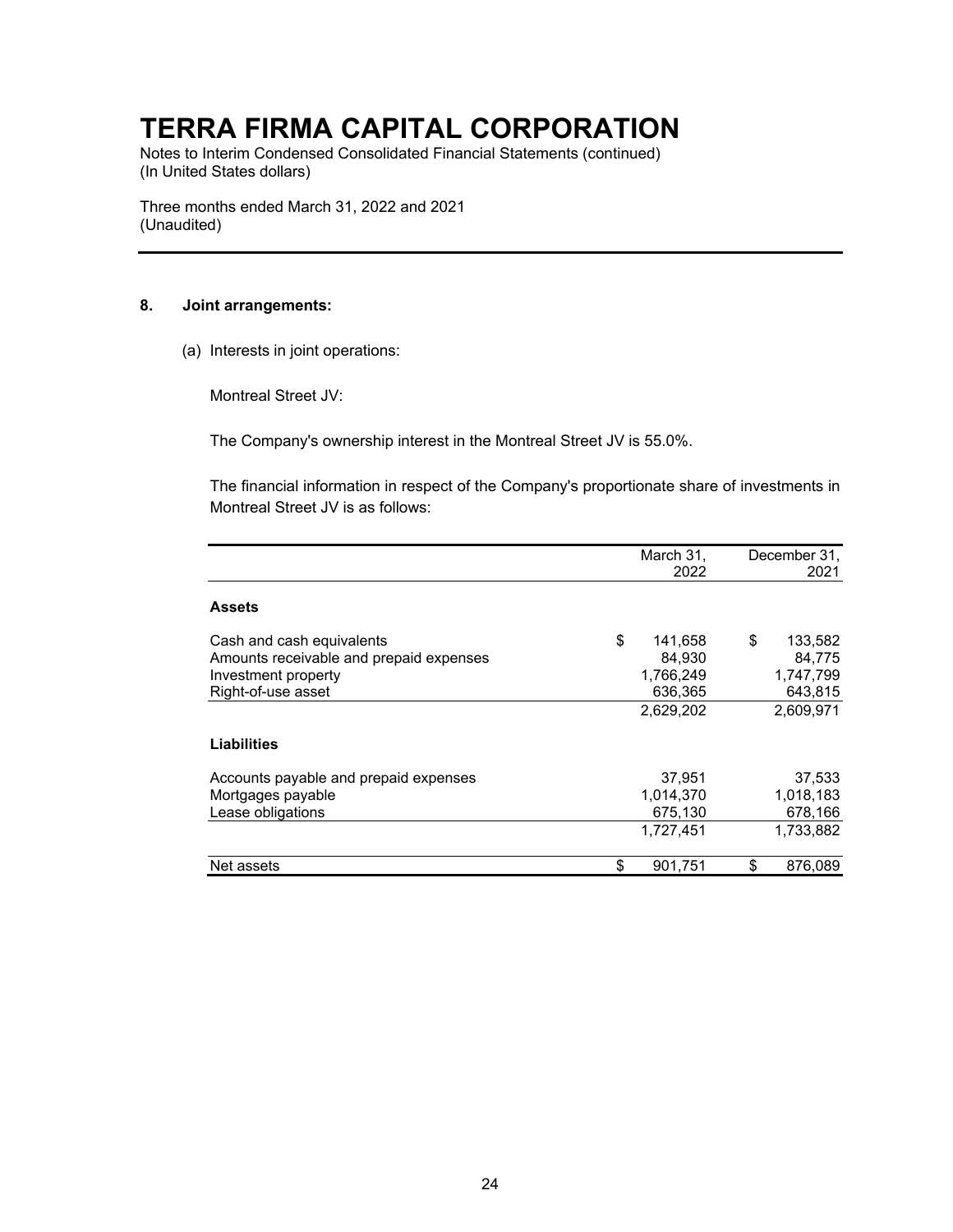Notes to Interim Condensed Consolidated Financial Statements (continued) (In United States dollars)

Three months ended March 31, 2022 and 2021 (Unaudited)

### **8. Joint arrangements (continued):**

The table below details the results of operations for the three months ended March 31, 2022 and 2021, attributable to the Company from Montreal Street JV:

|                            | Three months ended |    |           |  |
|----------------------------|--------------------|----|-----------|--|
|                            | March 31,          |    | March 31, |  |
|                            | 2022               |    | 2021      |  |
| Revenue:                   |                    |    |           |  |
| Rental revenue             | \$<br>43,413       | \$ | 40,559    |  |
| Expenses (income):         |                    |    |           |  |
| Property operating costs   | 15,071             |    | 14,837    |  |
| General and administrative | 884                |    | (590)     |  |
| Interest                   | 11,229             |    | 12,225    |  |
|                            | 27,184             |    | 26,472    |  |
| Net income                 | \$<br>16,229       | \$ | 14.087    |  |

(b) Investment property:

At March 31, 2022, the carrying value of the Company's proportionate share of investment property in the Montreal Street JV is \$1,766,249 (CAD \$2,208,694) (December 31, 2021 - \$1,747,799 (CAD \$2,208,694)). The capitalization rate used in the valuation of the property was 6.25% (December 31, 2021 - 6.25%).

As at March 31, 2022 a 25-basis-point decrease in the overall capitalization rate would increase the Company's proportionate share of value of investment property in the Montreal Street JV by CAD \$92,400 (December 31, 2021 - CAD \$92,400) and a 25-basis-point increase in the overall capitalization rate would decrease the Company's proportionate share of the value of investment property in the Montreal Street JV by CAD \$85,250 (December 31, 2021 - CAD \$85,250).

(c) Mortgages payable:

The Company's share of the principal balance of mortgages payable in Montreal Street JV, at March 31, 2022 was \$1,014,370 (December 31, 2021 - \$1,018,183). The mortgages bear interest at 2.5% per annum and are amortized over 15 years and mature on July 1, 2026.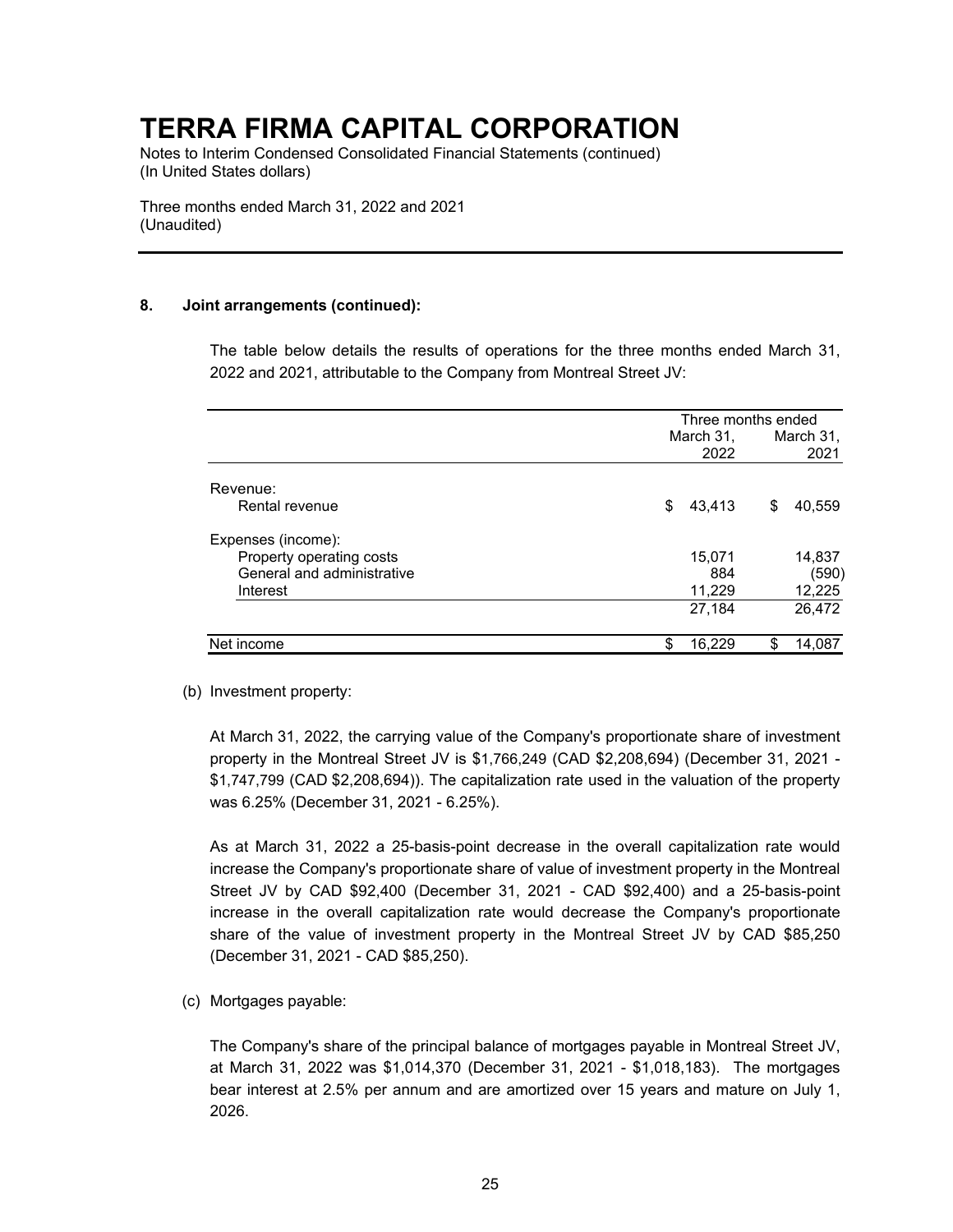Notes to Interim Condensed Consolidated Financial Statements (continued) (In United States dollars)

Three months ended March 31, 2022 and 2021 (Unaudited)

### **8. Joint arrangements (continued):**

The details of the mortgages payable in respect of the Company's proportionate share of the Montreal Street JV at March 31, 2022 and December 31, 2021 are as follows:

|                    | March 31,<br>2022 | December 31,<br>2021 |
|--------------------|-------------------|----------------------|
| Mortgage principal | \$1,014,370       | \$1,018,183          |

The following table summarizes the changes in the principal balance of mortgages payable for the three months ended March 31, 2022 and 2021:

| Balance, December 31, 2020<br>Repayments made<br>Foreign exchange | 1,056,723<br>\$<br>(9,353)<br>13,634 |
|-------------------------------------------------------------------|--------------------------------------|
| Balance, March 31, 2021                                           | 1,061,004                            |
| Repayments made                                                   | (36, 877)                            |
| Foreign exchange                                                  | (5, 944)                             |
| Balance, December 31, 2021                                        | 1,018,183                            |
| Repayments made                                                   | (14, 396)                            |
| Foreign exchange                                                  | 10,583                               |
| Balance, March 31, 2022                                           | \$<br>1.014.370                      |

Scheduled principal repayments and maturity amounts of mortgages payable at March 31, 2022 are as follows:

|                                                          |     | Loans<br>scheduled<br>principal<br>payments | Total<br>maturing<br>during<br>the period | Loans and<br>mortgages<br>payable           |
|----------------------------------------------------------|-----|---------------------------------------------|-------------------------------------------|---------------------------------------------|
| Remainder of year<br>2023<br>2024<br>2025 and thereafter | \$  | 44,513<br>60,554<br>62,111<br>101,632       | \$<br>745,560                             | \$<br>44,513<br>60,554<br>62,111<br>847,192 |
|                                                          | \$. | 268,810                                     | \$<br>745,560                             | 1,014,370                                   |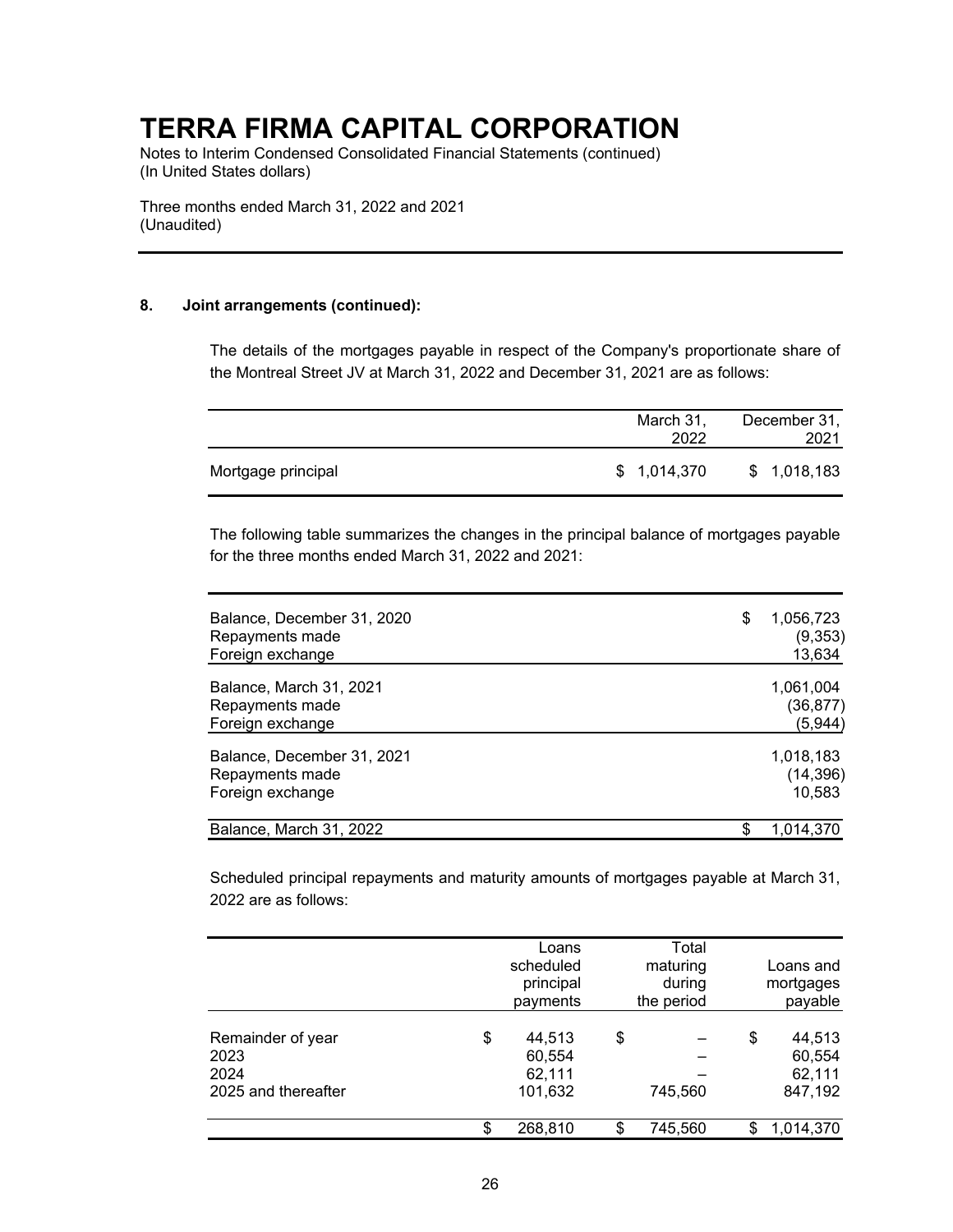Notes to Interim Condensed Consolidated Financial Statements (continued) (In United States dollars)

Three months ended March 31, 2022 and 2021 (Unaudited)

### **9. Convertible note receivable:**

The following table summarizes the changes in the Convertible Note for the three months ended March 31, 2022:

| Balance, December 31, 2021 | \$1.572.510 |  |  |  |
|----------------------------|-------------|--|--|--|
| Interest capitalized       | 57.754      |  |  |  |
| Foreign exchange           | 17.437      |  |  |  |
| Balance, March 31, 2022    | \$1,647,701 |  |  |  |

During the three months ended March 31, 2022, the maturity of the Convertible Note was extended a further 12 months to January 29, 2023. During the three months ended March 31, 2022, the Company capitalized interest income of \$57,754. The fair value of the investment was determined by management. The fair value of the Convertible Note as at March 31, 2022 was \$1,647,701 (December 31, 2021 - \$1,572,510), being the principal amount advanced and capitalized interest.

### **10. Accounts payable and accrued liabilities:**

The following table presents details of the accounts payable and accrued liabilities as at March 31, 2022 and December 31, 2021:

|                                                                             |    | March 31,<br>2022      | December 31,<br>2021    |
|-----------------------------------------------------------------------------|----|------------------------|-------------------------|
| Interest payable<br>Interest reserve                                        | \$ | 908,145<br>2,301,735   | 686,596<br>S<br>750,842 |
| Accounts payable, accrued liabilities and provisions<br>Funds held in trust |    | 1,626,075<br>2,352,040 | 1,655,560<br>3,220,957  |
| Share-based compensation payable (note 17(c)(ii))                           |    | 1,359,908              | 1,480,006               |
| Accounts payable and accrued liabilities                                    | S  | 8,547,903              | \$7,793,961             |

Accounts payable and accrued liabilities are current and payable in the next 12-month period.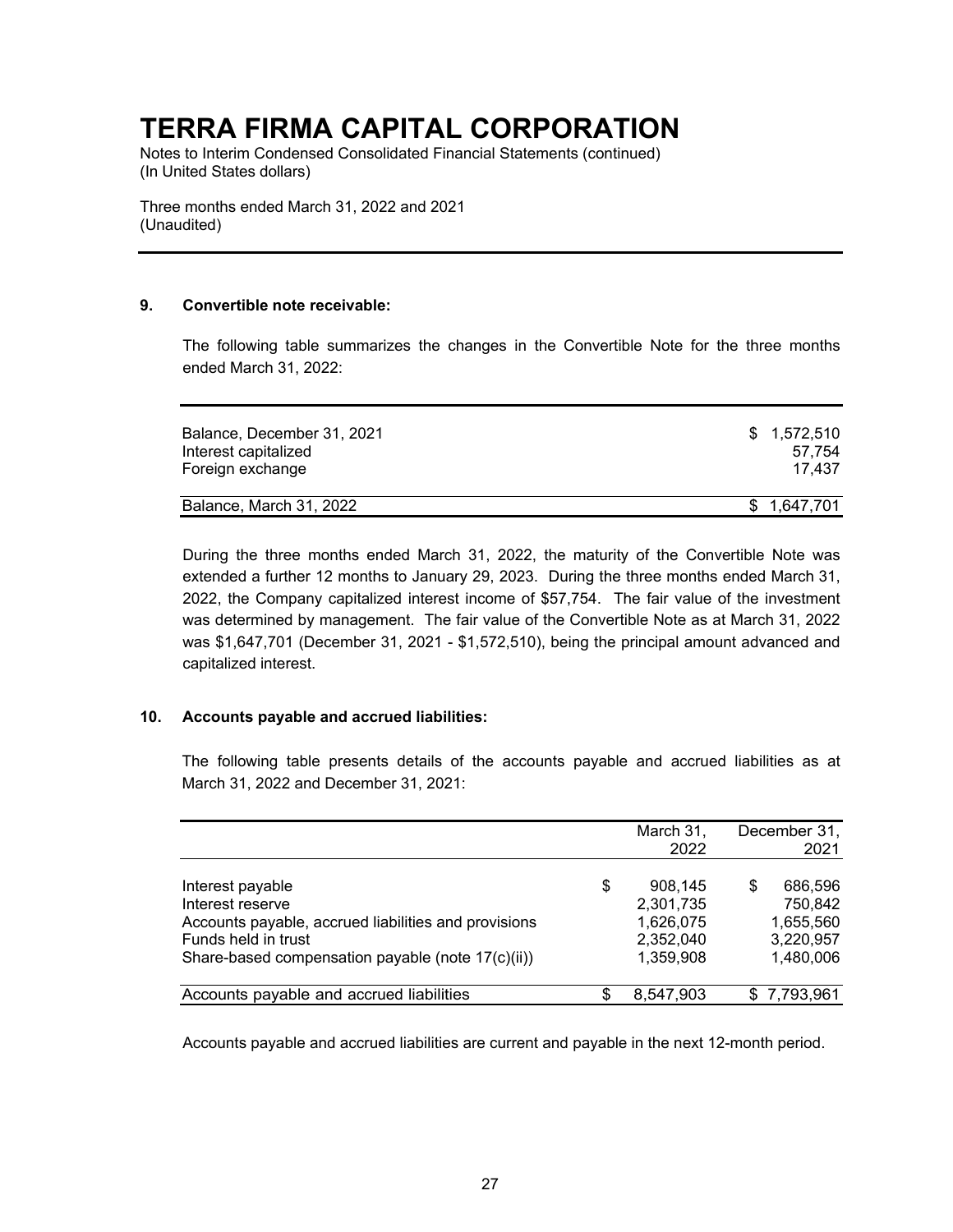Notes to Interim Condensed Consolidated Financial Statements (continued) (In United States dollars)

Three months ended March 31, 2022 and 2021 (Unaudited)

### **10. Accounts payable and accrued liabilities (continued):**

Interest reserve held for the borrowers and trust liabilities payable to syndicate investors are contractual obligations of the wholly-owned subsidiary of the Company that administers loan and mortgage investments. The subsidiary holds cash balances in trust.

### **11. Loans payable:**

(a) On February 5, 2021, the Company, through TFCC USA III, entered into a loan agreement with Debt Fund I. Debt Fund I agreed to advance up to a total of \$32,500,000 in a loan payable to the Company to invest in certain finance leases. The loan carries an interest rate of 10.25% per annum, paid monthly in arrears and matures on February 5, 2024. The interest and principal on this loan are payable from the proceeds from these investments and has limited recourse from these investments in finance leases.

As at March 31, 2022, Debt Fund I advanced \$27,483,307 (December 31, 2021 - \$25,669,114) to TFCC USA III and during the three months ended March 31, 2022 incurred interest expense of \$674,848 (three months ended March 31, 2021 - \$143,920) on this loan. The interest and principal on this loan are payable from the proceeds from these investments.

(b) On December 6, 2021, the Company, through TFCC USA IV, entered into a loan agreement with Debt Fund II. Debt Fund II agreed to advance up to a total of \$150,000,000 in a loan payable to the Company to invest in certain finance leases. The loan carries an interest rate of 10% per annum, paid monthly in arrears and matures on December 6, 2024. The interest and principal on this loan are payable from the proceeds from these investments and has limited recourse from these investments in finance leases and loan and mortgage investments.

As at March 31, 2022, Debt Fund II advanced \$36,823,266 (December 31, 2021 - \$37,384,096) to TFCC USA IV and during the three months ended March 31, 2022 incurred interest expense of \$981,652 (three months ended March 31, 2021 - nil). The interest and principal on this loan are payable from the proceeds from these investments.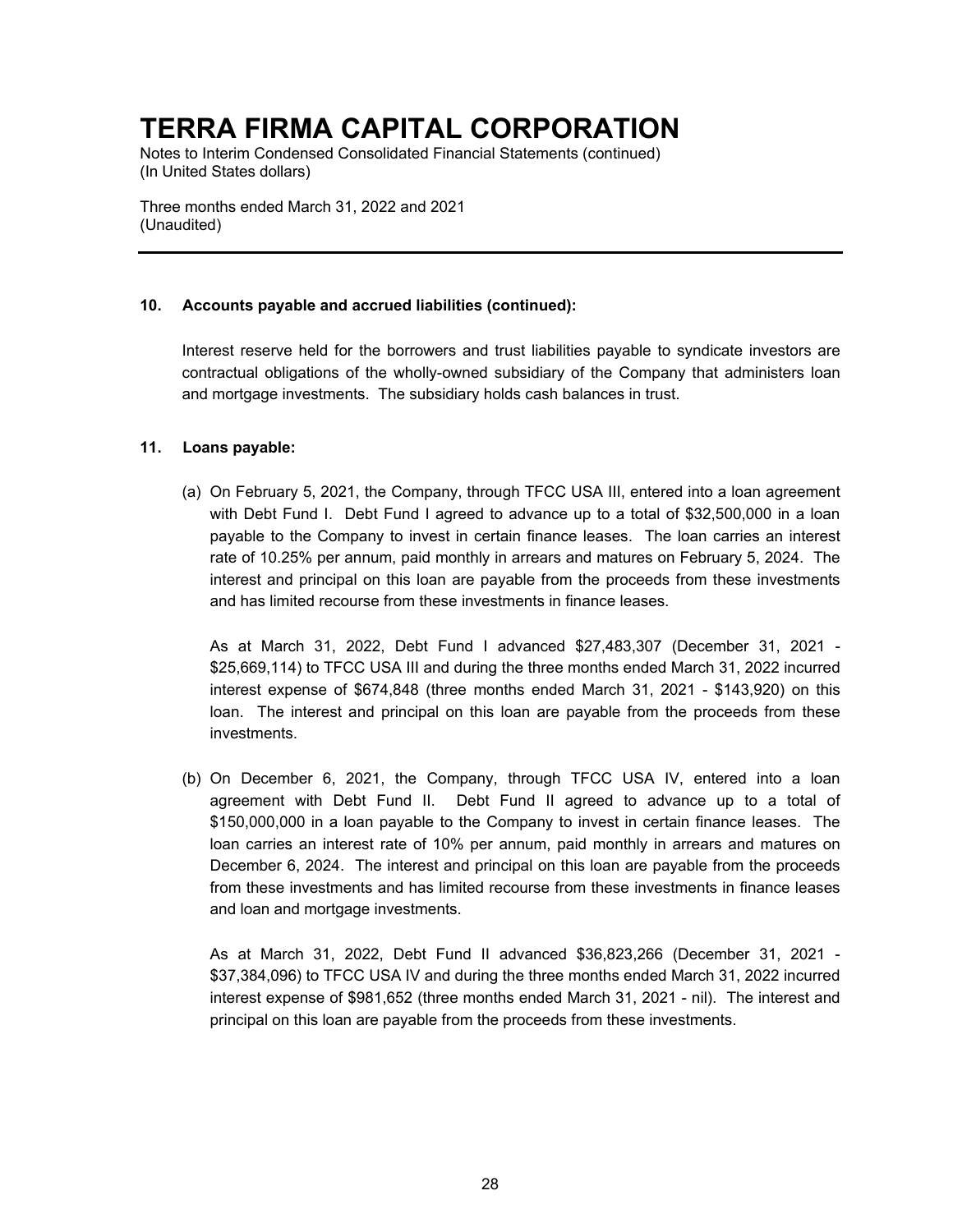Notes to Interim Condensed Consolidated Financial Statements (continued) (In United States dollars)

Three months ended March 31, 2022 and 2021 (Unaudited)

### **12. Credit facilities:**

At March 31, 2022, the Company's credit facilities (the "Credit Facilities") consist of a \$40,000,000 secured line of credit (the "LOC") and the Company had drawn nil (December 31, 2021 - nil) on the LOC.

The following table presents details of the Credit Facilities as at March 31, 2022 and December 31, 2021:

|                             |    | March 31,<br>2022 | December 31,<br>2021 |
|-----------------------------|----|-------------------|----------------------|
| Unamortized financing costs | ß. | (61,379)          | \$(115,321)          |

As at March 31, 2022, the Company had not drawn on its existing LOC and the borrowing capacity was adjusted to \$9,740,398 (December 31, 2021 - \$18,560,680). This existing LOC was terminated as at April 25, 2022.

Subsequent to March 31, 2022, the Company closed with a different U.S. lending institution on a new secured \$20,000,000 LOC which includes an additional \$20,000,000 accordion feature, replacing the Company's existing LOC. The new LOC matures on April 25, 2023, and the interest rate is the greater of 5% or prime plus 0.75%. The new LOC is subject to a borrowing capacity, calculated monthly as a percentage of eligible loan and mortgage investments and investment in finance leases and subject to certain adjustments. As at April 30, 2022, the borrowing capacity with the new LOC was \$16,137,953.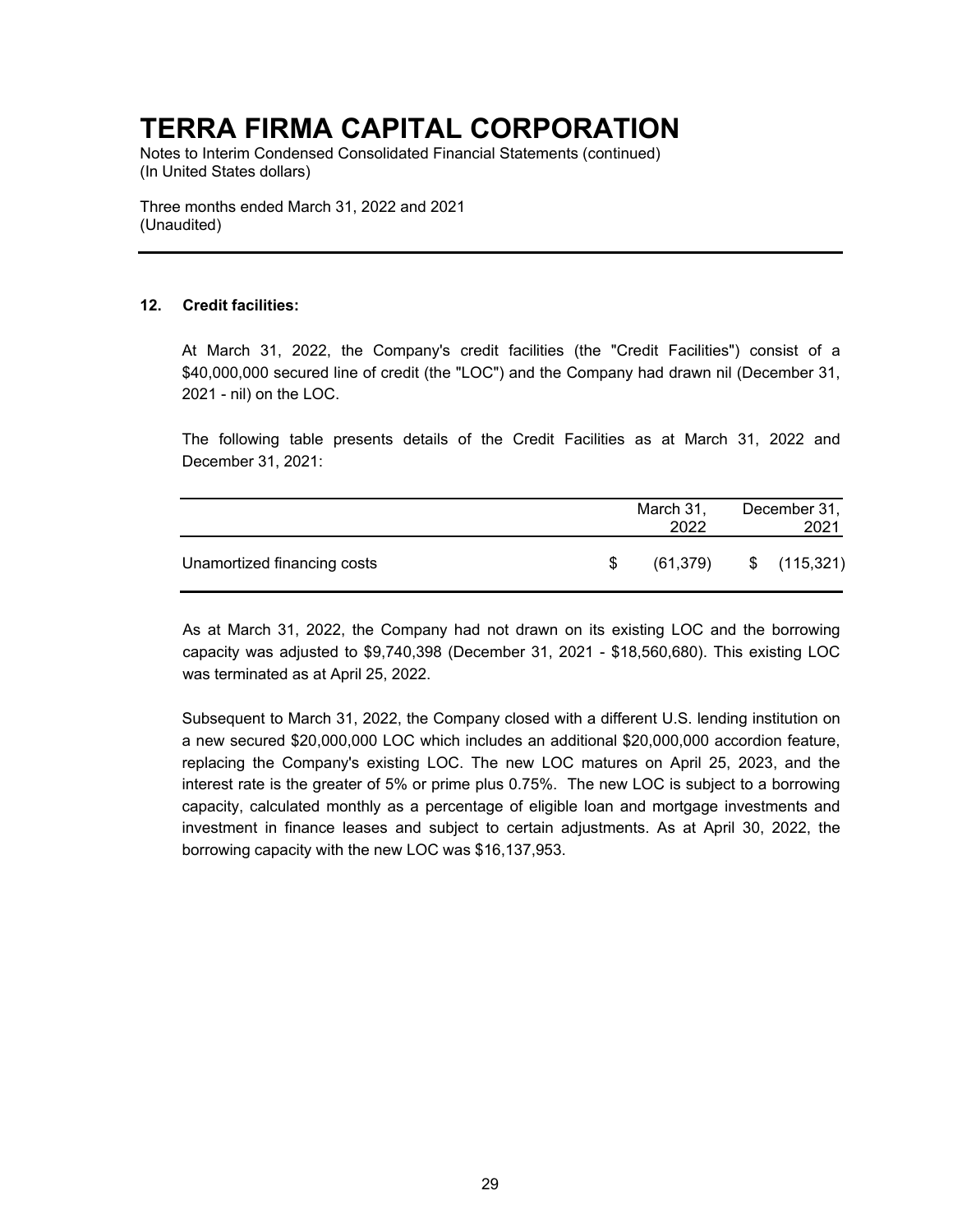Notes to Interim Condensed Consolidated Financial Statements (continued) (In United States dollars)

Three months ended March 31, 2022 and 2021 (Unaudited)

### **12. Credit facilities (continued):**

The following table summarizes the changes in the principal balance of Credit Facilities for the three months ended March 31, 2022 and 2021:

| Balance, December 31, 2020             | \$<br>7,000,000 |
|----------------------------------------|-----------------|
| <b>Proceeds from Credit Facilities</b> | 9,000,000       |
| <b>Repayment of Credit Facilities</b>  | (9,000,000)     |
|                                        |                 |
| Balance, March 31, 2021                | 7,000,000       |
| <b>Proceeds from Credit Facilities</b> | 24,500,000      |
| <b>Repayment of Credit Facilities</b>  | (31,500,000)    |
| Balance, December 31, 2021             |                 |
| Balance, March 31, 2022                | S               |

In connection with the LOC, the Company incurred lender and third-party costs of \$750,339. The costs associated with the LOC have been deferred and are being amortized over the term of the LOC as interest expense using the effective-interest amortization method. The accumulated amortization as at March 31, 2022 was \$688,959 (December 31, 2021 - \$635,018).

For the three months ended March 31, 2022, amortization of deferred financing costs reported as interest and financing costs totaled \$53,941 (three months ended March 31, 2021 - \$88,868).

The terms of the Credit Facilities require the Company to comply with certain covenants. At March 31, 2022, the Company was in compliance with these covenants.

### **13. Unsecured note payable:**

For the three months ended March 31, 2022, interest and financing costs relating to the unsecured note payable (the "Unsecured Note"), reported as interest expense and financing costs totaled \$3,398 (three months ended March 31, 2021 - \$46,362). During the three months ended March 31, 2022, the Company made a repayment of \$289,744. The Unsecured note payable was fully repaid as at March 31, 2022 (December 31, 2021 - \$289,744).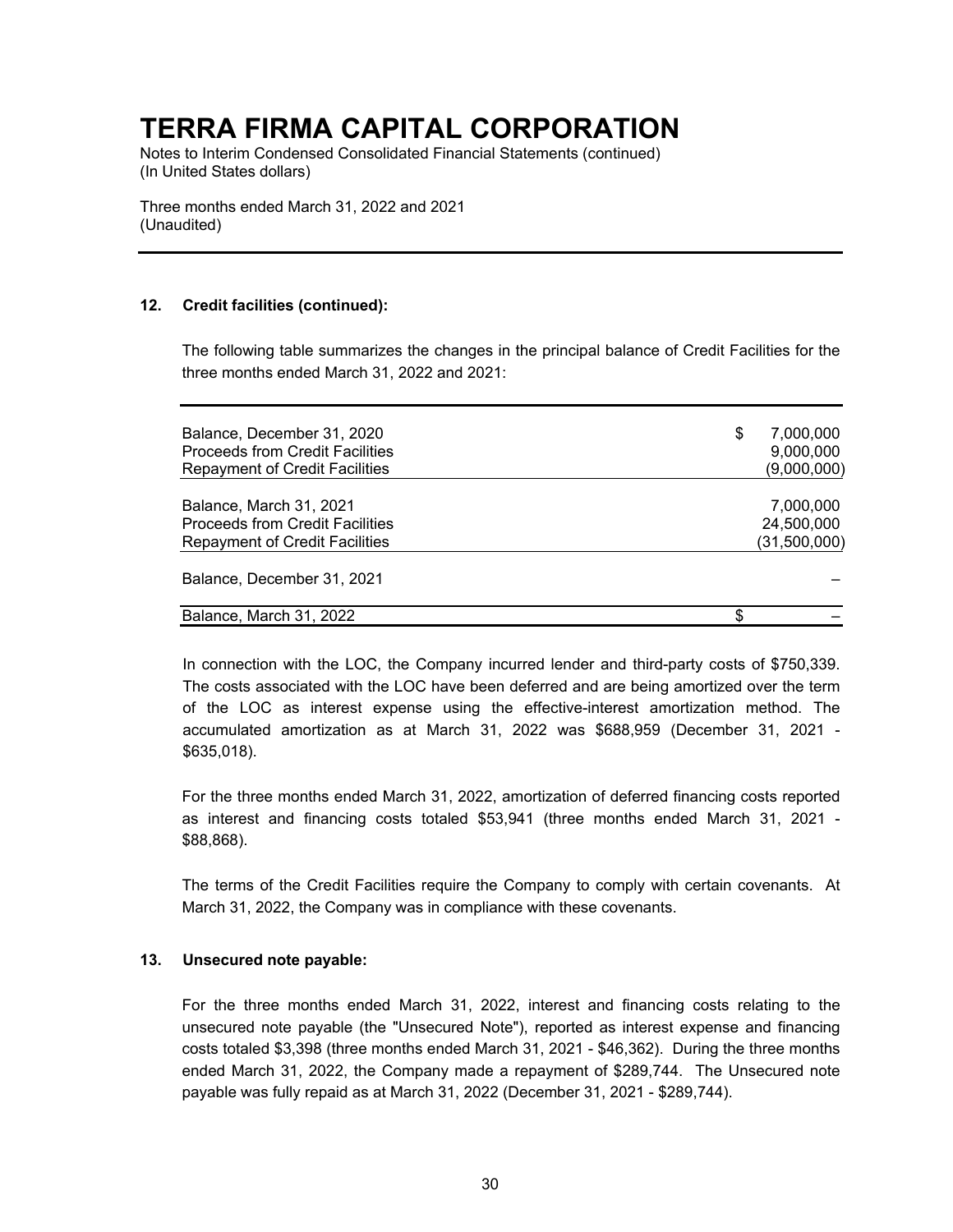Notes to Interim Condensed Consolidated Financial Statements (continued) (In United States dollars)

Three months ended March 31, 2022 and 2021 (Unaudited)

### **14. Lease obligations:**

The Company has a lease commitment on its head office premises located at 22 St. Clair Avenue East, Toronto, Ontario, and the land lease on the Montreal Street JV, with a lease term greater than 12 months, resulting in recognition of a right-of-use asset and a corresponding lease liability.

On September 30, 2020, the Company entered into a new lease agreement (the "New Lease") to lease its head office premises located at 22 St. Clair Avenue East, Toronto, Ontario. The New Lease provides the Company to lease the premises for two years and four months commencing on January 1, 2021, under similar terms as the existing lease.

The right-of-use asset represents the Company's right to control the use of the head office premises and the land lease on the Montreal Street JV for the lease term. The right-of-use asset at March 31, 2022 was \$807,163 (December 31, 2021 - \$851,833). The lease obligations represent the present value of the Company's future lease payments on its head office premises and the land lease on the Montreal Street JV over the expected lease term. The lease obligations at March 31, 2022 were \$839,574 (December 31, 2021 - \$881,314).

The future minimum lease payments, which includes estimated operating costs for the next four years and thereafter, are as follows:

| 2022 remainder of year | 202,208<br>\$ |
|------------------------|---------------|
| 2023                   | 131,881       |
| 2024                   | 61,575        |
| 2025 and thereafter    | 694,409       |
|                        |               |
|                        | \$1,090,073   |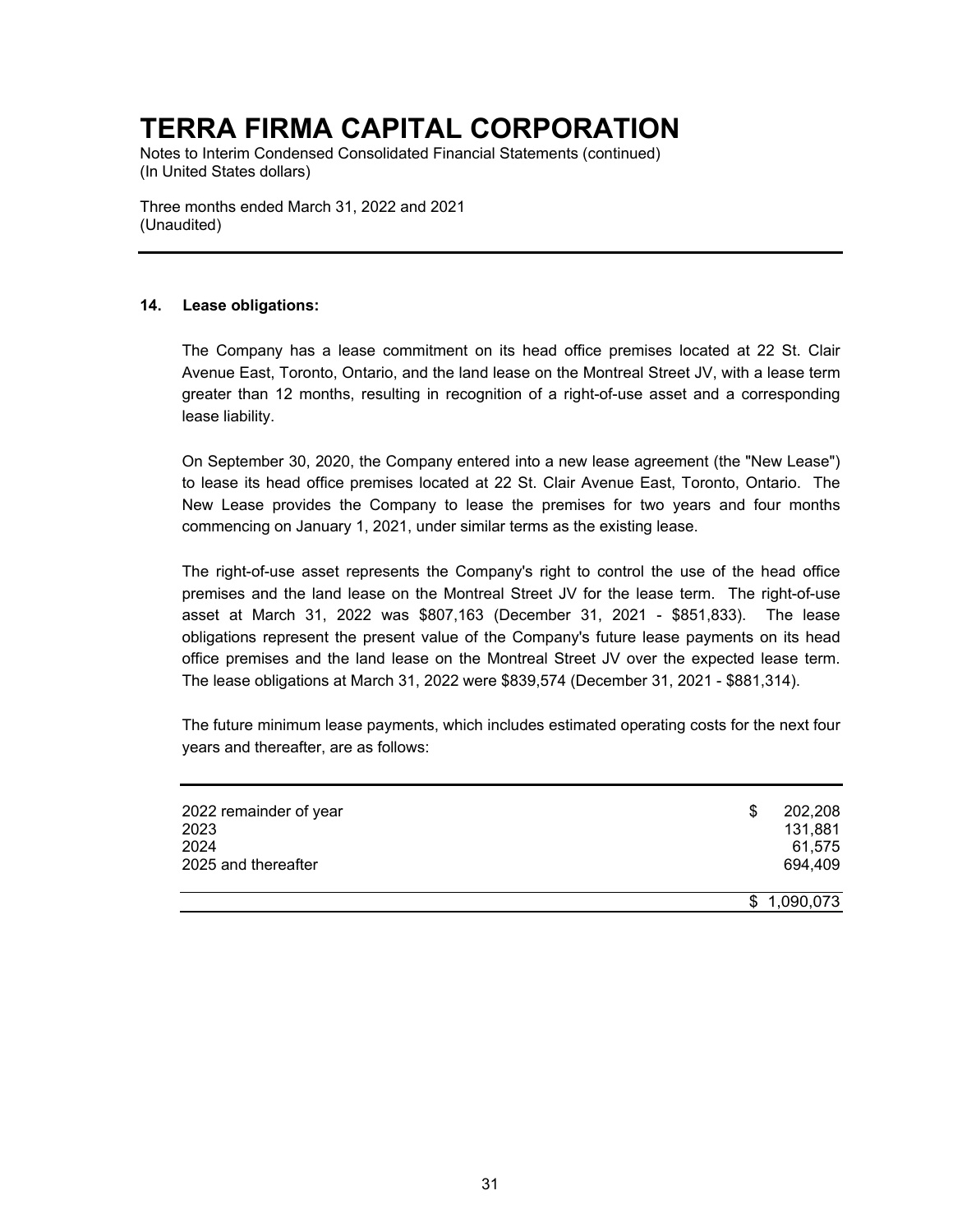Notes to Interim Condensed Consolidated Financial Statements (continued) (In United States dollars)

Three months ended March 31, 2022 and 2021 (Unaudited)

### **15. Commitments and contingencies:**

Pursuant to certain lending agreements, the Company is committed to funding additional loan advances. The unfunded loan commitments under the existing lending agreements on loan and mortgage investments at March 31, 2022 were \$38,537,932 (December 31, 2021 - \$46,038,263).

At March 31, 2022, the unfunded commitments to make additional investments for the development of the lands under the finance lease arrangements, subject to builders meeting certain funding conditions, were \$58,279,337 (December 31, 2021 - \$59,239,668).

As at March 31, 2022, the unfunded commitments from Debt Fund I, through its third-party investors and TFCC USA III Holding, were \$12,350,000 (December 31, 2021 - \$12,350,000).

The Company is also committed to providing additional capital to joint operations in accordance with contractual agreements.

The Company, from time to time, may be involved in various claims, legal and tax proceedings, and complaints arising in the ordinary course of business. The Company is not aware of any pending or threatened proceedings that would have a material adverse effect on the financial condition or future results of the Company.

### **16. Shareholders' equity:**

(a) Shares issued and outstanding:

The following table summarizes the changes in Shares for the three months ended March 31, 2022 and 2021:

|                                                                                    | <b>Shares</b>      | Amount              |
|------------------------------------------------------------------------------------|--------------------|---------------------|
| Outstanding, December 31, 2020                                                     | 5,564,968          | \$25,283,343        |
| Outstanding, March 31, 2021<br>Proceeds from issuance of shares under share option | 5,564,968<br>2,500 | 25,283,343<br>9,664 |
| Outstanding, December 31, 2021                                                     | 5,567,468          | \$25,293,007        |
| Outstanding, March 31, 2022                                                        | 5,567,468          | \$ 25,293,007       |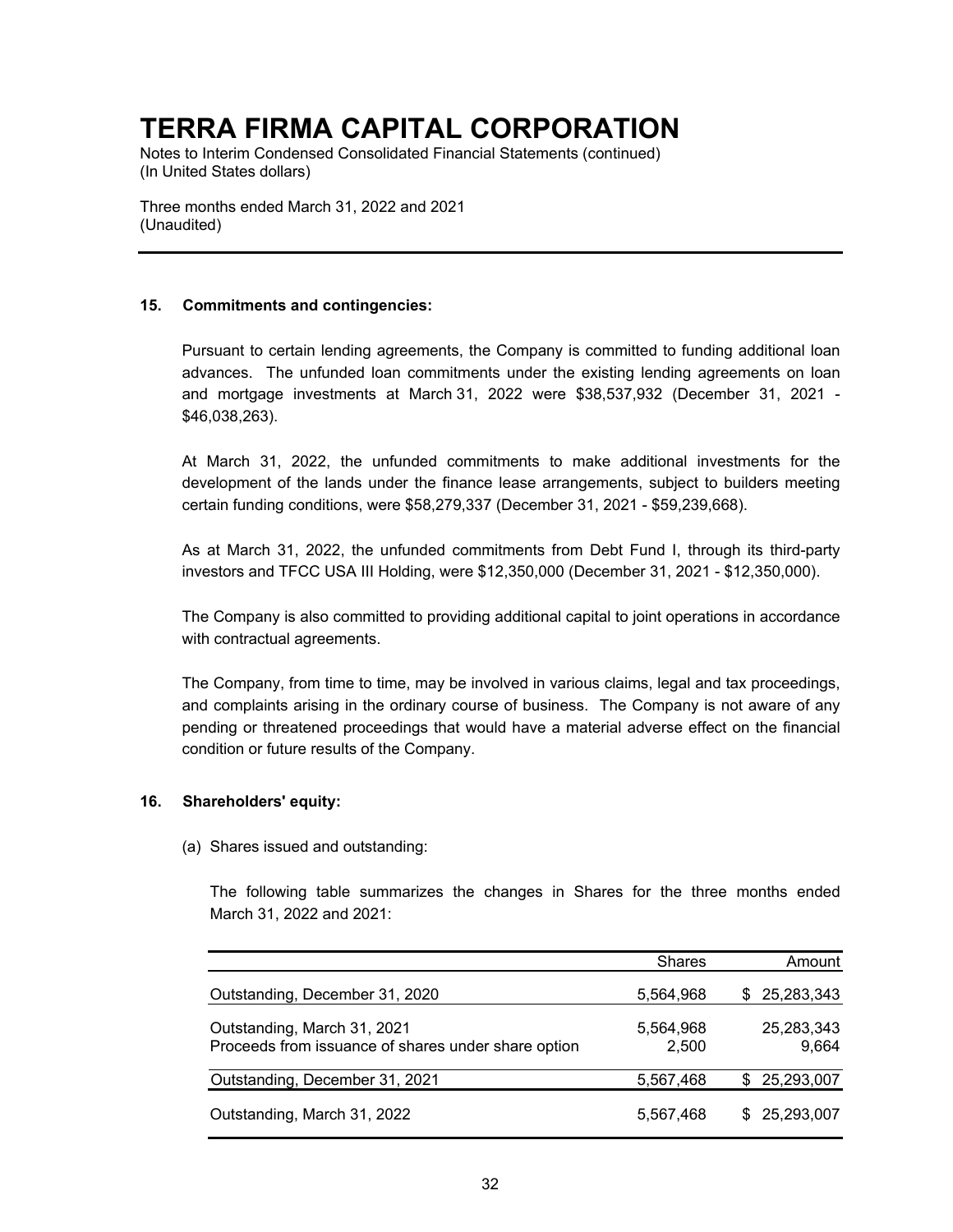Notes to Interim Condensed Consolidated Financial Statements (continued) (In United States dollars)

Three months ended March 31, 2022 and 2021 (Unaudited)

### **16. Shareholders' equity (continued):**

(b) Dividends:

The Board of Directors (the "Board") determines the level of dividend payments. Although the Company does not have a formal dividend policy, it started dividend payments, and it plans to maintain regular quarterly dividends. Dividends are recognized in the period in which they are formally declared by the Board. The Company's dividends are eligible dividends for Canada Revenue Agency purposes.

Quarterly dividends declared to common shareholders during the period ended March 31, 2022 and year ended December 31, 2021 were as follows:

|                                        |            | March 31, 2022 |                                    | December 31, 2021                               |
|----------------------------------------|------------|----------------|------------------------------------|-------------------------------------------------|
|                                        | Per Share  | Amount         | Per Share                          | Amount                                          |
|                                        | in CAD     | in CAD         | in CAD                             | in CAD                                          |
| March<br>June<br>September<br>December | 0.06<br>S  | 267,324<br>\$. | \$<br>0.05<br>0.05<br>0.05<br>0.06 | 221.271<br>\$.<br>224,503<br>218,388<br>268,419 |
|                                        | 0.06<br>\$ | 267.324<br>S.  | 0.21<br>\$                         | 932,581<br>\$                                   |

(c) Share-based payments:

The share-based payments that have been recognized for the three months ended March 31, 2022 and 2021 are as follows:

|                          | Three months ended |                   |  |                   |
|--------------------------|--------------------|-------------------|--|-------------------|
|                          |                    | March 31,<br>2022 |  | March 31,<br>2021 |
|                          |                    |                   |  |                   |
| Deferred share unit plan |                    | $$(134, 187)$ \$  |  | 60,071            |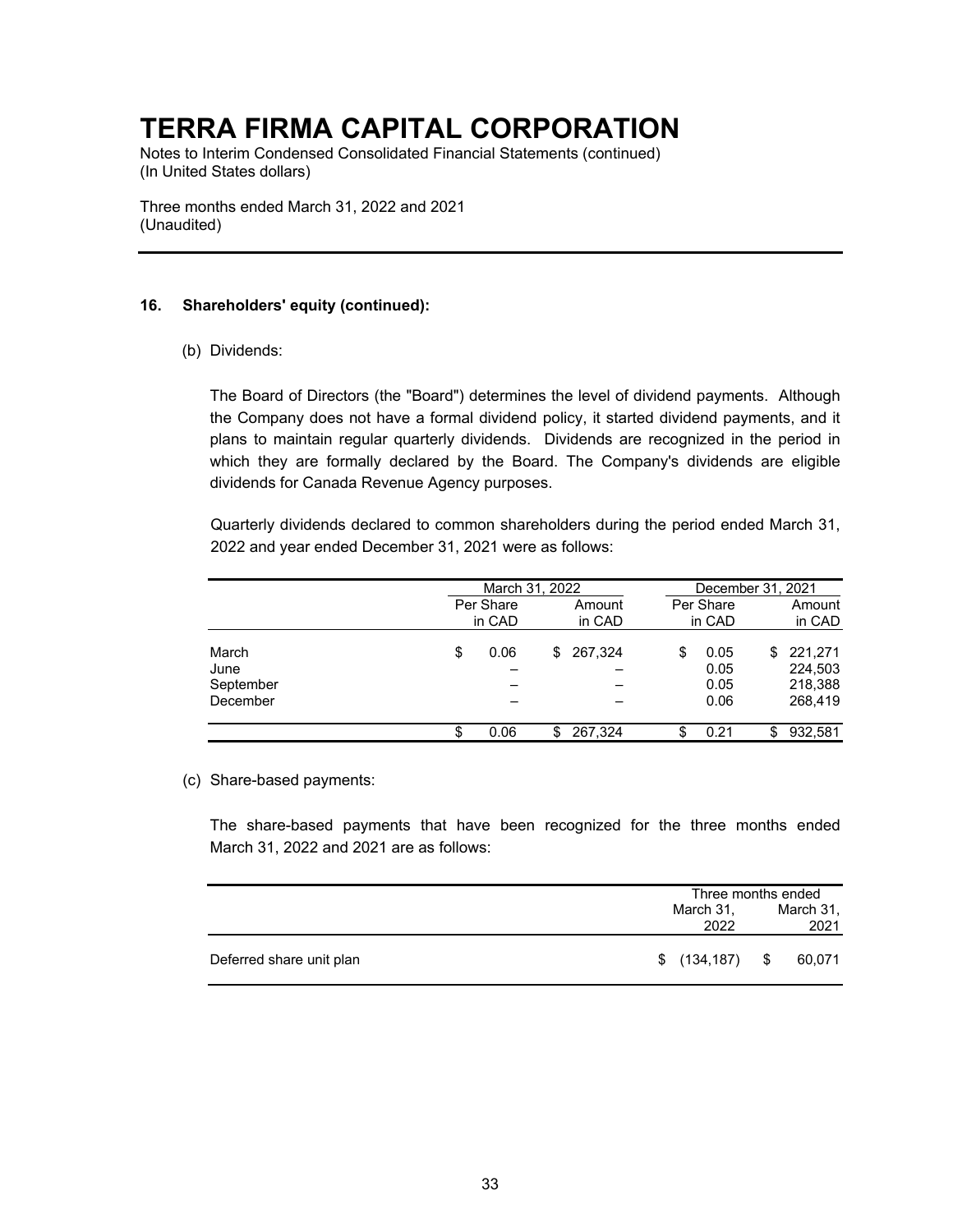Notes to Interim Condensed Consolidated Financial Statements (continued) (In United States dollars)

Three months ended March 31, 2022 and 2021 (Unaudited)

### **16. Shareholders' equity (continued):**

(i) Share option plan:

The Company has a Plan to grant eligible directors, officers, senior management and consultants to grant options to purchase Shares. The exercise price of an option shall be determined by the Board and in accordance with the Plan and the policies of the TSXV. Subject to the policies of the TSX-V, the Board may determine the time during which options shall vest and the method of vesting, or that no vesting restriction shall exist, provided that no option shall be exercisable after seven years from the date on which it is granted.

On November 18, 2021, the Company granted options to one of its consultants to purchase up to 20,000 Shares at a price of CAD \$5.95 per Share, with the expiry date of November 18, 2028. The options shall vest in equal installments on a quarterly basis over a three-year period.

On June 26, 2020, the Company granted options to one of its employees to purchase up to 25,000 Shares at a price of CAD \$4.05 per Share, with the expiry date of June 26, 2027. The options shall vest in equal installments on a quarterly basis over a threeyear period.

On April 6, 2020, the Company granted options to its officers and employees to purchase up to 285,000 Shares at a price of CAD \$4.28 per Share, with the expiry date of April 6, 2027. The options shall vest in equal installments on a quarterly basis over a three-year period.

On January 6, 2020, the Company granted options to one of its employees to purchase up to 25,000 Shares at a price of CAD \$5.70 per Share with the expiry date of January 6, 2027. The options shall vest in equal installments on a quarterly basis over a three-year period.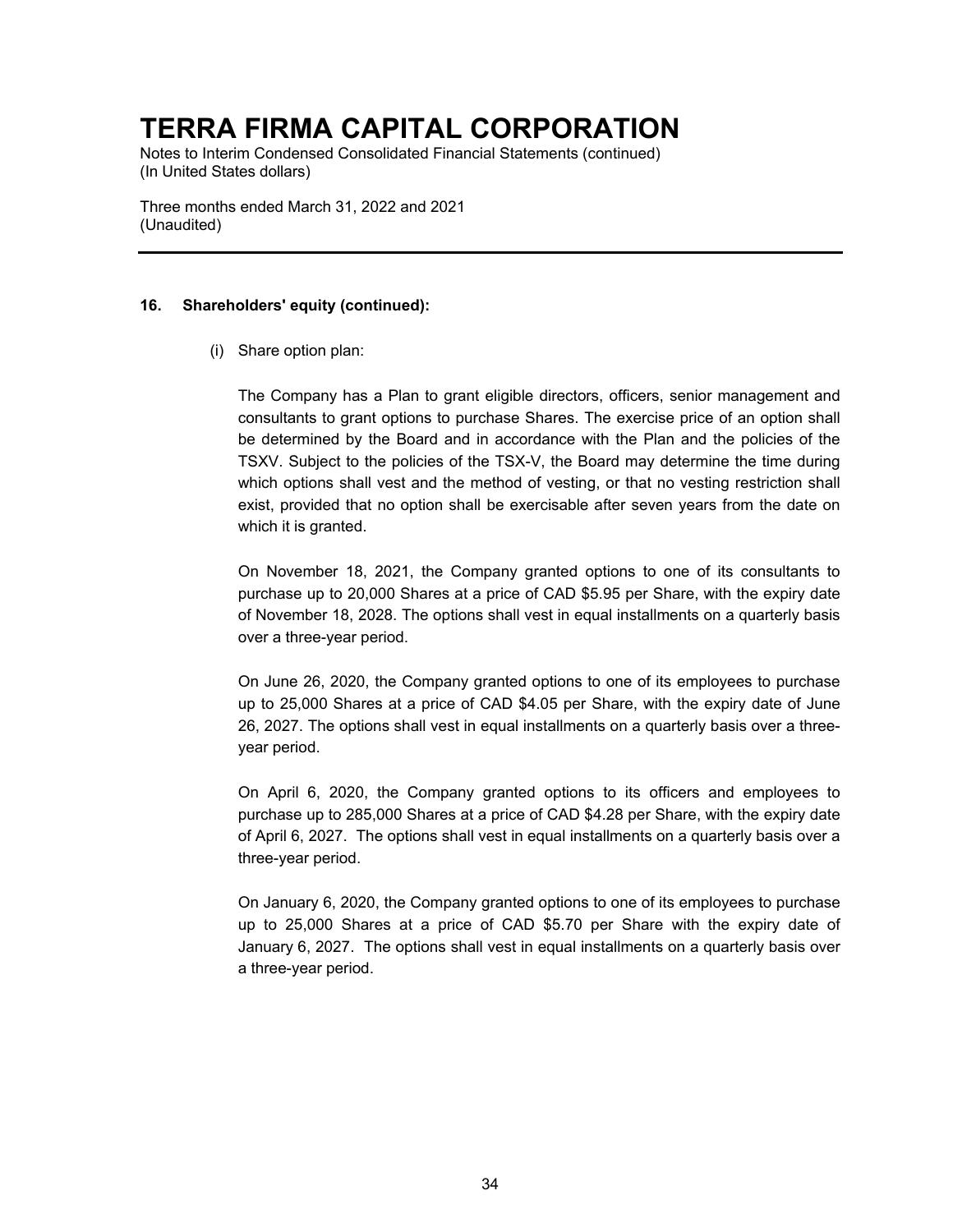Notes to Interim Condensed Consolidated Financial Statements (continued) (In United States dollars)

Three months ended March 31, 2022 and 2021 (Unaudited)

#### **16. Shareholders' equity (continued):**

The fair value of the share options granted was estimated on each of the dates of the grant, using the Black-Scholes option-pricing model, with the following assumptions:

|                                                             | November 18,<br>2021  |
|-------------------------------------------------------------|-----------------------|
| Average expected life<br>Average risk-free<br>interest rate | $7.00$ years<br>0.98% |
| Average expected<br>volatility<br>Dividend yield            | 25.95%<br>1.01        |

The fair value of options granted on November 18, 2021 was \$17,523.

The following is the summary of changes in share options for the three months ended March 31, 2022 and the year ended December 31, 2021:

|                                  |           | March 31, 2022 |          |           | December 31, 2021 |          |
|----------------------------------|-----------|----------------|----------|-----------|-------------------|----------|
|                                  |           |                | Weighted |           |                   | Weighted |
|                                  |           |                | average  |           |                   | average  |
|                                  |           |                | exercise |           |                   | exercise |
|                                  | Number of |                | price    | Number of |                   | price    |
|                                  | options   |                | in CAD   | options   |                   | in CAD   |
|                                  |           |                |          |           |                   |          |
| Outstanding, beginning of period | 514.000   | \$             | 5.00     | 499,000   | \$                | 4.96     |
| Granted                          |           |                |          | 20,000    |                   | 5.95     |
| Cancelled                        |           |                |          | (2,500)   |                   | 4.28     |
| Cancelled                        |           |                |          | (2,500)   |                   | 4.28     |
| Outstanding, end of period       | 514,000   | \$             | 5.00     | 514,000   |                   | 5.00     |
| Number of options exercisable    | 357.913   | \$             | 5.20     | 316.248   | \$                | 5.30     |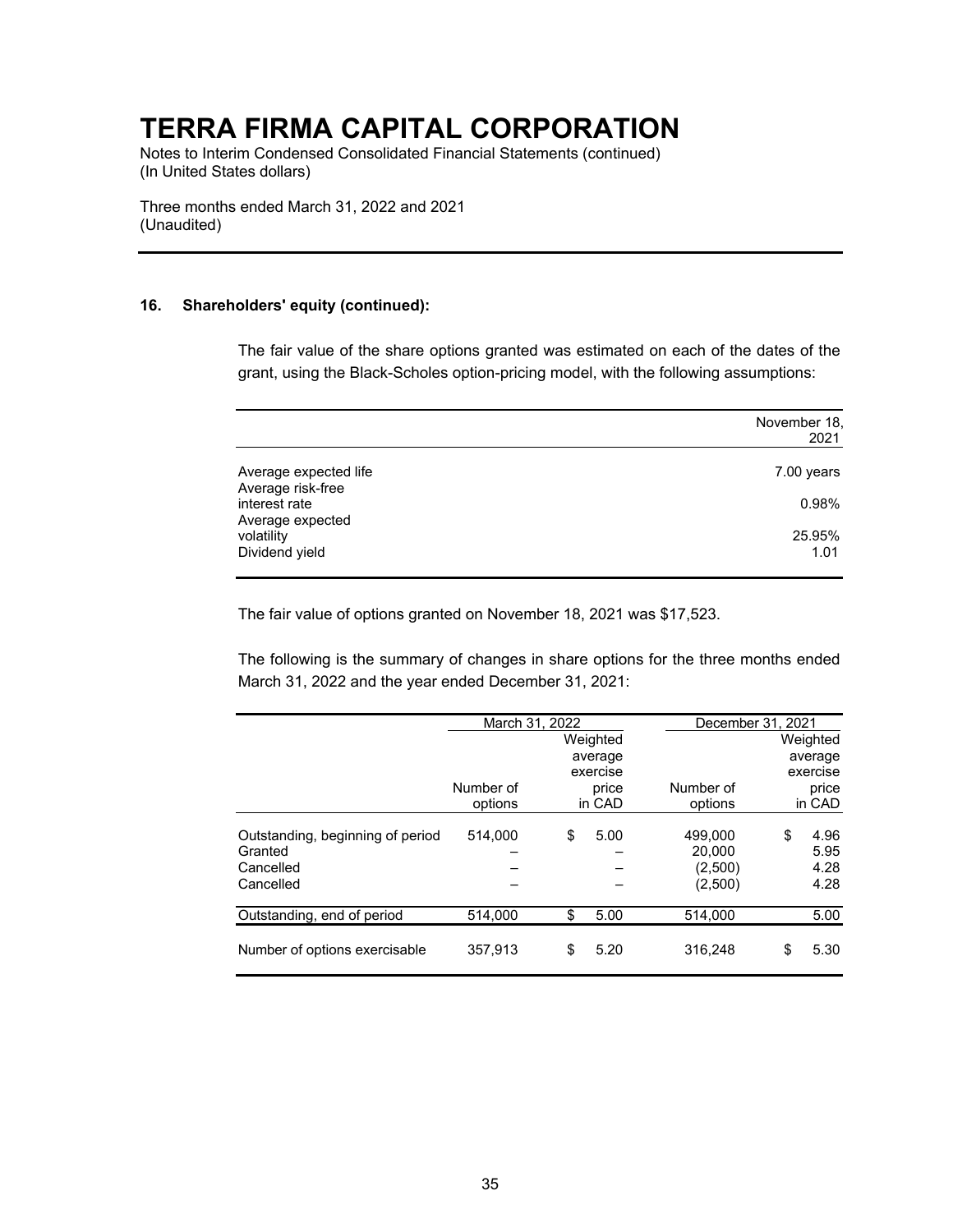Notes to Interim Condensed Consolidated Financial Statements (continued) (In United States dollars)

Three months ended March 31, 2022 and 2021 (Unaudited)

#### **16. Shareholders' equity (continued):**

The following summarizes the Company's outstanding share options as at March 31, 2022:

| Number of<br>options |                   | Number of<br>options | Exercise<br>price | Market price<br>at date of<br>grant |
|----------------------|-------------------|----------------------|-------------------|-------------------------------------|
| outstanding          | Expiry date       | exercisable          | CAD               | CAD                                 |
|                      |                   |                      |                   |                                     |
| 50.000               | June 28, 2023     | 50.000               | 5.70              | 5.20                                |
| 56.000               | December 27, 2023 | 56.000               | 6.50              | 6.50                                |
| 34.000               | December 21, 2024 | 34.000               | 6.70              | 6.70                                |
| 24.000               | June 11, 2026     | 20,000               | 5.60              | 5.60                                |
| 25,000               | January 06, 2027  | 16.664               | 5.70              | 5.70                                |
| 280,000              | April 06, 2027    | 163.333              | 4.28              | 4.28                                |
| 25.000               | June 26, 2027     | 14.583               | 4.05              | 4.28                                |
| 20.000               | November 18, 2028 | 3.333                | 5.95              | 5.95                                |
| 514.000              |                   | 357.913              |                   |                                     |

(ii) Deferred share unit plan:

The Company has a cash-settled deferred share unit plan (the "DSU Plan"). At the beginning of each year, the Board will determine which board members or employees will be eligible to participate in the DSU Plan and the dollar amount that can be contributed to the DSU Plan.

The following is the summary of changes in deferred share units ("DSUs") for the three months ended March 31, 2022 and year ended December 31, 2021:

|                                                  | March 31,<br>2022 | December 31,<br>2021 |
|--------------------------------------------------|-------------------|----------------------|
| DSUs outstanding, beginning of period<br>Granted | 314,295           | 304,344<br>9,951     |
| DSUs outstanding, end of period                  | 314,295           | 314,295              |
| Number of DSUs vested                            | 314,295           | 314.295              |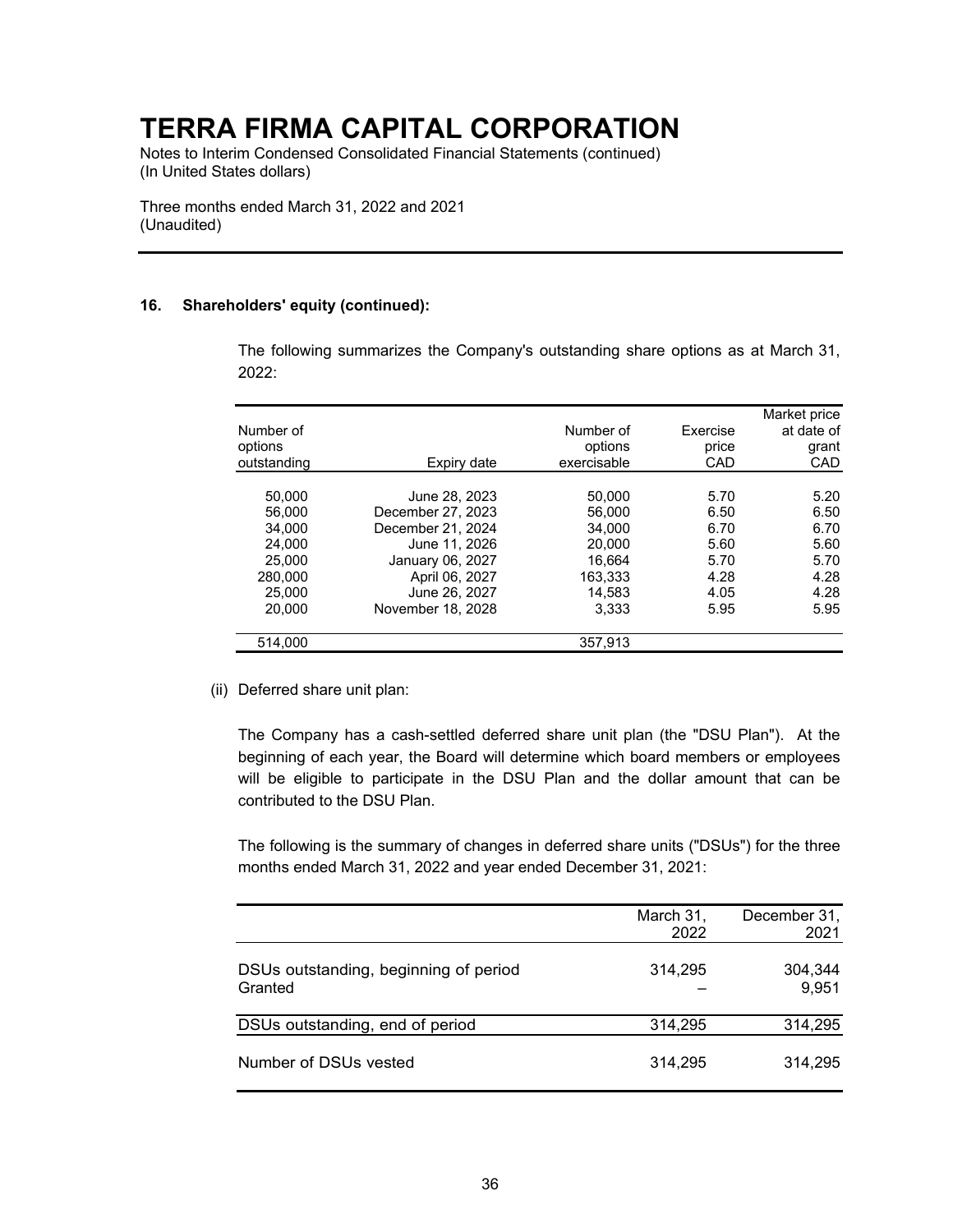Notes to Interim Condensed Consolidated Financial Statements (continued) (In United States dollars)

Three months ended March 31, 2022 and 2021 (Unaudited)

### **16. Shareholders' equity (continued):**

The total cost (recovery) recognized with respect to DSUs, including the change in fair value of DSUs during the three months ended March 31, 2022 was \$(134,187) (three months ended March 31, 2021 - \$60,071).

The carrying amount of the liability, included in accounts payable and accrued liabilities relating to the DSUs at March 31, 2022, was \$1,359,908 (December 31, 2021 - \$1,480,006).

### **17. Contributed surplus:**

The following table presents the details of the contributed surplus balances as at March 31, 2022 and December 31, 2021:

|                                                                   | Amount               |
|-------------------------------------------------------------------|----------------------|
| Balance, December 31, 2020                                        | 3,618,440<br>SS.     |
| Balance, March 31, 2021<br>Fair value of share-based compensation | 3,618,440<br>(1,068) |
| Balance, December 31, 2021                                        | 3,617,372            |
| Balance, March 31, 2022                                           | 3,617,372            |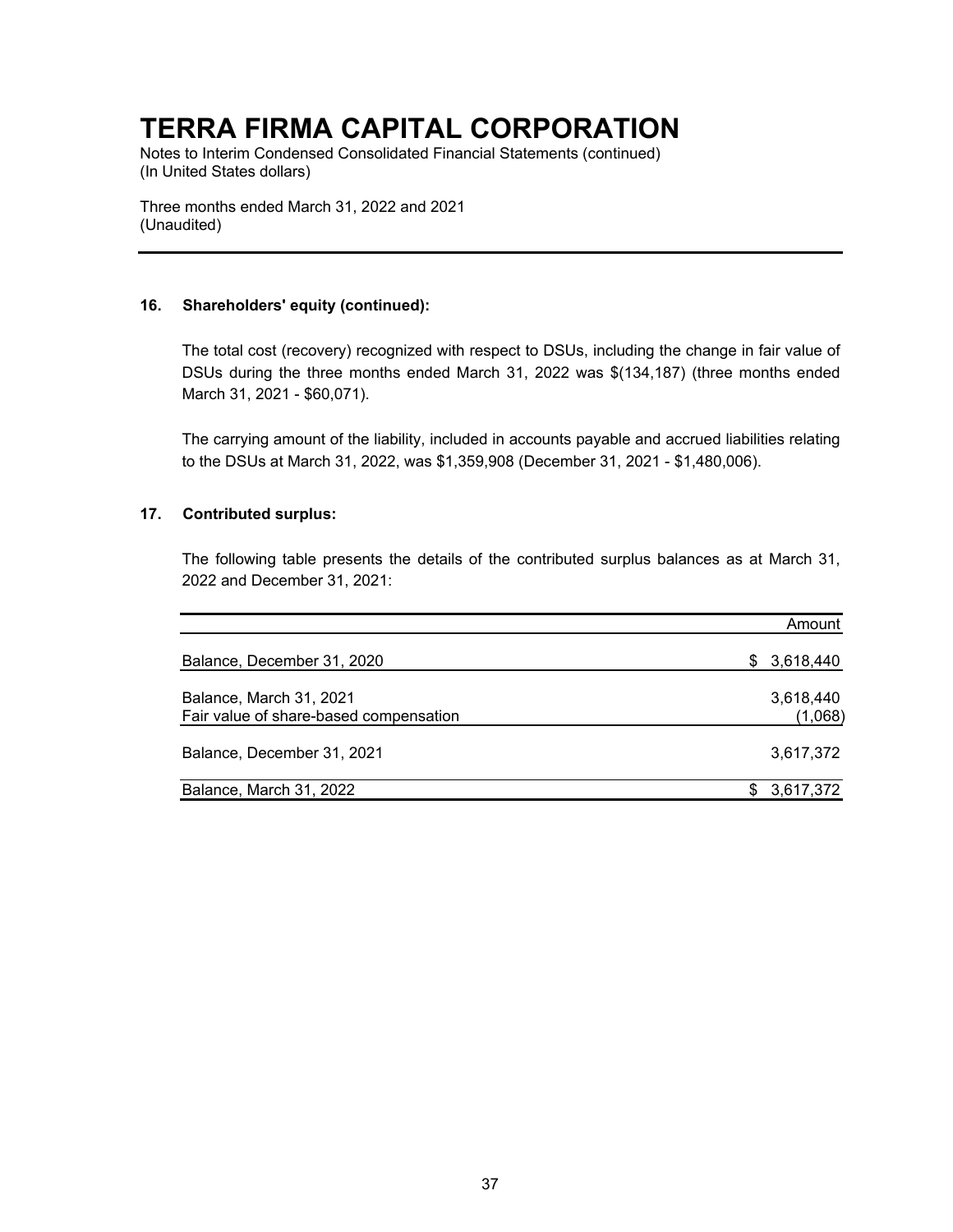Notes to Interim Condensed Consolidated Financial Statements (continued) (In United States dollars)

Three months ended March 31, 2022 and 2021 (Unaudited)

### **18. Earnings per share:**

The calculation of earnings per share of the three months ended March 31, 2022, and 2021 was as follows:

|                                                                                                                                                  | Three months ended |              |    |              |
|--------------------------------------------------------------------------------------------------------------------------------------------------|--------------------|--------------|----|--------------|
|                                                                                                                                                  |                    | March 31,    |    | March 31,    |
|                                                                                                                                                  |                    | 2022         |    | 2021         |
| Numerator for basic and diluted earnings per share:<br>Income attributable to common shareholders                                                | \$                 | 577,576      | \$ | 818,756      |
|                                                                                                                                                  |                    |              |    |              |
| Diluted income attributable to common shareholders                                                                                               | \$                 | 577,576      | \$ | 818,756      |
| Denominator basic and diluted<br>earnings per share:<br>Weighted average number of shares outstanding<br>Dilutive effect of share based payments |                    | 5,567,468    |    | 5,564,968    |
| Weighted average number of diluted<br>shares outstanding                                                                                         |                    | 5,567,468    |    | 5,564,968    |
| Earnings per share:<br>Basic<br><b>Diluted</b>                                                                                                   | \$                 | 0.10<br>0.10 | \$ | 0.15<br>0.15 |

#### **19. Transactions with related parties:**

Except as disclosed elsewhere in the interim condensed consolidated financial statements, the following are the related party transactions:

Related party transactions are measured at the exchange amount, which is the amount of consideration established and offered by related parties.

Certain of the Company's loan and mortgage investments are syndicated with other investors of the Company, which may include officers or directors of the Company. The Company ranks equally with other members of the syndicate as to payment of principal and interest. At March 31, 2022, the loan and mortgage investments syndicated by officers and directors were \$1,228,226 (December 31, 2021 - \$1,297,658).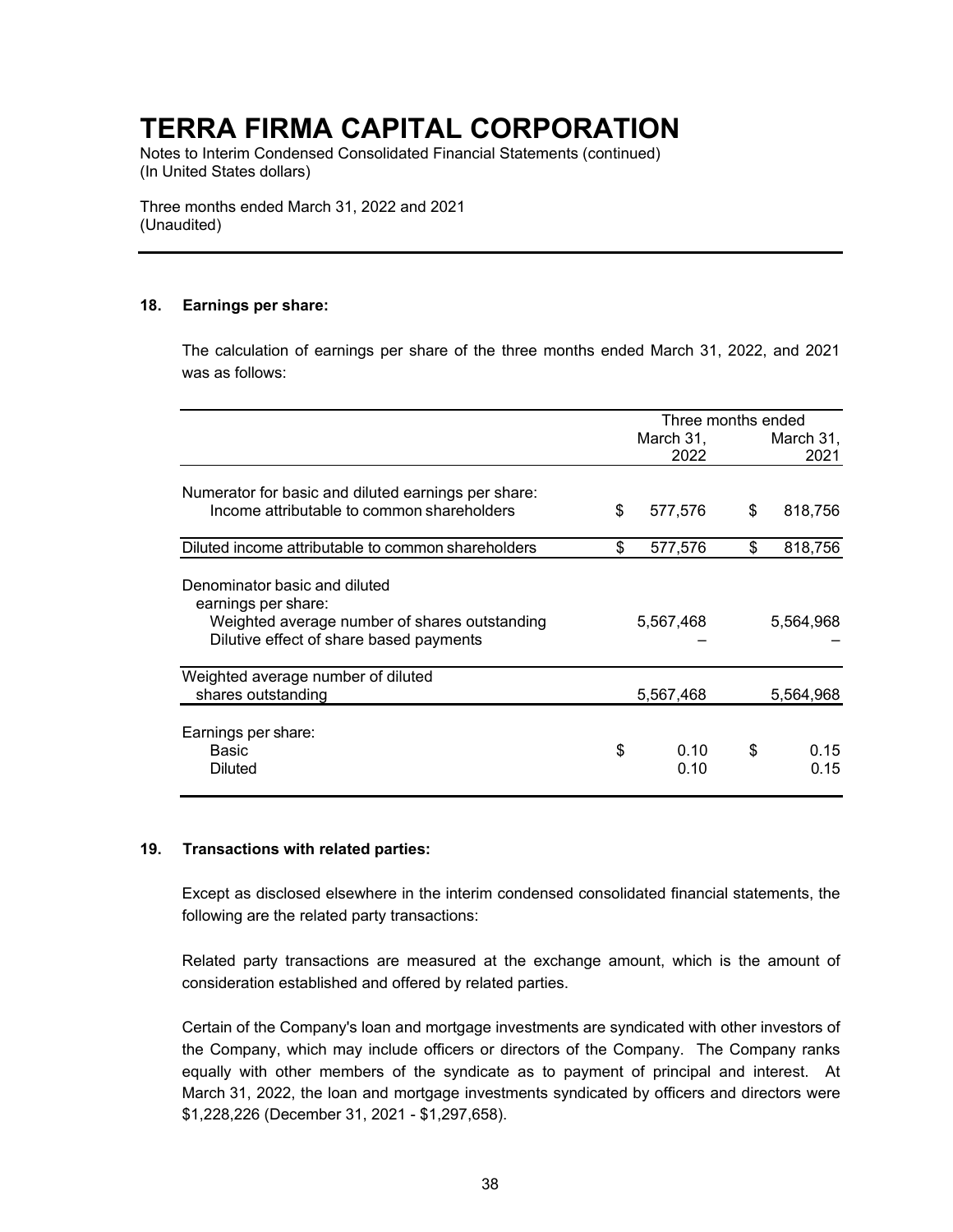Notes to Interim Condensed Consolidated Financial Statements (continued) (In United States dollars)

Three months ended March 31, 2022 and 2021 (Unaudited)

### **20. Interest and financing costs:**

The following table presents the interest incurred for the three months ended March 31, 2022 and 2021:

|                                            | Three months ended |             |    |           |
|--------------------------------------------|--------------------|-------------|----|-----------|
|                                            |                    | March 31,   |    | March 31, |
|                                            |                    | 2022        |    | 2021      |
| Interest on loan and mortgage syndications | S                  | 783,003     | S  | 1,659,515 |
| Interest on loans payable                  |                    | 1,656,500   |    | 143,919   |
| Financing costs on credit facilities       |                    | 53,941      |    | 158,170   |
| Montreal Street JV                         |                    | 11,229      |    | 12,225    |
| Interest on lease obligations              |                    | 11,036      |    | 11,949    |
|                                            |                    | \$2,515,709 | \$ | 1,985,778 |

### **21. Income taxes:**

The following table specifies the current and deferred tax components of income taxes on continuing operations in the interim condensed consolidated statements of income and comprehensive income:

|                                                              | Three months ended   |   |                       |  |  |
|--------------------------------------------------------------|----------------------|---|-----------------------|--|--|
|                                                              | March 31,<br>2022    |   | March 31,<br>2021     |  |  |
| Current income tax provision<br>Deferred income tax recovery | 110,100<br>(56, 503) | S | 272,747<br>(166, 950) |  |  |
| Total tax provision                                          | 53,597               |   | 105,797               |  |  |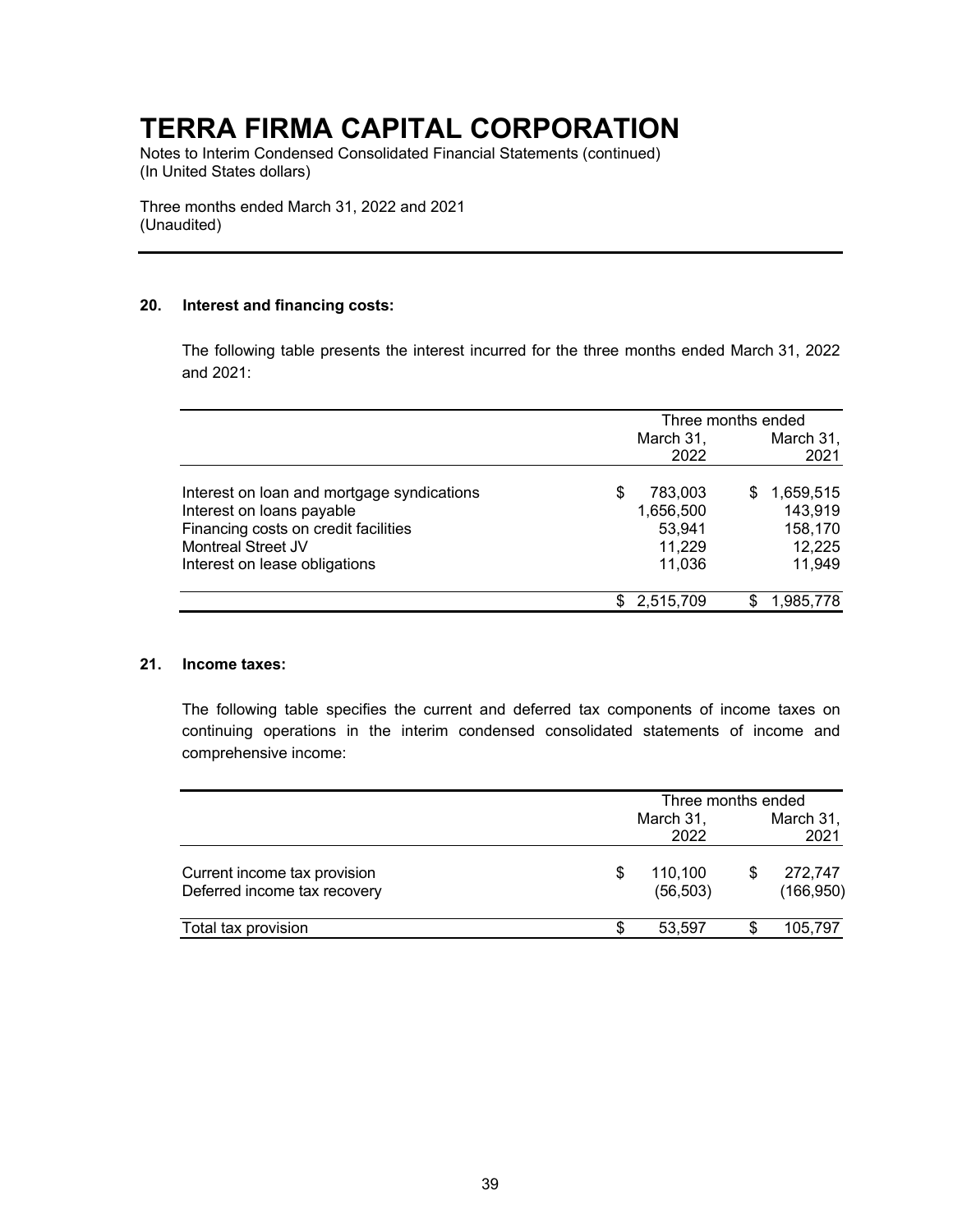Notes to Interim Condensed Consolidated Financial Statements (continued) (In United States dollars)

Three months ended March 31, 2022 and 2021 (Unaudited)

### **21. Income taxes (continued):**

Income tax expense is different from the amount that would result from applying the combined federal and provincial income tax rates to income before continuing operations before income taxes. These differences result from the following items:

|                                                                                                   | Three months ended |                   |    |                   |  |
|---------------------------------------------------------------------------------------------------|--------------------|-------------------|----|-------------------|--|
|                                                                                                   |                    | March 31.<br>2022 |    | March 31.<br>2021 |  |
| Income from operations before taxes<br>Combined federal and provincial statutory                  | \$                 | 631,173           | \$ | 924,553           |  |
| income taxes                                                                                      |                    | 26.50%            |    | 26.50%            |  |
| Income tax provision based on statutory income taxes<br>Increase (decrease) in income tax due to: |                    | 167,261           |    | 245.007           |  |
| Non-taxable items                                                                                 |                    | 248               |    | 574               |  |
| Non-deductible stock-based compensation<br>Effect of changes in foreign exchange rates            |                    | (113, 912)        |    | (139, 784)        |  |
| Total tax provision                                                                               |                    | 53.597            | \$ | 105.797           |  |

The composition of the Company's recognized deferred income tax assets and liabilities for the three months ended March 31, 2022 was as follows:

|                                                                                                                                                                                                                       | Opening<br>balance                                                                              |   | Recognized<br>in income                                                           | Closing<br>balance                                                                               |
|-----------------------------------------------------------------------------------------------------------------------------------------------------------------------------------------------------------------------|-------------------------------------------------------------------------------------------------|---|-----------------------------------------------------------------------------------|--------------------------------------------------------------------------------------------------|
| Investment property<br>Portfolio investments<br>Incorporation costs<br><b>DSUs</b><br>Allowance for credit losses<br>Unrealized foreign exchange gain<br>Shares and Credit Facilities issue costs<br>Deferred revenue | \$<br>179,692<br>287,931<br>(336)<br>(254, 909)<br>(135,319)<br>352,259<br>(134, 537)<br>94,109 | S | 3,577<br>(115, 799)<br>(120)<br>69,228<br>(167,334)<br>125,274<br>23,399<br>5,272 | \$<br>183,269<br>172,132<br>(456)<br>(185, 681)<br>(302, 653)<br>477,533<br>(111, 138)<br>99,381 |
| Deferred income taxes payable                                                                                                                                                                                         | \$<br>388,890                                                                                   |   | (56,503)                                                                          | \$<br>332,387                                                                                    |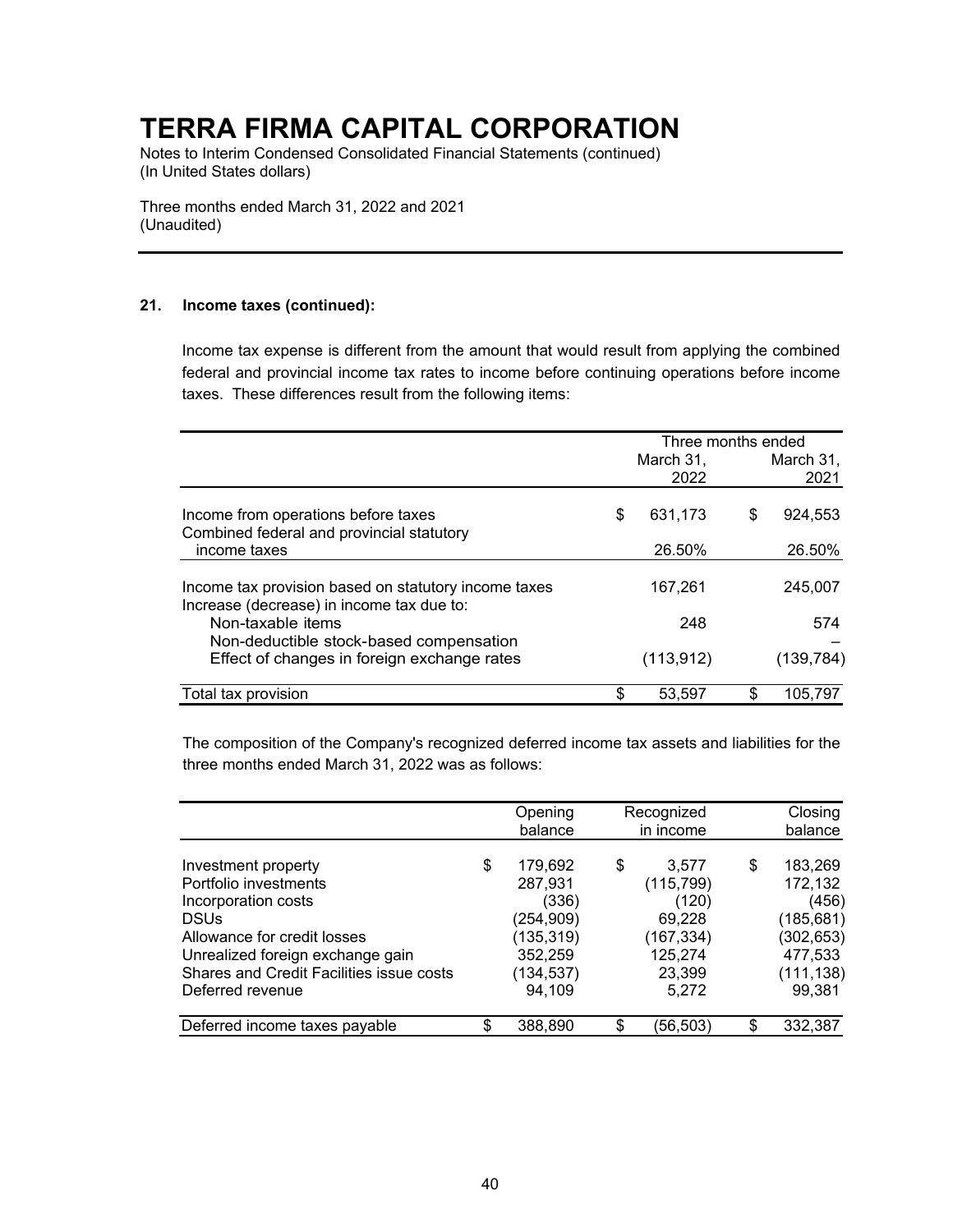Notes to Interim Condensed Consolidated Financial Statements (continued) (In United States dollars)

Three months ended March 31, 2022 and 2021 (Unaudited)

### **21. Income taxes (continued):**

The composition of the Company's recognized deferred income tax assets and liabilities for the three months ended March 31, 2021 was as follows:

|                                                                                                                                                       | Opening<br>balance                                                     | Recognized<br>in income                                             | Closing<br>balance                                                     |
|-------------------------------------------------------------------------------------------------------------------------------------------------------|------------------------------------------------------------------------|---------------------------------------------------------------------|------------------------------------------------------------------------|
| Investment property<br>Portfolio investments<br>Incorporation costs<br><b>DSUs</b><br>Allowance for credit losses<br>Unrealized foreign exchange gain | \$<br>178,766<br>236,836<br>(360)<br>(221,241)<br>(295,299)<br>386,772 | \$<br>(2,540)<br>13,110<br>6<br>(15, 918)<br>(42, 800)<br>(116,293) | \$<br>176,226<br>249,946<br>(354)<br>(237,159)<br>(338,099)<br>270,479 |
| Shares and Credit Facilities issue costs<br>Deferred revenue                                                                                          | (134,907)<br>68.770                                                    | (3,058)<br>543                                                      | (137, 965)<br>69,313                                                   |
| Deferred income taxes payable                                                                                                                         | \$<br>219,337                                                          | 166,950)                                                            | \$<br>52,387                                                           |

### **22. Capital management:**

The Company defines its capital as the aggregate of shareholders' equity, loan and mortgage syndications, Credit Facilities, unsecured note payable, loans payable and mortgages payable. The Company's capital management is designed to ensure that the Company has sufficient financial flexibility, short-term and long-term, and to grow cash flow and solidify the Company's long-term creditworthiness and earn a good return for the shareholders.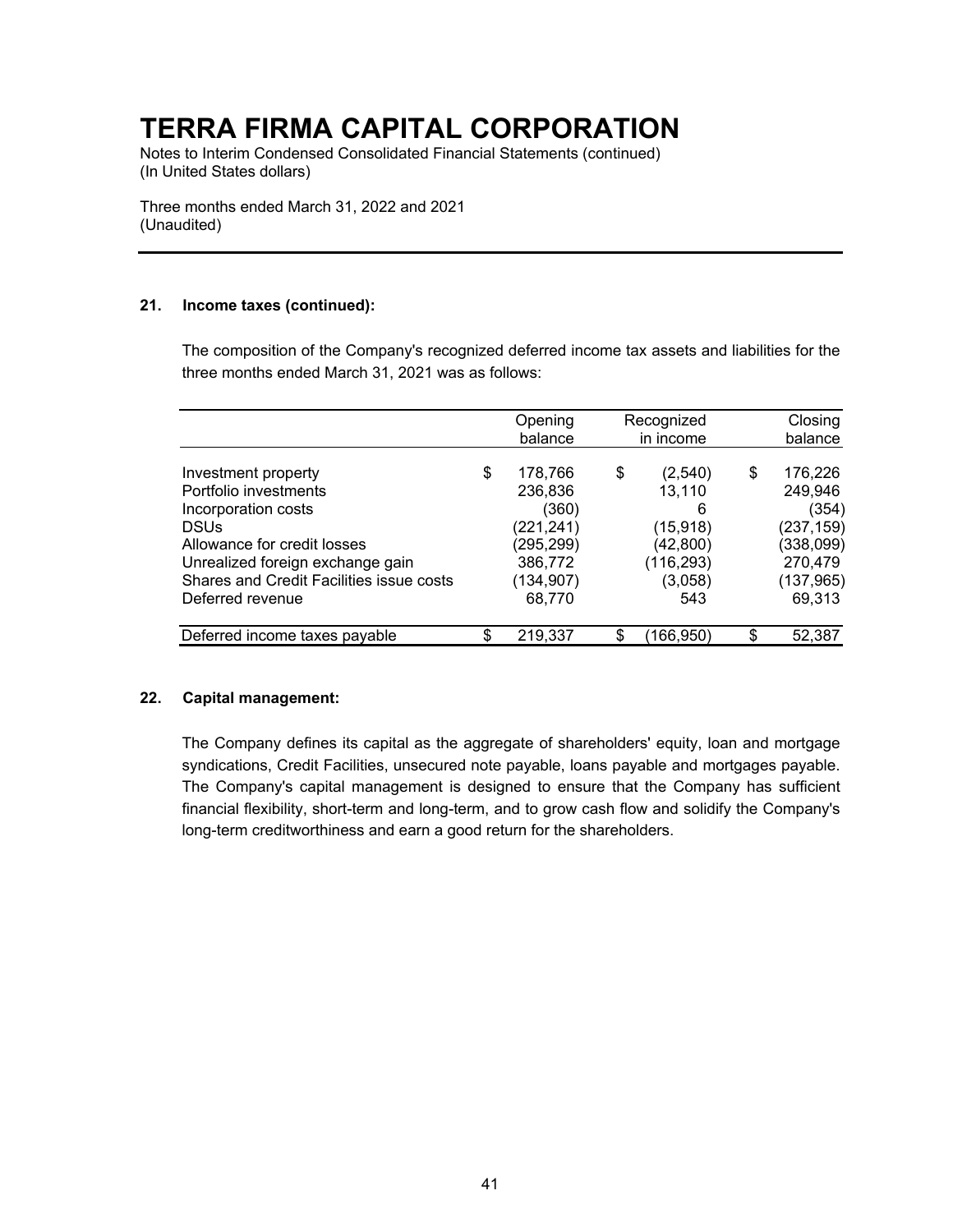Notes to Interim Condensed Consolidated Financial Statements (continued) (In United States dollars)

Three months ended March 31, 2022 and 2021 (Unaudited)

### **22. Capital management (continued):**

The following table presents the capital structure of the Company as at March 31, 2022 and December 31, 2021:

|                                | Three months ended |              |             |
|--------------------------------|--------------------|--------------|-------------|
|                                | March 31,          | December 31, |             |
|                                | 2022               |              | 2021        |
| Loan and mortgage syndications | \$<br>20,539,227   | S            | 22,043,144  |
| <b>Credit Facilities</b>       | (61, 379)          |              | (115, 321)  |
| Unsecured note payable         |                    |              | 289,744     |
| Mortgages payable              | 1,014,370          |              | 1,018,183   |
| Loans payable                  | 64,306,573         |              | 63,053,210  |
| Shareholders' equity           | 43,889,472         |              | 43,579,220  |
|                                | 129,688,263        | S.           | 129,868,180 |

The Company is free to determine the appropriate capital level in context with the cash flow requirements, overall business risks, and potential opportunities. As a result, the Company will make adjustments to its capital structure in response to lending opportunities, the availability of capital and anticipated changes in general economic conditions. The Company's overall strategy with respect to capital remained unchanged during the three months ended March 31, 2022.

### **23. Fair value measurement:**

The Company, as part of its operations, carries a number of financial instruments. The Company's financial instruments consist of cash and cash equivalents, funds held in trust, interest and other receivables, convertible note receivable, loan and mortgage investments, investment in finance leases, accounts payable, loans payable, portfolio investments, lease obligations, loan and mortgage syndications, mortgages payable, and Credit Facilities.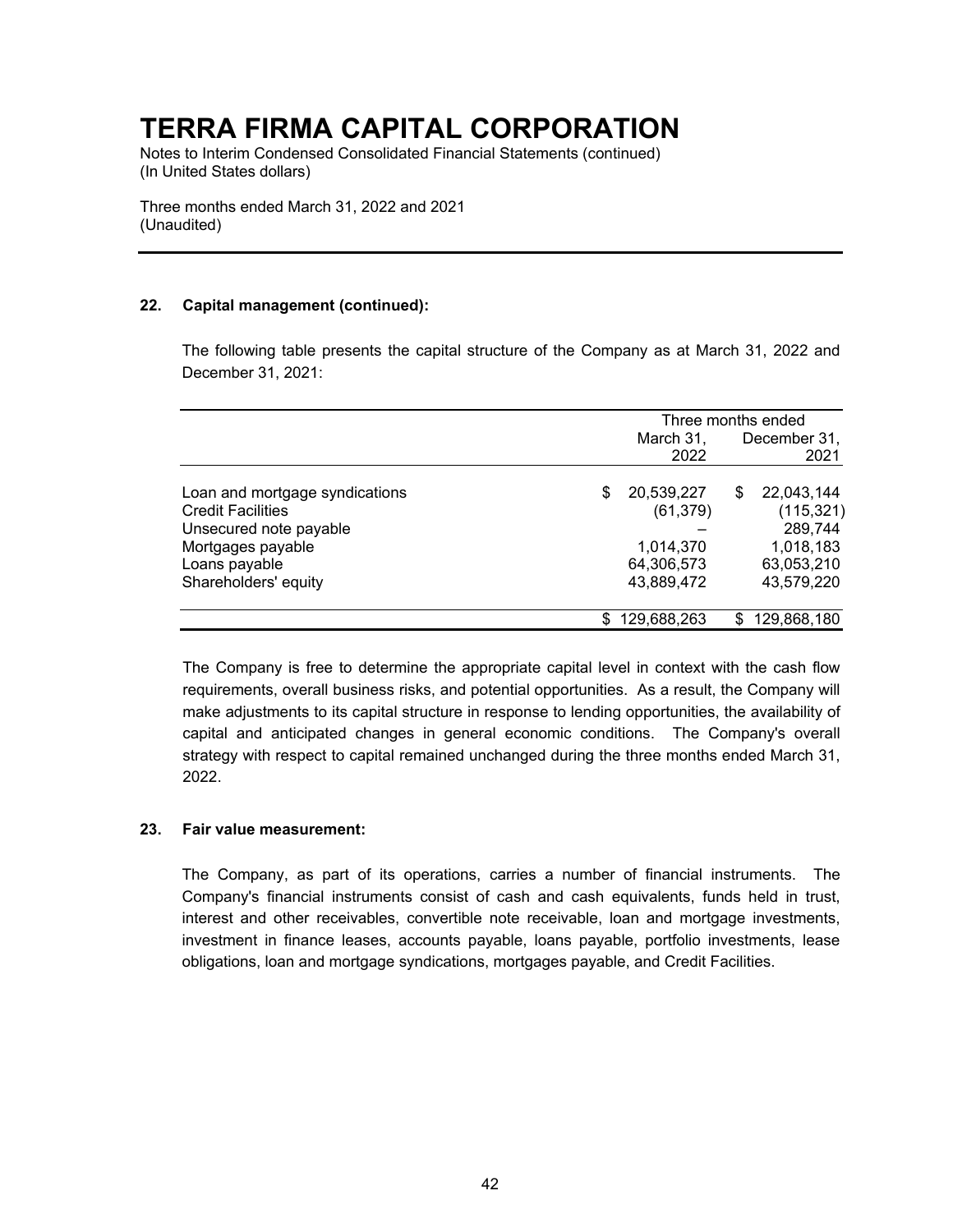Notes to Interim Condensed Consolidated Financial Statements (continued) (In United States dollars)

Three months ended March 31, 2022 and 2021 (Unaudited)

### **23. Fair value measurement (continued):**

The fair values of interest and other receivables, convertible note receivable, funds held in trust and accounts payable and accrued liabilities approximate their carrying values due to their short-term maturities.

The fair values of loan and mortgage investments and loan and mortgage syndications approximate their carrying values as they are short-term in nature. There is no quoted price in an active market for the loans and mortgage investments, loan and mortgage syndications, convertible note receivable, mortgages payable or Credit Facilities and the fair values are based on Level 3 of the fair value hierarchy.

The Company uses various methods in estimating the fair values recognized in the Financial Statements. The fair value hierarchy reflects the significance of inputs used in determining the fair values.

- Level 1 quoted prices in active markets;
- Level 2 inputs other than quoted prices in active markets or valuation techniques where significant inputs are based on observable market data; and
- Level 3 valuation techniques for which significant inputs are not based on observable market data.

The fair value of the Company's investment property held in joint operations, portfolio investments, and investment in associates are determined using Level 3 inputs at March 31, 2022 and no amounts were transferred between fair value levels during the three months ended March 31, 2022. Notes 6, 7 and 8 outline the key assumptions used by the Company in determining fair value of its portfolio investments, investment in associates and investment property held in joint operations.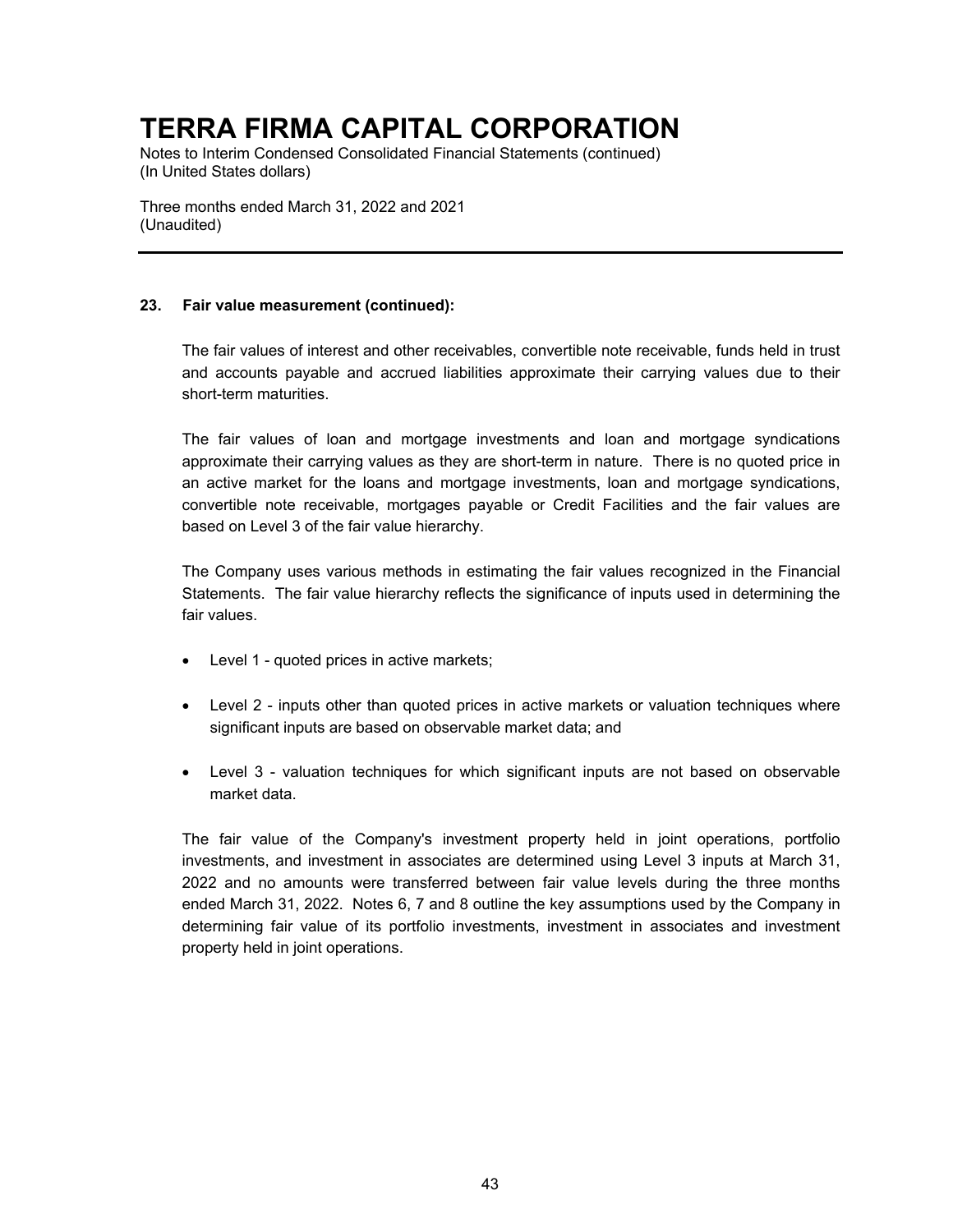Notes to Interim Condensed Consolidated Financial Statements (continued) (In United States dollars)

Three months ended March 31, 2022 and 2021 (Unaudited)

### **24. Risk management:**

In the normal course of business, the Company is exposed to a number of risks that can affect its operating performance. These risks and the actions taken to manage them are consistent with those disclosed in the 2021 Financial Statements.

(a) Market risk:

Market risk is the risk that the value of an investment will fluctuate as a result of changes in market price, whether the changes are caused by factors specific to the investment or factors affecting all securities in the market. The Company's objective of managing this risk is to minimize the volatility of earnings. The Company mitigates this risk by charging interest rates that are significantly above normal banking rates.

(b) Credit risk:

The Company syndicates its loan and mortgage investments with investors on a pari-passu basis. The syndicated portion of the loan and mortgage investments are owned by syndicate investors. The Company neither has beneficial ownership in the syndicated assets nor has any obligation with regards to the syndicated loans. The Company assesses its credit risk and its ACL on loan and mortgage investments, net of syndication.

(c) Interest rate risk:

The Company mitigates its exposure to this risk by entering into contracts having either fixed interest rates or interest rates pegged to prime for its loan and mortgage investments, loan and mortgage syndications, mortgages payable and asset liability matching. Such risk is further mitigated by the general short-term nature of loan and mortgage investments.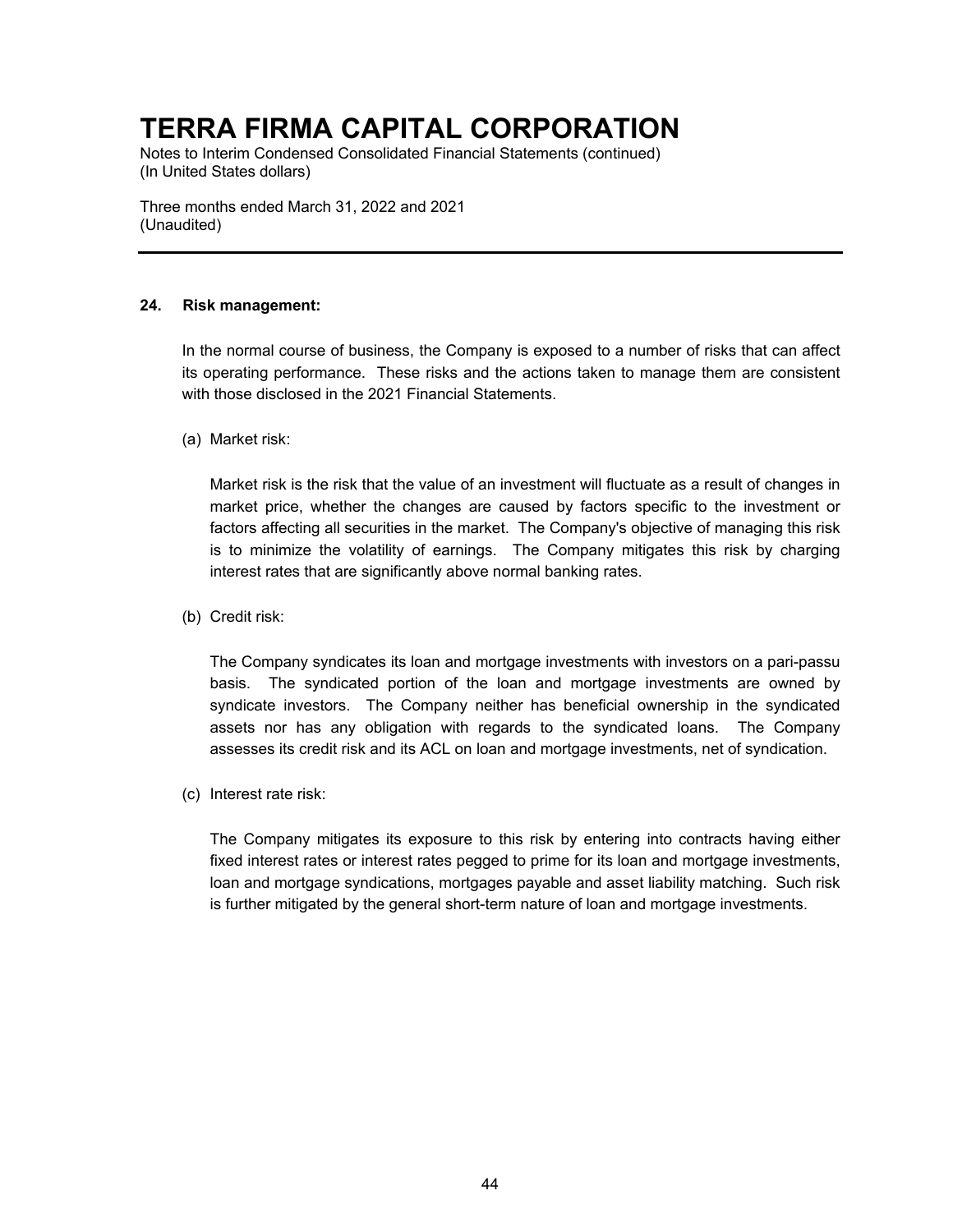Notes to Interim Condensed Consolidated Financial Statements (continued) (In United States dollars)

Three months ended March 31, 2022 and 2021 (Unaudited)

### **24. Risk management (continued):**

The Company's LOC carries an interest rate based on London Interbank Offer Rate ("LIBOR"). On March 5, 2021, the Financial Conduct Authority announced that panel bank submissions for certain LIBOR settings would cease as at December 31, 2021 and the remainder on June 30, 2023, after which representative LIBOR rates will no longer be available. The Company holds debt instruments that will be impacted by any potential changes to the June 30, 2023 LIBOR cessation date. The Company plans to amend inplace agreements to a new benchmark or implement appropriate fallback provisions as applicable in response to the IBOR reform prior to or by the June 30, 2023 effective date.

(d) Currency risk:

Currency risk is the risk that the fair value or future cash flows of the Company's foreign currency-denominated loan portfolio, loan syndications, and cash and cash equivalents will fluctuate based on changes in foreign currency exchange rates.

Currently, the Company does not use derivative instruments to reduce its exposure to foreign currency risk. Consequently, the Company is subject to currency fluctuations that may impact its financial position and results. The Company manages its currency risk on loan portfolio by syndicating and or borrowing in the same currency.

(e) Liquidity risk:

Liquidity risk is the risk the Company will not be able to meet its financial obligations as they come due. The Company's approach to managing liquidity risk is to ensure, to the extent possible, that it always has sufficient liquidity to meet its liabilities when they come due, under both normal and stressed conditions, without incurring unacceptable losses or risking damage to the Company's credit worthiness.

The Company manages liquidity risk by forecasting cash flows from operations and anticipated investing and financing activities.

If the Company is unable to continue to have access to its loans and mortgages syndications and revolving operating facility, the size of the Company's loan and mortgage investments will decrease and the income historically generated through holding larger investments by utilizing leverage will not be earned.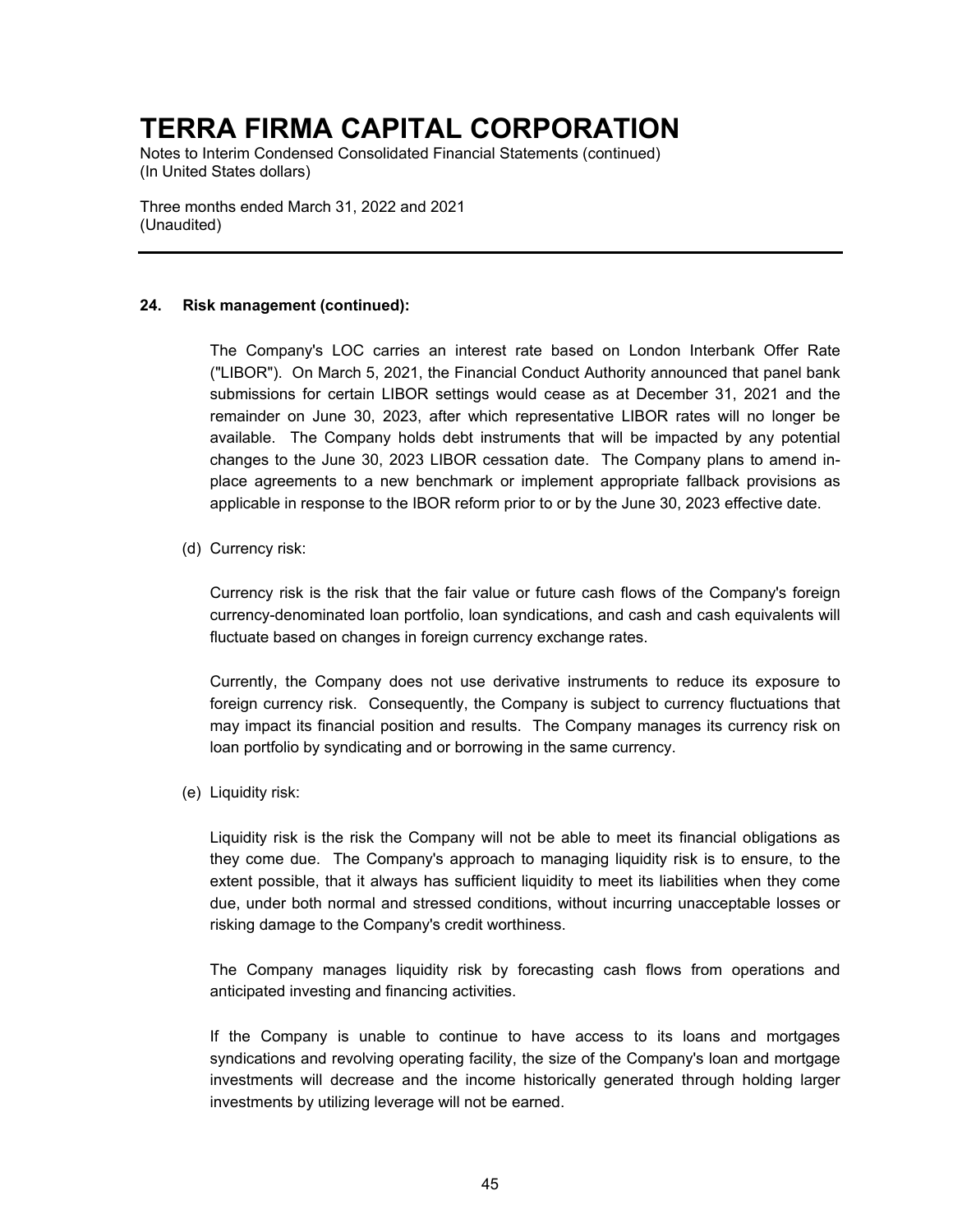Notes to Interim Condensed Consolidated Financial Statements (continued) (In United States dollars)

Three months ended March 31, 2022 and 2021 (Unaudited)

### **24. Risk management (continued):**

(f) General business risk:

The Company is subject to general business risks and to risks inherent in the commercial and residential real estate lending, including both the making of loans secured by real estate and the development and ownership of real property. Income and gains from the Company's investments may be adversely affected by:

- (i) civil unrest, acts of God, including earthquakes and other natural disasters, acts of terrorism or war and public health crises such as the current outbreak of the novel coronavirus
- (ii) changes in national or local economic conditions,
- (iii) changes in real estate assessed values and taxes payable on such values and other operating expenses,
- (iv) the inability of developers to sell development land,
- (v) changes in demand for newly constructed residential units,
- (vi) changes in real estate assessed values and taxes payable on such values and other operating expenses, or
- (vii) changes in interest rates and in the availability, cost and terms of any mortgage or other development financing.

Any of the foregoing events could impact the ability of borrowers to timely repay (if at all) loans made by the Company, negatively impact the value or viability of a development project in which the Company has invested or negatively impact the value of portfolio properties of the Company or their ability to generate positive cash flow.

In addition, the Company may be unable to identify and complete investments that fit within its investment criteria. The failure to make a sufficient number of these investments would impair the future growth of the Company.